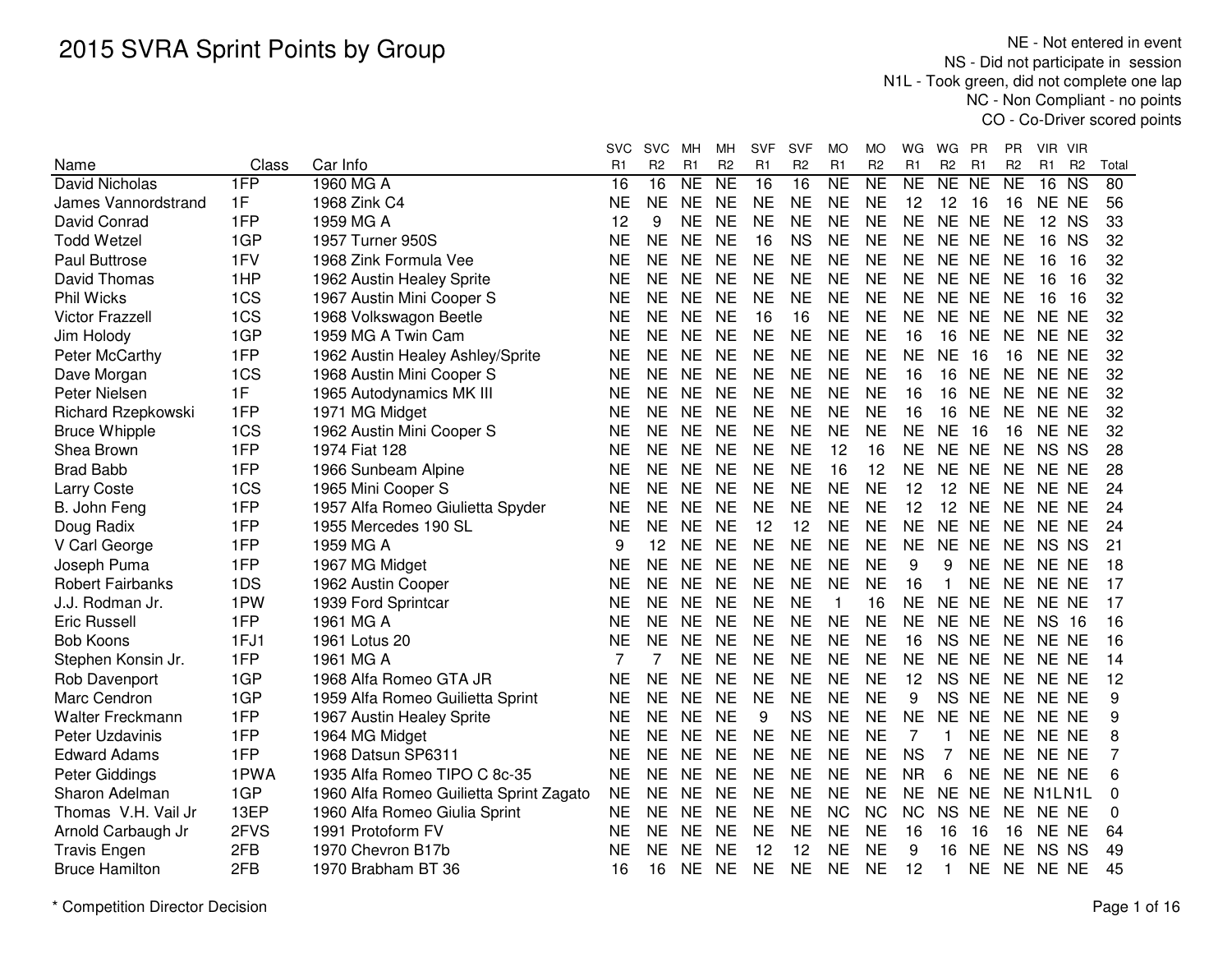NE - Not entered in event NS - Did not participate in session N1L - Took green, did not complete one lap NC - Non Compliant - no pointsCO - Co-Driver scored points

|                          |       |                        | svc            | <b>SVC</b>     | мн             | мн                     | <b>SVF</b>     | SVF            | MO             | МO             | WG             | WG                              | PR             | PR.            | VIR VIR        |                        |       |
|--------------------------|-------|------------------------|----------------|----------------|----------------|------------------------|----------------|----------------|----------------|----------------|----------------|---------------------------------|----------------|----------------|----------------|------------------------|-------|
| Name                     | Class | Car Info               | R <sub>1</sub> | R <sub>2</sub> | R <sub>1</sub> | R <sub>2</sub>         | R <sub>1</sub> | R <sub>2</sub> | R <sub>1</sub> | R <sub>2</sub> | R <sub>1</sub> | R <sub>2</sub>                  | R <sub>1</sub> | R <sub>2</sub> | R <sub>1</sub> | R <sub>2</sub>         | Total |
| Mark Clark               | 2CF   | 1978 Crossle 32F       | <b>NE</b>      | NE             | <b>NE</b>      | $\overline{\text{NE}}$ | <b>NE</b>      | <b>NE</b>      | <b>NE</b>      | <b>NE</b>      | 16             | $\overline{16}$                 | <b>NE</b>      | <b>NE</b>      | 7              | $\overline{\text{NS}}$ | 39    |
| <b>Bob Lima</b>          | 2FB   | 1967 Brabham BT21      | <b>NE</b>      | <b>NE</b>      | <b>NE</b>      | <b>NE</b>              | 5              | <b>NS</b>      | <b>NE</b>      | <b>NE</b>      | <b>NE</b>      | <b>NE</b>                       | 16             | 16             | NE NE          |                        | 37    |
| <b>Bruce Domeck</b>      | 2CF   | 1976 Lola T342         | <b>NE</b>      | <b>NE</b>      | <b>NE</b>      | <b>NE</b>              | 16             | 16             | <b>NE</b>      | <b>NE</b>      | <b>NE</b>      | NE NE                           |                | <b>NE</b>      | NS NS          |                        | 32    |
| Marc Giroux              | 2FB   | 1969 Brabham BT29      | <b>NE</b>      | <b>NE</b>      | <b>NE</b>      | <b>NE</b>              | $\overline{7}$ | 6              | <b>NE</b>      | <b>NE</b>      | 7              | 12 <sup>°</sup>                 | <b>NE</b>      | <b>NE</b>      | NS NS          |                        | 32    |
| <b>Chris Forrer</b>      | 2CF   | 1978 Tiga Formula Ford | <b>NE</b>      | <b>NE</b>      | <b>NE</b>      | <b>NE</b>              | <b>NE</b>      | <b>NE</b>      | <b>NE</b>      | <b>NE</b>      | <b>NE</b>      | NE NE                           |                | <b>NE</b>      | 16             | 16                     | 32    |
| Dan Cowdrey              | 2FF   | 1970 Titan MK6         | NE             | <b>NE</b>      | <b>NE</b>      | <b>NE</b>              | <b>NE</b>      | <b>NE</b>      | 16             | 16             | <b>NE</b>      | NE NE                           |                | <b>NE</b>      | NE NE          |                        | 32    |
| Steve Grundahl           | 2FF   | 1970 Titan Mk VI       | NΕ             | <b>NE</b>      | <b>NE</b>      | <b>NE</b>              | 16             | 16             | <b>NE</b>      | <b>NE</b>      | <b>NE</b>      | NE NE                           |                | <b>NE</b>      | NE NE          |                        | 32    |
| David Porter             | 2FF   | 1971 Lotus 69 FF       | <b>NE</b>      | <b>NE</b>      | <b>NE</b>      | <b>NE</b>              | <b>NE</b>      | <b>NE</b>      | <b>NE</b>      | <b>NE</b>      | 16             | 16 NE                           |                | <b>NE</b>      | NE NE          |                        | 32    |
| <b>Marvin Primack</b>    | 2FJ2  | 1960 Lotus 18          | <b>NE</b>      | <b>NE</b>      | <b>NE</b>      | <b>NE</b>              | 16             | 16             | <b>NE</b>      | <b>NE</b>      | <b>NE</b>      | NE NE                           |                | <b>NE</b>      | NE NE          |                        | 32    |
| Joel Quadracci           | 2FB   | 1969 Brabham BT29      | <b>NE</b>      | <b>NE</b>      | <b>NE</b>      | <b>NE</b>              | 16             | 16             | <b>NE</b>      | <b>NE</b>      | <b>NE</b>      | NE NE                           |                | <b>NE</b>      | NE NE          |                        | 32    |
| Mike Moothart            | 2CF   | 1971 Crossle 20F       | <b>NE</b>      | <b>NE</b>      | <b>NE</b>      | <b>NE</b>              | <b>NE</b>      | <b>NE</b>      | 12             | 16             | <b>NE</b>      | NE NE                           |                | <b>NE</b>      | NE NE          |                        | 28    |
| William Demarest Jr      | 2FF   | 1972 Titan Mk 6B       | <b>NE</b>      | <b>NE</b>      | <b>NE</b>      | <b>NE</b>              | <b>NE</b>      | <b>NE</b>      | <b>NE</b>      | <b>NE</b>      | <b>NE</b>      | NE NE                           |                | <b>NE</b>      | 9              | 16                     | 25    |
| James Moore              | 2CF   | 1980 Lola T540         | <b>NE</b>      | <b>NE</b>      | <b>NE</b>      | <b>NE</b>              | 12             | 12             | <b>NE</b>      | <b>NE</b>      | <b>NE</b>      | NE NE                           |                | <b>NE</b>      | NS NS          |                        | 24    |
| David Allison            | 2FF   | 1969 Alexis MK15       | <b>NE</b>      | <b>NE</b>      | <b>NE</b>      | <b>NE</b>              | <b>NE</b>      | <b>NE</b>      | <b>NE</b>      | <b>NE</b>      | <b>NE</b>      | NE NE                           |                | <b>NE</b>      | 12 12          |                        | 24    |
| Kyle Kaulback            | 2FF   | 1970 Lotus 61MX        | <b>NE</b>      | <b>NE</b>      | <b>NE</b>      | <b>NE</b>              | <b>NE</b>      | <b>NE</b>      | <b>NE</b>      | <b>NE</b>      | 12             | 12 <sub>2</sub>                 | <b>NE</b>      | <b>NE</b>      | NE NE          |                        | 24    |
| <b>Trevor Miller</b>     | 2FVS  | 1991 Womer EV3         | <b>NE</b>      | <b>NE</b>      | <b>NE</b>      | <b>NE</b>              | <b>NE</b>      | <b>NE</b>      | <b>NE</b>      | <b>NE</b>      | 12             | 12 NE                           |                | <b>NE</b>      | NE NE          |                        | 24    |
| Michael Popp             | 2FF   | 1972 Merlyn MK20       | <b>NE</b>      | <b>NE</b>      | <b>NE</b>      | <b>NE</b>              | 12             | 12             | <b>NE</b>      | <b>NE</b>      | <b>NE</b>      | NE NE                           |                | <b>NE</b>      | NE NE          |                        | 24    |
| Donald Denomme           | 2CF   | 1980 VanDiemen RF80    | <b>NE</b>      | <b>NE</b>      | <b>NE</b>      | <b>NE</b>              | <b>NE</b>      | <b>NE</b>      | <b>NE</b>      | <b>NE</b>      | 7              | 12 <sup>°</sup>                 | <b>NE</b>      | <b>NE</b>      | NE NE          |                        | 19    |
| <b>Bernard Bradpiece</b> | 2FF   | 1972 Crossle 20F       | <b>NE</b>      | <b>NE</b>      | <b>NE</b>      | <b>NE</b>              | <b>NE</b>      | <b>NE</b>      | <b>NE</b>      | <b>NE</b>      | 9              | 9                               | <b>NE</b>      | <b>NE</b>      | NS NS          |                        | 18    |
| <b>Bob Albert</b>        | 2PCF  | 1988 Chevron B67       | <b>NE</b>      | <b>NE</b>      | <b>NE</b>      | <b>NE</b>              | <b>NE</b>      | <b>NE</b>      | <b>NS</b>      | $\mathbf{1}$   | 16             | NS NE                           |                | <b>NE</b>      | NE NE          |                        | 17    |
| Bobby Brown              | 2FB   | 1971 Brabham BT35      | <b>NE</b>      | <b>NE</b>      | NE             | <b>NE</b>              | <b>NE</b>      | <b>NE</b>      | <b>NE</b>      | <b>NE</b>      | 16             | $\mathbf{1}$                    | <b>NE</b>      | <b>NE</b>      | NE NE          |                        | 17    |
| Les Bowers               | 2FF   | 1971 Hawke DL2a        | <b>NE</b>      | <b>NE</b>      | <b>NE</b>      | <b>NE</b>              | <b>NE</b>      | <b>NE</b>      | <b>NE</b>      | <b>NE</b>      | <b>NE</b>      | NE NE                           |                | <b>NE</b>      | 16 N1L         |                        | 16    |
| Dan Hayes                | 2FF   | 1972 Titan MK VIB      | <b>NE</b>      | <b>NE</b>      | <b>NE</b>      | <b>NE</b>              | 9              | 7              | <b>NE</b>      | <b>NE</b>      | <b>NE</b>      | NE NE                           |                | <b>NE</b>      | NE NE          |                        | 16    |
| J.R. Mitchell            | 2FJ2  | 1960 Lotus 18          | <b>NE</b>      | <b>NE</b>      | <b>NE</b>      | <b>NE</b>              | <b>NE</b>      | <b>NE</b>      | <b>NE</b>      | <b>NE</b>      | <b>NE</b>      | <b>NE</b>                       | 16             | <b>NS</b>      | NE NE          |                        | 16    |
| <b>Tyler Pappas</b>      | 2CF   | 1981 Van Dieman FF     | <b>NE</b>      | <b>NE</b>      | <b>NE</b>      | <b>NE</b>              | <b>NE</b>      | <b>NE</b>      | 16             | <b>NS</b>      | <b>NE</b>      | NE NE                           |                | <b>NE</b>      | NE NE          |                        | 16    |
| <b>Rich Stadther</b>     | 2FF   | 1970 Dulon LD 9        | <b>NE</b>      | <b>NE</b>      | <b>NE</b>      | <b>NE</b>              | 7              | 9              | <b>NE</b>      | <b>NE</b>      | <b>NE</b>      | NE NE                           |                | <b>NE</b>      | NE NE          |                        | 16    |
| <b>Scott Nettleship</b>  | 2CF   | 1981 Crossle 45F       | <b>NE</b>      | <b>NE</b>      | <b>NE</b>      | <b>NE</b>              | <b>NE</b>      | <b>NE</b>      | <b>NE</b>      | <b>NE</b>      | <b>NE</b>      | NE NE                           |                | <b>NE</b>      | 12 NS          |                        | 12    |
| Michael Hummel           | 2CF   | 1979 Crossle 35F       | <b>NE</b>      | <b>NE</b>      | <b>NE</b>      | <b>NE</b>              | <b>NE</b>      | <b>NE</b>      | <b>NE</b>      | <b>NE</b>      | 12             | NS NE                           |                | <b>NE</b>      | NE NE          |                        | 12    |
| Martin Bagby             | 2FF   | 1970 Lola T200         | <b>NE</b>      | <b>NE</b>      | <b>NE</b>      | <b>NE</b>              | 5              | 6              | <b>NE</b>      | <b>NE</b>      | <b>NE</b>      | NE NE                           |                | <b>NE</b>      | NE NE          |                        | 11    |
| <b>Rick Balsley</b>      | 2FB   | 1969 Brabham BT29      | <b>NE</b>      | <b>NE</b>      | <b>NE</b>      | <b>NE</b>              | $\mathbf{1}$   | 9              | <b>NE</b>      | <b>NE</b>      | <b>NE</b>      | NE NE                           |                | <b>NE</b>      | NE NE          |                        | 10    |
| <b>Nigel Cass</b>        | 2CF   | 1975 Merlyn Mk 29      | <b>NE</b>      | <b>NE</b>      | <b>NE</b>      | <b>NE</b>              | <b>NE</b>      | <b>NE</b>      | <b>NE</b>      | <b>NE</b>      | 1              | 9                               | <b>NE</b>      | <b>NE</b>      | NE NE          |                        | 10    |
| Scott Fairchild          | 2CF   | 1978 Zink Z-10         | <b>NE</b>      | <b>NE</b>      | <b>NE</b>      | <b>NE</b>              | <b>NE</b>      | <b>NE</b>      | <b>NE</b>      | <b>NE</b>      | <b>NE</b>      | NE NE                           |                | <b>NE</b>      | 9              | <b>NS</b>              | 9     |
| Adolf Battifarano        | 2CF   | 1976 Zinc Z10 C        | <b>NE</b>      | <b>NE</b>      | <b>NE</b>      | <b>NE</b>              | <b>NE</b>      | <b>NE</b>      | <b>NE</b>      | <b>NE</b>      | 9              | N <sub>1</sub> L N <sub>E</sub> |                | <b>NE</b>      | NE NE          |                        | 9     |
| Jim Victor               | 2FB   | 1970 Chevron B17       | <b>NE</b>      | <b>NE</b>      | <b>NE</b>      | <b>NE</b>              | 9              | <b>NS</b>      | <b>NE</b>      | <b>NE</b>      | <b>NE</b>      | NE NE                           |                | <b>NE</b>      | NE NE          |                        | 9     |
| <b>Robert Burnside</b>   | 2FB   | 1968 Winkelmann WDB1   | NΕ             | <b>NE</b>      | <b>NE</b>      | <b>NE</b>              | <b>NS</b>      | 7              | <b>NE</b>      | <b>NE</b>      | <b>NE</b>      | NE NE                           |                | <b>NE</b>      | NE NE          |                        | 7     |
| Sharon Frey              | 2FF   | 1970 Caldwell D9       | NE             | <b>NE</b>      | <b>NE</b>      | <b>NE</b>              | 6              | 1              | NE             | <b>NE</b>      | <b>NE</b>      | NE NE                           |                | <b>NE</b>      | NE NE          |                        | 7     |
| Jeffress Hailand         | 2FB   | 1971 Lotus 69          | <b>NE</b>      | <b>NE</b>      | <b>NE</b>      | <b>NE</b>              | 6              | <b>NS</b>      | <b>NE</b>      | <b>NE</b>      |                | NE NE NE                        |                |                | NE NE NE       |                        | 6     |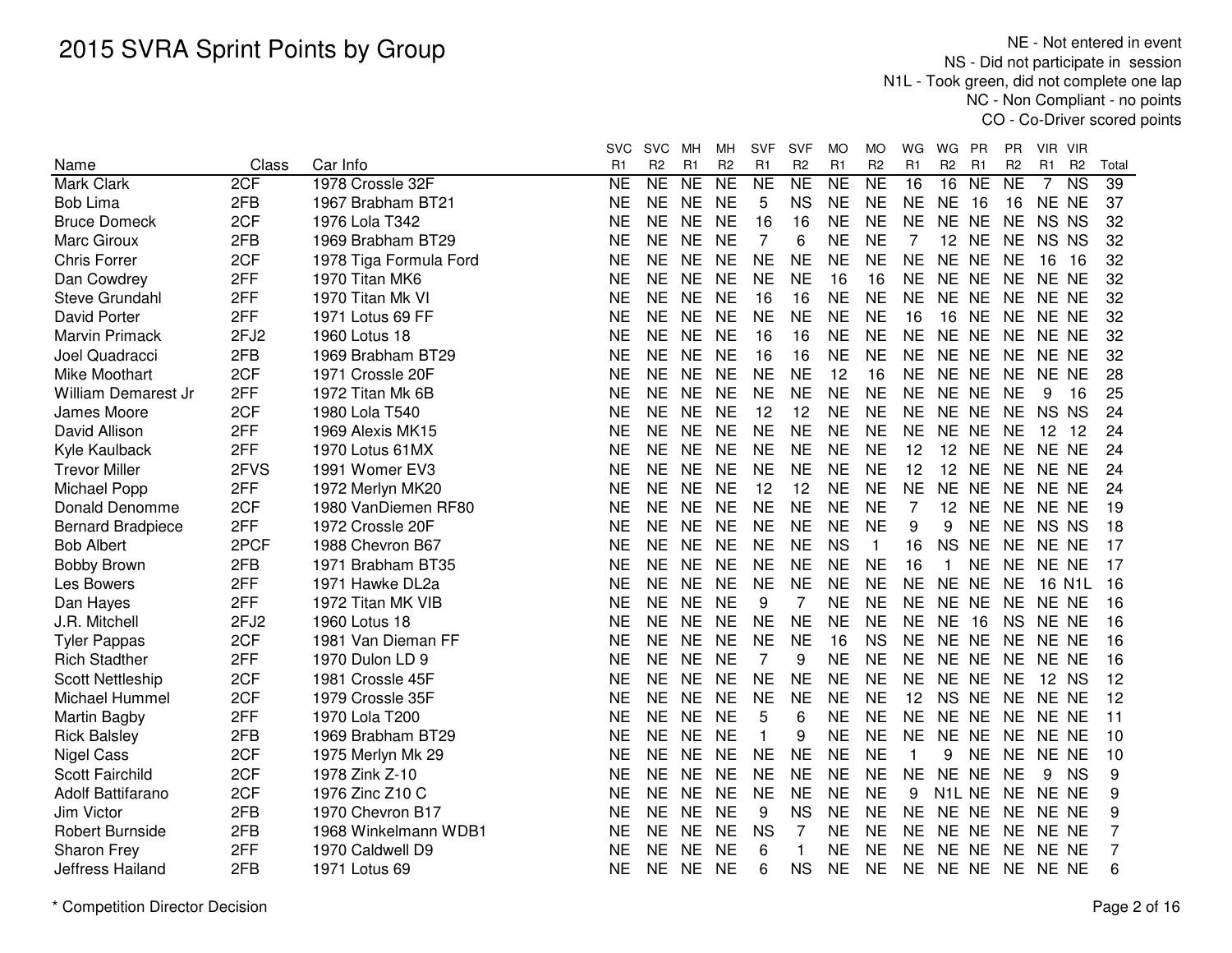NE - Not entered in event NS - Did not participate in session N1L - Took green, did not complete one lap NC - Non Compliant - no pointsCO - Co-Driver scored points

|                        |       |                                | svc       | <b>SVC</b>          | MН              | МH             | <b>SVF</b> | <b>SVF</b>             | МO              | <b>MO</b>              | WG               | WG<br>PR                            | PR              | VIR VIR                          |       |
|------------------------|-------|--------------------------------|-----------|---------------------|-----------------|----------------|------------|------------------------|-----------------|------------------------|------------------|-------------------------------------|-----------------|----------------------------------|-------|
| Name                   | Class | Car Info                       | R1        | R <sub>2</sub>      | R1              | R <sub>2</sub> | R1         | R <sub>2</sub>         | R <sub>1</sub>  | R <sub>2</sub>         | R1               | R <sub>2</sub><br>R1                | R <sub>2</sub>  | R <sub>1</sub><br>R <sub>2</sub> | Total |
| Kurt Fischer           | 2CF   | 1978 Crossle 40F               | NE        | $\overline{\sf NE}$ | $\overline{NE}$ | N <sub>E</sub> | <b>NE</b>  | $\overline{\text{NE}}$ | $\overline{NE}$ | $\overline{\text{NE}}$ | 1                | $\overline{\text{NS}}$<br><b>NE</b> | $\overline{NE}$ | NE NE                            | 1     |
| Dave Fairchild         | 2CF   | 1979 Zink Z-10                 | NE        | <b>NE</b>           | <b>NE</b>       | <b>NE</b>      | <b>NE</b>  | <b>NE</b>              | <b>NE</b>       | <b>NE</b>              | <b>NE</b>        | <b>NE</b><br><b>NE</b>              | NE.             | N <sub>1</sub> L <sub>NS</sub>   | 0     |
| <b>Wil Painter</b>     | 3BS   | 1966 Alfa Romeo GTV            | 12        | 12                  | <b>NE</b>       | <b>NE</b>      | 16         | 16                     | 4               | 16                     | 6                | 9<br>16                             | 16              | 16<br>16                         | 155   |
| <b>Harry Gentry</b>    | 3CP   | 1964 Ginetta G4                | <b>NE</b> | <b>NE</b>           | <b>NE</b>       | <b>NE</b>      | 16         | 16                     | 16              | 16                     | 12               | 16<br>16                            | 16              | 12<br>$\overline{1}$             | 137   |
| Dawn Myers             | 3EP   | 1961 MG A                      | 12        | 16                  | <b>NE</b>       | <b>NE</b>      | 16         | 16                     | 12              | 12                     | <b>NE</b>        | <b>NE</b><br><b>NE</b>              | <b>NE</b>       | NE NE                            | 84    |
| <b>Mike Besic</b>      | 3EP   | 1969 Alfa Romeo Duetto         | <b>NE</b> | <b>NE</b>           | <b>NE</b>       | <b>NE</b>      | <b>NE</b>  | <b>NE</b>              | 16              | 16                     | 16               | 16<br><b>NE</b>                     | <b>NE</b>       | NE NE                            | 64    |
| <b>Anthony Hess</b>    | 3DP   | 1973 MG B                      | 12        | 12                  | <b>NE</b>       | <b>NE</b>      | <b>NE</b>  | <b>NE</b>              | <b>NE</b>       | <b>NE</b>              | 12               | 16<br><b>NE</b>                     | <b>NE</b>       | NE NE                            | 52    |
| William Engle Sr.      | 3M    | 1990 SCCA Ent. Spec Racer Ford | NE        | <b>NE</b>           | <b>NE</b>       | <b>NE</b>      | NE         | <b>NE</b>              | 16              | <b>NS</b>              | 16               | 16<br><b>NE</b>                     | <b>NE</b>       | NE NE                            | 48    |
| Sharon Adelman         | 3DP   | 1965 Turner MKIII              | <b>NE</b> | NE                  | <b>NE</b>       | <b>NE</b>      | <b>NE</b>  | <b>NE</b>              | 12              | 16                     | <b>NE</b>        | NE<br><b>NE</b>                     | <b>NE</b>       | $\overline{7}$<br>9              | 44    |
| Sam Cummings           | 3BS   | 1965 Alfa Romeo GTA            | <b>NE</b> | <b>NE</b>           | <b>NE</b>       | <b>NE</b>      | <b>NE</b>  | <b>NE</b>              | 9               | <b>NS</b>              | 12               | 16<br><b>NE</b>                     | <b>NE</b>       | NE NE                            | 37    |
| Glen Trimper           | 3EP   | 1971 Opel GT                   | <b>NE</b> | <b>NE</b>           | <b>NE</b>       | <b>NE</b>      | <b>NE</b>  | <b>NE</b>              | <b>NE</b>       | <b>NE</b>              | 4                | 16                                  | 16              | NE NE                            | 37    |
| George C. Balbach      | 3CP   | 1961 Porsche 356               | 9         | N1L NE              |                 | <b>NE</b>      | 12         | 12                     | <b>NE</b>       | <b>NE</b>              | <b>NE</b>        | <b>NE</b><br><b>NE</b>              | <b>NE</b>       | NE NE                            | 33    |
| Leigh Derby            | 3EP   | 1968 Triumph Spitfire          | <b>NE</b> | <b>NE</b>           | <b>NE</b>       | <b>NE</b>      | <b>NE</b>  | <b>NE</b>              | <b>NE</b>       | <b>NE</b>              | <b>NE</b>        | <b>NE</b><br><b>NE</b>              | <b>NE</b>       | 16<br>16                         | 32    |
| Logan Dernoshek        | 3DP   | 1966 Yenko Stinger Corvair     | <b>NE</b> | <b>NE</b>           | <b>NE</b>       | <b>NE</b>      | <b>NE</b>  | <b>NE</b>              | <b>NE</b>       | <b>NE</b>              | <b>NE</b>        | NE NE                               | <b>NE</b>       | 16<br>16                         | 32    |
| Denny Wilson           | 3CP   | 1962 Lotus Super 7             | <b>NE</b> | <b>NE</b>           | <b>NE</b>       | <b>NE</b>      | <b>NE</b>  | <b>NE</b>              | <b>NE</b>       | <b>NE</b>              | <b>NE</b>        | <b>NE</b><br><b>NE</b>              | <b>NE</b>       | 16<br>16                         | 32    |
| Owen Coon              | 3M    | 1994 SCCA Ent. Spec Racer Ford | <b>NE</b> | <b>NE</b>           | <b>NE</b>       | <b>NE</b>      | 16         | 16                     | <b>NE</b>       | <b>NE</b>              | <b>NE</b>        | <b>NE</b><br><b>NE</b>              | <b>NE</b>       | NE NE                            | 32    |
| <b>Steve Konsin</b>    | 3DP   | 1964 MG B                      | 16        | 16                  | <b>NE</b>       | <b>NE</b>      | <b>NE</b>  | <b>NE</b>              | <b>NE</b>       | <b>NE</b>              | <b>NE</b>        | NE NE                               | <b>NE</b>       | NE NE                            | 32    |
| Jim Perry              | 3DP   | 1962 Volvo P1800               | <b>NE</b> | <b>NE</b>           | <b>NE</b>       | <b>NE</b>      | 16         | 16                     | <b>NE</b>       | <b>NE</b>              | <b>NE</b>        | NE NE                               | <b>NE</b>       | NE NE                            | 32    |
| Gregory Seferian       | 3BS   | 1972 Alfa Romeo Berlina        | 16        | 16                  | <b>NE</b>       | <b>NE</b>      | <b>NE</b>  | <b>NE</b>              | <b>NE</b>       | <b>NE</b>              | <b>NE</b>        | NE NE                               | <b>NE</b>       | NE NE                            | 32    |
| Paul Swanson           | 3CP   | 1958 Porsche Speedster         | 16        | 16                  | <b>NE</b>       | <b>NE</b>      | <b>NE</b>  | <b>NE</b>              | <b>NE</b>       | <b>NE</b>              | <b>NE</b>        | NE NE                               | <b>NE</b>       | NE NE                            | 32    |
| John Hasty             | 3EP   | 1959 Triumph TR3A              | NE        | <b>NE</b>           | <b>NE</b>       | <b>NE</b>      | <b>NE</b>  | <b>NE</b>              | 7               | <b>NS</b>              | <b>NE</b>        | <b>NE</b><br>NE                     | <b>NE</b>       | 12 12                            | 31    |
| David Huber            | 3BS   | 1969 Datsun 510                | NE        | <b>NE</b>           | <b>NE</b>       | <b>NE</b>      | <b>NE</b>  | <b>NE</b>              | 16              | 12                     | <b>NE</b>        | <b>NE</b><br><b>NE</b>              | <b>NE</b>       | NS NS                            | 28    |
| Joseph Colasacco       | 3CP   | 1963 Alfa Romeo TZ-1           | <b>NE</b> | <b>NE</b>           | <b>NE</b>       | <b>NE</b>      | <b>NE</b>  | <b>NE</b>              | <b>NE</b>       | <b>NE</b>              | 16               | 12<br><b>NE</b>                     | <b>NE</b>       | NE NE                            | 28    |
| Paul Gelpi             | 3DP   | 1964 MG B                      | <b>NE</b> | <b>NE</b>           | <b>NE</b>       | <b>NE</b>      | <b>NE</b>  | <b>NE</b>              | 16              | 12                     | <b>NE</b>        | <b>NE</b><br><b>NE</b>              | <b>NE</b>       | NE NE                            | 28    |
| Ceasar Cone            | 3EP   | 1967 Alfa Romeo Duetto         | <b>NE</b> | <b>NE</b>           | <b>NE</b>       | <b>NE</b>      | <b>NE</b>  | <b>NE</b>              | 9               | <b>NS</b>              | 9                | 9<br><b>NE</b>                      | <b>NE</b>       | NS NS                            | 27    |
| J.Richard Schnabel     | 3DP   | 1974 Fiat 124 Spider           | <b>NE</b> | <b>NE</b>           | <b>NE</b>       | <b>NE</b>      | NE         | <b>NE</b>              | <b>NE</b>       | <b>NE</b>              | <b>NE</b>        | <b>NE</b><br><b>NE</b>              | <b>NE</b>       | 12<br>12                         | 24    |
| Jesse Darrow           | 3EP   | 1965 Triumph Spitfire          | <b>NE</b> | <b>NE</b>           | <b>NE</b>       | <b>NE</b>      | <b>NE</b>  | <b>NE</b>              | <b>NE</b>       | <b>NE</b>              | 12               | 12<br><b>NE</b>                     | <b>NE</b>       | NE NE                            | 24    |
| <b>Clark Lance</b>     | 3CP   | 1964 Lotus Elan                | <b>NE</b> | <b>NE</b>           | <b>NE</b>       | <b>NE</b>      | <b>NE</b>  | <b>NE</b>              | <b>NE</b>       | <b>NE</b>              | <b>NE</b>        | <b>NE</b><br>12                     | 12              | NE NE                            | 24    |
| Roger Welling          | 3M    | 1985 SCCA Ent. SRF             | <b>NE</b> | <b>NE</b>           | <b>NE</b>       | <b>NE</b>      | <b>NE</b>  | <b>NE</b>              | <b>NE</b>       | <b>NE</b>              | 12               | 12<br><b>NE</b>                     | <b>NE</b>       | NE NE                            | 24    |
| <b>Richard Bateman</b> | 3BS   | 1965 Ford Lotus Cortina        | <b>NE</b> | <b>NE</b>           | 16              | CO             | <b>NE</b>  | <b>NE</b>              | 5               | <b>NS</b>              | <b>NE</b>        | <b>NE</b><br><b>NE</b>              | <b>NE</b>       | N <sub>1</sub> L <sub>NS</sub>   | 21    |
| Dave LeBrun            | 3BS   | 1965 Alfa Romeo GTA            | <b>NE</b> | <b>NE</b>           | <b>NE</b>       | <b>NE</b>      | <b>NE</b>  | <b>NE</b>              | <b>NE</b>       | <b>NE</b>              | 9                | 12<br><b>NE</b>                     | <b>NE</b>       | NE NE                            | 21    |
| Kristine Lay           | 3CP   | 1988 Alfa Romeo Spider         | ΝE        | <b>NE</b>           | <b>NE</b>       | <b>NE</b>      | <b>NE</b>  | <b>NE</b>              | 7               | <b>NS</b>              | 6                | 7<br><b>NE</b>                      | <b>NE</b>       | NS NS                            | 20    |
| Peter Ragonetti        | 3BS   | 1966 Alfa Romeo Giulia Sprint  | <b>NE</b> | <b>NE</b>           | <b>NE</b>       | <b>NE</b>      | <b>NE</b>  | <b>NE</b>              | 12              | <b>NS</b>              | N <sub>1</sub> L | <b>NE</b><br>7                      | <b>NE</b>       | NS NS                            | 19    |
| Joseph Cannella        | 3BS   | 1968 Alfa Romeo GTV            | <b>NE</b> | <b>NE</b>           | <b>NE</b>       | <b>NE</b>      | <b>NE</b>  | <b>NE</b>              | 2               | <b>NS</b>              | 16               | <b>NE</b><br>1                      | <b>NE</b>       | NE NE                            | 19    |
| Steven Piantieri       | 3EP   | 1960 Alfa Romeo Giulia Spyder  | 7         | 12                  | <b>NE</b>       | <b>NE</b>      | <b>NE</b>  | <b>NE</b>              | <b>NE</b>       | <b>NE</b>              | <b>NE</b>        | NE NE                               | <b>NE</b>       | NE NE                            | 19    |
| Paul Ricco             | 3DP   | 1962 Triumph TR4               | <b>NE</b> | <b>NE</b>           | <b>NE</b>       | <b>NE</b>      | 7          | 12                     | <b>NE</b>       | <b>NE</b>              | <b>NE</b>        | <b>NE</b><br><b>NE</b>              | <b>NE</b>       | NE NE                            | 19    |
| Ford Heacock           | 3EP   | 1960 Porsche 356B Super 90     | 9         | 9                   | <b>NE</b>       | <b>NE</b>      | <b>NE</b>  | <b>NE</b>              | <b>NE</b>       | <b>NE</b>              | <b>NE</b>        | NE NE                               |                 | NE NS NS                         | 18    |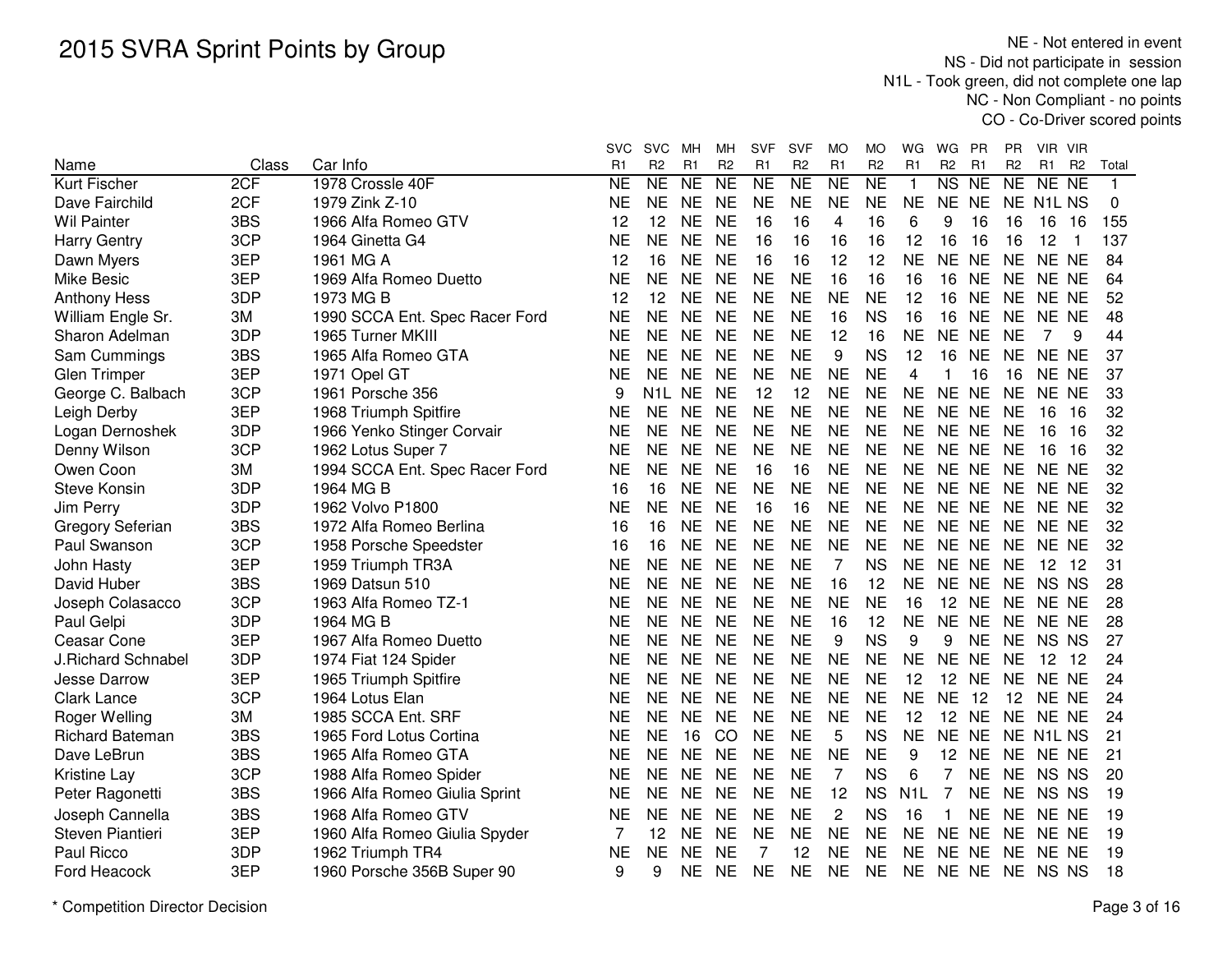NE - Not entered in event NS - Did not participate in session N1L - Took green, did not complete one lap NC - Non Compliant - no pointsCO - Co-Driver scored points

|                         |              |                                  | svc            | <b>SVC</b>          | MН              | мн                                    | SVF             | <b>SVF</b>     | МO                     | MO                     | WG                  | WG<br>- PR                             | ΡR                                    | VIR VIR        |                |                 |
|-------------------------|--------------|----------------------------------|----------------|---------------------|-----------------|---------------------------------------|-----------------|----------------|------------------------|------------------------|---------------------|----------------------------------------|---------------------------------------|----------------|----------------|-----------------|
| Name                    | Class<br>3EP | Car Info                         | R <sub>1</sub> | R <sub>2</sub>      | R <sub>1</sub>  | R <sub>2</sub><br>$\overline{\sf NE}$ | R <sub>1</sub>  | R <sub>2</sub> | R <sub>1</sub>         | R <sub>2</sub>         | R1                  | R <sub>2</sub><br>R <sub>1</sub><br>NE | R <sub>2</sub><br>$\overline{\sf NE}$ | R <sub>1</sub> | R <sub>2</sub> | Total           |
| <b>Ray Stone</b>        |              | 1959 Austin Healey Bugeye Sprite | N <sub>E</sub> | $\overline{\sf NE}$ | $\overline{NE}$ |                                       | $\overline{NE}$ | NE             | $\overline{\text{NE}}$ | $\overline{\text{NE}}$ | $\overline{\sf NE}$ | <b>NE</b>                              |                                       | 9              | 9              | $\overline{18}$ |
| Adolf Battifarano       | 3CP          | 1968 Lotus 7                     | <b>NE</b>      | <b>NE</b>           | <b>NE</b>       | <b>NE</b>                             | <b>NE</b>       | <b>NE</b>      | <b>NE</b>              | <b>NE</b>              | <b>NE</b>           | <b>NE</b><br>9                         | 9                                     | NE NE          |                | 18              |
| Tom Coryn               | 3CP          | 1965 MG MGB                      | 6              | 12                  | <b>NE</b>       | <b>NE</b>                             | <b>NE</b>       | <b>NE</b>      | <b>NE</b>              | <b>NE</b>              | <b>NE</b>           | <b>NE</b><br><b>NE</b>                 | <b>NE</b>                             | NE NE          |                | 18              |
| Roger Barton            | 3BS          | 1965 Ford Lotus Cortina          | <b>NE</b>      | <b>NE</b>           | CO              | 16                                    | <b>NE</b>       | <b>NE</b>      | <b>NE</b>              | <b>NE</b>              | <b>NE</b>           | <b>NE</b><br><b>NE</b>                 | <b>NE</b>                             | NS NS          |                | 16              |
| Goran Nyberg            | 3EP          | 1965 Volvo P1800S                | 16             | <b>NS</b>           | <b>NE</b>       | <b>NE</b>                             | <b>NE</b>       | <b>NE</b>      | <b>NE</b>              | <b>NE</b>              | <b>NE</b>           | <b>NE</b><br><b>NE</b>                 | <b>NE</b>                             | NS NS          |                | 16              |
| David Bane              | 3DP          | 1965 MG B                        | NE             | <b>NE</b>           | <b>NE</b>       | <b>NE</b>                             | <b>NE</b>       | <b>NE</b>      | <b>NE</b>              | <b>NE</b>              | <b>NE</b>           | <b>NE</b><br><b>NE</b>                 | <b>NE</b>                             | 9              | -7             | 16              |
| Lorne Fritz             | 3EP          | 1959 Triumph TR3                 | <b>NE</b>      | <b>NE</b>           | <b>NE</b>       | <b>NE</b>                             | <b>NE</b>       | <b>NE</b>      | <b>NE</b>              | <b>NE</b>              | $\overline{7}$      | 9<br><b>NE</b>                         | <b>NE</b>                             | NE NE          |                | 16              |
| Mark Heinzelman         | 3DP          | 1973 Porsche 914/4               | NE             | <b>NE</b>           | <b>NE</b>       | <b>NE</b>                             | <b>NE</b>       | <b>NE</b>      | <b>NE</b>              | <b>NE</b>              | 16                  | <b>NS</b><br><b>NE</b>                 | <b>NE</b>                             | NE NE          |                | 16              |
| James Jackson           | 3CP          | 1964 Porsche 356                 | NΕ             | <b>NE</b>           | <b>NE</b>       | <b>NE</b>                             | 7               | 9              | <b>NE</b>              | N                      | <b>NE</b>           | <b>NE</b><br>NE                        | <b>NE</b>                             | NE NE          |                | 16              |
| <b>Alan Costich</b>     | 3EP          | <b>1968 MG BGT</b>               | <b>NE</b>      | <b>NE</b>           | <b>NE</b>       | <b>NE</b>                             | <b>NE</b>       | <b>NE</b>      | <b>NE</b>              | <b>NE</b>              | 9                   | 5<br><b>NE</b>                         | <b>NE</b>                             | NE NE          |                | 14              |
| David Hinz              | 3CP          | 1960 Porsche 356B                | 3              |                     | <b>NE</b>       | <b>NE</b>                             | <b>NE</b>       | <b>NE</b>      | 4                      | <b>NS</b>              | <b>NE</b>           | <b>NE</b><br><b>NE</b>                 | <b>NE</b>                             | NE NE          |                | 14              |
| <b>Cliff Murray</b>     | 3CP          | 1955 Porsche 356                 | 2              | <b>NS</b>           | <b>NE</b>       | <b>NE</b>                             | <b>NE</b>       | <b>NE</b>      | 12                     | <b>NS</b>              | <b>NE</b>           | <b>NE</b><br><b>NE</b>                 | <b>NE</b>                             | NE NE          |                | 14              |
| <b>Tom Davis</b>        | 3CP          | 1964 Elva Courier                | <b>NE</b>      | <b>NE</b>           | <b>NE</b>       | <b>NE</b>                             | <b>NE</b>       | <b>NE</b>      | $\mathbf{1}$           | 12                     | <b>NE</b>           | <b>NE</b><br><b>NE</b>                 | <b>NE</b>                             | NE NE          |                | 13              |
| Dawn Fisher             | 3CP          | 1972 Lotus Super 7               | 7              | 6                   | <b>NE</b>       | <b>NE</b>                             | <b>NE</b>       | <b>NE</b>      | <b>NE</b>              | <b>NE</b>              | <b>NE</b>           | <b>NE</b><br><b>NE</b>                 | <b>NE</b>                             | NE NE          |                | 13              |
| <b>Chuck Pitt</b>       | 3CP          | 1959 Porsche 356A Coupe          | 4              | 9                   | <b>NE</b>       | <b>NE</b>                             | <b>NE</b>       | <b>NE</b>      | <b>NE</b>              | <b>NE</b>              | <b>NE</b>           | <b>NE</b><br><b>NE</b>                 | <b>NE</b>                             | NE NE          |                | 13              |
| Aaron Schirano          | 3CP          | 1973 Triumph TR6                 | <b>NE</b>      | <b>NE</b>           | <b>NE</b>       | <b>NE</b>                             | <b>NE</b>       | <b>NE</b>      | <b>NE</b>              | <b>NE</b>              | $\overline{7}$      | 6<br><b>NE</b>                         | <b>NE</b>                             | NE NE          |                | 13              |
| Chip Van Sant           | 3EP          | 1962 Alfa Romeo Giulia Sprint    | <b>NE</b>      | <b>NE</b>           | <b>NE</b>       | <b>NE</b>                             | <b>NE</b>       | <b>NE</b>      | <b>NE</b>              | <b>NE</b>              | 6                   | 7<br><b>NE</b>                         | <b>NE</b>                             | NE NE          |                | 13              |
| Jeff Lumbard            | 3DP          | 1961 Austin Healey 3000 MK1      | <b>NE</b>      | <b>NE</b>           | <b>NE</b>       | <b>NE</b>                             | 12              | <b>NS</b>      | <b>NE</b>              | <b>NE</b>              | <b>NE</b>           | <b>NE</b><br><b>NE</b>                 | <b>NE</b>                             | NE NE          |                | 12              |
| <b>Edmond Russ</b>      | 3CP          | 1958 Porsche Speedster           | <b>NE</b>      | <b>NE</b>           | <b>NE</b>       | <b>NE</b>                             | 5               | $\overline{7}$ | <b>NE</b>              | <b>NE</b>              | <b>NE</b>           | <b>NE</b><br><b>NE</b>                 | <b>NE</b>                             | NE NE          |                | 12              |
| <b>Vic Skirmants</b>    | 3CP          | 1961 Porsche 356B                | 12             | <b>NS</b>           | <b>NE</b>       | <b>NE</b>                             | <b>NE</b>       | <b>NE</b>      | <b>NE</b>              | <b>NE</b>              | <b>NE</b>           | <b>NE</b><br><b>NE</b>                 | <b>NE</b>                             | NE NE          |                | 12              |
| Stephen Hunter          | 3EP          | 1959 Porsche 356A                | <b>NE</b>      | <b>NE</b>           | <b>NE</b>       | <b>NE</b>                             | <b>NE</b>       | <b>NE</b>      | <b>NE</b>              | <b>NE</b>              | 5                   | <b>NE</b><br>6                         | <b>NE</b>                             | NE NE          |                | 11              |
| David Brown             | 3CP          | 1967 MG Midget                   | <b>NE</b>      | <b>NE</b>           | <b>NE</b>       | <b>NE</b>                             | 9               | <b>NS</b>      | <b>NE</b>              | <b>NE</b>              | <b>NE</b>           | NE NE                                  | <b>NE</b>                             | NE NE          |                | 9               |
| <b>Ben Prewitt</b>      | 3DP          | 1964 Austin Healey 3000          | <b>NE</b>      | <b>NE</b>           | <b>NE</b>       | <b>NE</b>                             | <b>NE</b>       | <b>NE</b>      | 9                      | <b>NS</b>              | <b>NE</b>           | NE NE                                  | <b>NE</b>                             | NE NE          |                | 9               |
| <b>Charles Safley</b>   | 3CP          | 1972 Alfa Romeo Spider           | NE             | <b>NE</b>           | <b>NE</b>       | <b>NE</b>                             | <b>NE</b>       | <b>NE</b>      | 9                      | <b>NS</b>              | <b>NE</b>           | NE NE                                  | <b>NE</b>                             | NE NE          |                | 9               |
| <b>Patrick Starr</b>    | 3DP          | 1958 Morgan Plus 4               | NE             | <b>NE</b>           | <b>NE</b>       | <b>NE</b>                             | 9               | <b>NS</b>      | <b>NE</b>              | <b>NE</b>              | <b>NE</b>           | NE NE                                  | <b>NE</b>                             | NE NE          |                | 9               |
| <b>Ray Freiwald</b>     | 3CP          | 1961 Volvo P1800                 | <b>NE</b>      | NE                  | <b>NE</b>       | <b>NE</b>                             | $\overline{c}$  | 6              | <b>NE</b>              | <b>NE</b>              | <b>NE</b>           | <b>NE</b><br><b>NE</b>                 | <b>NE</b>                             | NE NE          |                | 8               |
| <b>Tomas LaCosta</b>    | 3BS          | 1965 Alfa Romeo GTA              | <b>NE</b>      | <b>NE</b>           | <b>NE</b>       | <b>NE</b>                             | <b>NE</b>       | <b>NE</b>      | <b>NE</b>              | <b>NE</b>              | 7                   | <b>NE</b><br>1.                        | <b>NE</b>                             | NE NE          |                | 8               |
| <b>Richard Naze</b>     | 3CP          | 1969 Datsun 2000                 | <b>NE</b>      | <b>NE</b>           | <b>NE</b>       | <b>NE</b>                             | <b>NE</b>       | <b>NE</b>      | <b>NE</b>              | <b>NE</b>              | <b>NE</b>           | <b>NE</b>                              |                                       | NE NE          |                | 8               |
| David Blakey            | 3DP          | 1967 MG MGB GT                   | <b>NE</b>      | <b>NE</b>           | <b>NE</b>       | <b>NE</b>                             | <b>NE</b>       | <b>NE</b>      | <b>NE</b>              | <b>NE</b>              | <b>NE</b>           | <b>NE</b><br><b>NE</b>                 | <b>NE</b>                             | 7              | <b>NS</b>      | 7               |
| Jerry Barker            | 3BS          | 1963 Triumph Herald              | <b>NE</b>      | <b>NE</b>           | <b>NE</b>       | <b>NE</b>                             | <b>NE</b>       | <b>NE</b>      | $\overline{7}$         | <b>NS</b>              | <b>NE</b>           | <b>NE</b><br><b>NE</b>                 | <b>NE</b>                             | NE NE          |                | 7               |
| <b>Ross Bremer</b>      | 3BS          | 1968 Euro.Ford Escort MKI        | <b>NE</b>      | <b>NE</b>           | <b>NE</b>       | <b>NE</b>                             | <b>NE</b>       | <b>NE</b>      | 6                      | <b>NS</b>              | <b>NE</b>           | <b>NE</b><br><b>NE</b>                 | <b>NE</b>                             | NE NE          |                | 6               |
| Jeff Johnk              | 3CP          | 1959 Austin Healey 100/6         | <b>NE</b>      | <b>NE</b>           | <b>NE</b>       | <b>NE</b>                             | 6               | <b>NS</b>      | <b>NE</b>              | NE                     | <b>NE</b>           | NE.<br><b>NE</b>                       | <b>NE</b>                             | NE NE          |                | 6               |
| Dale Oesterle           | 3EP          | 1962 Triumph Spitfire            | <b>NE</b>      | <b>NE</b>           | <b>NE</b>       | <b>NE</b>                             | <b>NE</b>       | <b>NE</b>      | 6                      | <b>NS</b>              | <b>NE</b>           | <b>NE</b><br><b>NE</b>                 | <b>NE</b>                             | NE NE          |                | 6               |
| <b>Daniel Rosenthal</b> | 3CP          | 1966 Sunbeam Tiger               | <b>NE</b>      | <b>NE</b>           | <b>NE</b>       | <b>NE</b>                             | <b>NE</b>       | <b>NE</b>      | 6                      | <b>NS</b>              | <b>NE</b>           | <b>NE</b><br><b>NE</b>                 | <b>NE</b>                             | NE NE          |                | 6               |
| Keith Denehan           | 3CP          | 1964 Porsche 356                 | 5              | <b>NS</b>           | <b>NE</b>       | <b>NE</b>                             | <b>NE</b>       | <b>NE</b>      | <b>NE</b>              | <b>NE</b>              | <b>NE</b>           | <b>NE</b><br><b>NE</b>                 | <b>NE</b>                             | NE NE          |                | 5               |
| Robbie Gurolnick        | 3CP          | 1960 Porsche 356 Roadster        | <b>NE</b>      | <b>NE</b>           | <b>NE</b>       | <b>NE</b>                             | <b>NE</b>       | <b>NE</b>      | 5                      | <b>NS</b>              | <b>NE</b>           | <b>NE</b><br><b>NE</b>                 | <b>NE</b>                             | NE NE          |                | 5               |
| Scott Heckert           | 3EP          | 1963 Triumph Spitfire            | <b>NE</b>      | <b>NE</b>           | <b>NE</b>       | <b>NE</b>                             | <b>NE</b>       | <b>NE</b>      | 5                      | <b>NS</b>              | <b>NE</b>           | <b>NE</b><br><b>NE</b>                 | <b>NE</b>                             | NE NE          |                | 5               |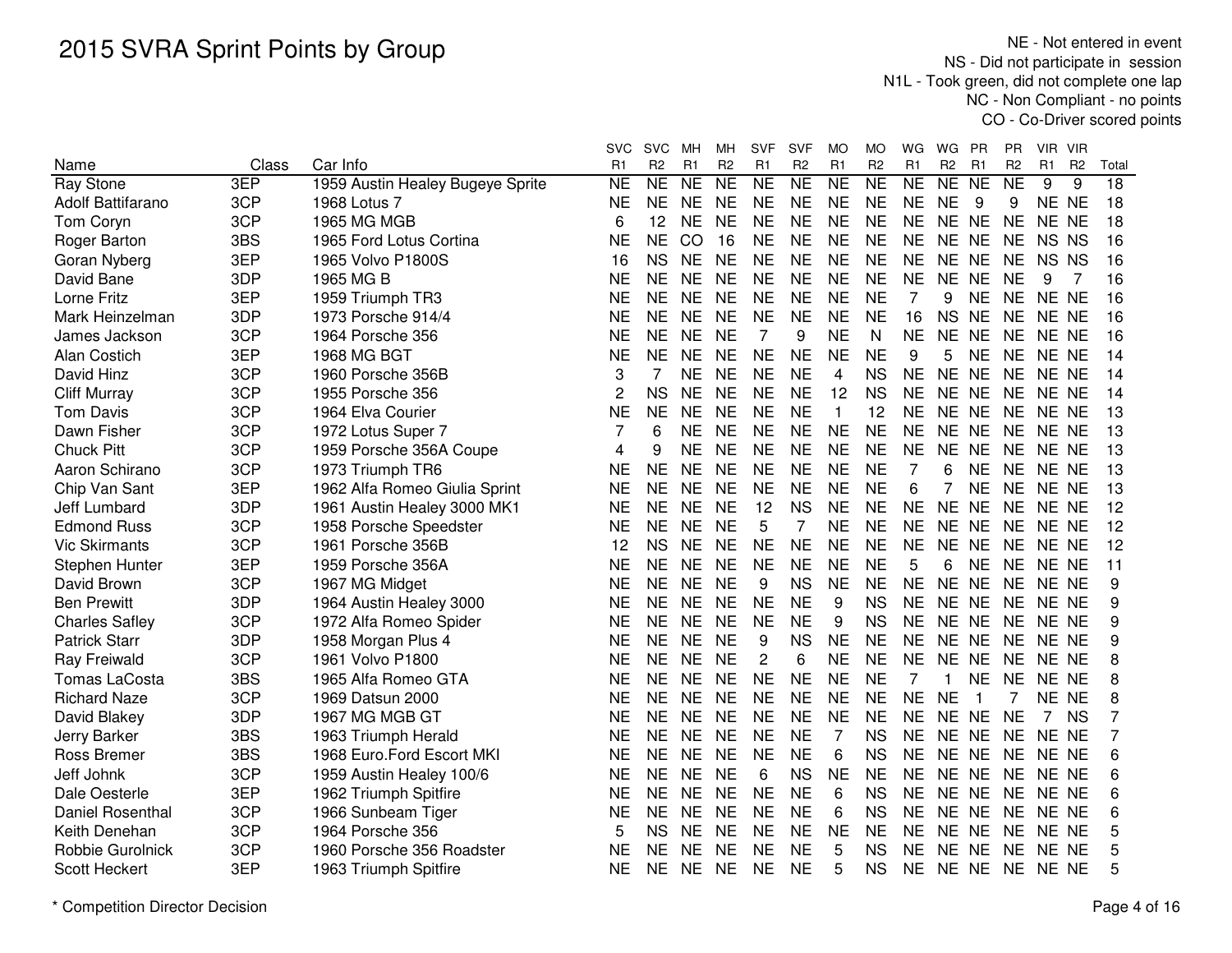NE - Not entered in event NS - Did not participate in session N1L - Took green, did not complete one lap NC - Non Compliant - no pointsCO - Co-Driver scored points

|                          |       |                                  | svc            | <b>SVC</b>     | мн             | MН                  | <b>SVF</b>     | <b>SVF</b>     | МO               | MO             | WG             | WG             | <b>PR</b>      | PR             | VIR VIR        |                |                |
|--------------------------|-------|----------------------------------|----------------|----------------|----------------|---------------------|----------------|----------------|------------------|----------------|----------------|----------------|----------------|----------------|----------------|----------------|----------------|
| Name                     | Class | Car Info                         | R <sub>1</sub> | R <sub>2</sub> | R <sub>1</sub> | R <sub>2</sub>      | R <sub>1</sub> | R <sub>2</sub> | R <sub>1</sub>   | R <sub>2</sub> | R <sub>1</sub> | R <sub>2</sub> | R <sub>1</sub> | R <sub>2</sub> | R <sub>1</sub> | R <sub>2</sub> | Total          |
| <b>Robert Wagner</b>     | 3CP   | 1960 Austin Healey 3000          | <b>NE</b>      | NE             | <b>NE</b>      | $\overline{\sf NE}$ | 4              | N <sub>S</sub> | N <sub>E</sub>   | NE             | <b>NE</b>      | NE NE          |                | NE             | NE NE          |                | $\overline{4}$ |
| <b>Frank Farrell</b>     | 3BS   | 1972 Alfa Romeo Berlina          | <b>NE</b>      | <b>NE</b>      | <b>NE</b>      | <b>NE</b>           | <b>NE</b>      | <b>NE</b>      | 3                | <b>NS</b>      | <b>NE</b>      | NE NE          |                | <b>NE</b>      | NE NE          |                | 3              |
| Dan Powell               | 3CP   | 1961 Austin Healey 3000          | <b>NE</b>      | <b>NE</b>      | <b>NE</b>      | <b>NE</b>           | 3              | <b>NS</b>      | <b>NE</b>        | <b>NE</b>      | <b>NE</b>      | NE NE          |                | <b>NE</b>      | NE NE          |                | 3              |
| John Schrecker           | 3CP   | 1964 Porsche 356                 | <b>NE</b>      | <b>NE</b>      | <b>NE</b>      | <b>NE</b>           | <b>NE</b>      | <b>NE</b>      | 3                | <b>NS</b>      | <b>NE</b>      | NE NE          |                | <b>NE</b>      | NE NE          |                | 3              |
| Don Heth                 | 3BS   | 1966 Ford Cortina Lotus          | <b>NE</b>      | <b>NE</b>      | <b>NE</b>      | <b>NE</b>           | <b>NE</b>      | <b>NE</b>      | $\mathbf{1}$     | <b>NS</b>      | <b>NE</b>      | NE NE          |                | <b>NE</b>      | NE NE          |                | 1              |
| C. Lane Mally            | 3CP   | 1965 Porsche 356 Coupe           | <b>NE</b>      | <b>NE</b>      | <b>NE</b>      | <b>NE</b>           | $\mathbf 1$    | <b>NS</b>      | <b>NE</b>        | <b>NE</b>      | <b>NE</b>      | NE NE          |                | <b>NE</b>      | NE NE          |                |                |
| Chris Creighton          | 38BS  | 1972 Alfa Romeo GTV              | NE             | <b>NE</b>      | <b>NE</b>      | <b>NE</b>           | <b>NE</b>      | <b>NE</b>      | <b>NE</b>        | <b>NE</b>      | <b>NC</b>      | NC NE          |                | <b>NE</b>      | NE NE          |                | 0              |
| <b>Charles Darrow</b>    | 3EP   | 1967 Triumph Spitfire            | ΝE             | <b>NE</b>      | <b>NE</b>      | <b>NE</b>           | <b>NE</b>      | <b>NE</b>      | <b>NE</b>        | <b>NE</b>      | N1L NS NE      |                |                | NE NE NE       |                |                | $\Omega$       |
| <b>Richard Navin</b>     | 3DP   | 1968 MG B                        | ΝE             | <b>NE</b>      | <b>NE</b>      | <b>NE</b>           | <b>NE</b>      | <b>NE</b>      | <b>NE</b>        | <b>NE</b>      | N1L NS NE      |                |                | <b>NE</b>      | NE NE          |                | 0              |
| <b>Michael Patton</b>    | 3DP   | 1965 MG B                        | ΝE             | <b>NE</b>      | <b>NE</b>      | <b>NE</b>           | <b>NE</b>      | <b>NE</b>      | <b>NE</b>        | <b>NE</b>      |                | N1L NS NE      |                | <b>NE</b>      | NE NE          |                | 0              |
| <b>Bill Treffert</b>     | 4AP   | 1960 Chevrolet Corvette          | 16             | 16             | <b>NE</b>      | <b>NE</b>           | 16             | 16             | N <sub>1</sub> L | 16             | <b>NE</b>      | NE NE          |                | <b>NE</b>      | NE NE          |                | 80             |
| David Zavetsky           | 4CM   | 1959 Devin Healy 283 Special     | <b>NE</b>      | <b>NE</b>      | <b>NE</b>      | <b>NE</b>           | <b>NE</b>      | <b>NE</b>      | <b>NE</b>        | <b>NE</b>      | <b>NE</b>      | <b>NE</b>      | 16             | 16             | 12             | - 16           | 60             |
| Tom Ragonetti            | 4FM   | 1956 Alfa Romeo Special          | <b>NE</b>      | <b>NE</b>      | <b>NE</b>      | <b>NE</b>           | <b>NE</b>      | <b>NE</b>      | 16               | <b>NS</b>      | 16             | 16 NE          |                | <b>NE</b>      | NS NS          |                | 48             |
| <b>Michael Oritt</b>     | 4FM   | 1959 Elva MK IV                  | 16             | 16             | <b>NE</b>      | <b>NE</b>           | <b>NE</b>      | <b>NE</b>      | <b>NE</b>        | <b>NE</b>      | <b>NE</b>      | <b>NE</b>      | <b>NE</b>      | <b>NE</b>      | NE NE          |                | 32             |
| <b>Bill Schwacke</b>     | 4BP   | 1955 Chevrolet Corvette          | <b>NE</b>      | <b>NE</b>      | <b>NE</b>      | <b>NE</b>           | <b>NE</b>      | <b>NE</b>      | <b>NE</b>        | <b>NE</b>      | <b>NE</b>      | <b>NE</b>      | 16             | 16             | NE NE          |                | 32             |
| <b>Charles Schwimer</b>  | 4CM   | 1965 Maserati TIPO 151           | NE             | <b>NE</b>      | <b>NE</b>      | <b>NE</b>           | <b>NE</b>      | <b>NE</b>      | <b>NE</b>        | <b>NE</b>      | 16             | 16             | NE             | <b>NE</b>      | NE NE          |                | 32             |
| Frank Morelli            | 4AP   | 1961 Chevrolet Corvette          | <b>NE</b>      | <b>NE</b>      | <b>NE</b>      | <b>NE</b>           | <b>NE</b>      | <b>NE</b>      | $\mathbf{1}$     | 12             | 16             | <b>NS</b>      | <b>NE</b>      | <b>NE</b>      | NE NE          |                | 29             |
| David Neidell            | 4CM   | 1959 Kellison J-5                | <b>NE</b>      | <b>NE</b>      | <b>NE</b>      | <b>NE</b>           | <b>NE</b>      | <b>NE</b>      | <b>NE</b>        | <b>NE</b>      | <b>NE</b>      | <b>NE</b>      | <b>NE</b>      | <b>NE</b>      | 16             | <b>NS</b>      | 16             |
| <b>Tony Parella</b>      | 4BP   | 1958 Chevrolet Corvette Roadster | <b>NE</b>      | <b>NE</b>      | CO             | 16                  | <b>NE</b>      | <b>NE</b>      | <b>NE</b>        | <b>NE</b>      | <b>NE</b>      | NE NE          |                | <b>NE</b>      | NS NS          |                | 16             |
| <b>Jack Boxstrom</b>     | 4BM   | 1960 Chaparral 1 Sports Racer    | <b>NE</b>      | <b>NE</b>      | <b>NE</b>      | <b>NE</b>           | <b>NE</b>      | <b>NE</b>      | <b>NE</b>        | <b>NE</b>      | 16             | <b>NS</b>      | <b>NE</b>      | <b>NE</b>      | NE NE          |                | 16             |
| <b>Todd Stuckart</b>     | 4BM   | 1959 Demar Devin                 | <b>NE</b>      | <b>NE</b>      | <b>NE</b>      | <b>NE</b>           | 16             | <b>NS</b>      | <b>NE</b>        | <b>NE</b>      | <b>NE</b>      | NE NE          |                | <b>NE</b>      | NE NE          |                | 16             |
| <b>Thomas Frankowski</b> | 4BM   | 1960 Chevrolet Corvette Roadster | <b>NE</b>      | <b>NE</b>      | <b>NE</b>      | <b>NE</b>           | 12             | <b>NS</b>      | <b>NE</b>        | <b>NE</b>      | <b>NE</b>      | NE NE          |                | <b>NE</b>      | NE NE          |                | 12             |
| <b>Bob Wechsler</b>      | 4AP   | 1957 Chevrolet Corvette          | <b>NE</b>      | <b>NE</b>      | <b>NE</b>      | <b>NE</b>           | <b>NE</b>      | <b>NE</b>      | <b>NE</b>        | <b>NE</b>      | 12             | NS NE          |                | NE NE NE       |                |                | 12             |
| Ed Sevadjian             | 4BP   | 1958 Chevrolet Corvette Roadster | <b>NE</b>      | <b>NE</b>      | 1              | <b>CO</b>           | <b>NE</b>      | <b>NE</b>      | <b>NE</b>        | <b>NE</b>      | <b>NE</b>      | NE NE          |                | <b>NE</b>      | NE NE          |                | 1              |
| Gary Hagopian            | 46BP  | 1963 Jaguar XKE Coupe            | <b>NC</b>      | <b>NC</b>      | <b>NE</b>      | <b>NE</b>           | <b>NE</b>      | <b>NE</b>      | <b>NE</b>        | <b>NE</b>      | <b>NE</b>      | NE NE          |                | <b>NE</b>      | NE NE          |                | 0              |
| Max Heilman              | 4AP   | 1958 Jaguar XK150                | <b>NE</b>      | <b>NE</b>      | <b>NE</b>      | <b>NE</b>           | <b>NE</b>      | <b>NE</b>      | N <sub>1</sub> L | <b>NS</b>      | <b>NE</b>      | NE NE          |                | NE.            | NE NE          |                | 0              |
| <b>Phil Mulacek</b>      | 46BP  | 1964 AC Cobra                    | <b>NC</b>      | <b>NC</b>      | <b>NE</b>      | <b>NE</b>           | <b>NE</b>      | <b>NE</b>      | <b>NE</b>        | <b>NE</b>      | <b>NE</b>      | NE NE          |                | <b>NE</b>      | NE NE          |                | 0              |
| Alain Vinson             | 46BP  | 1964 AC 289                      | <b>NC</b>      | <b>NC</b>      | <b>NE</b>      | <b>NE</b>           | <b>NE</b>      | <b>NE</b>      | <b>NE</b>        | <b>NE</b>      | <b>NE</b>      | NE NE          |                | <b>NE</b>      | NE NE          |                | 0              |
| Randy Williams           | 45GT  | 1966 Jaguar ERA XKE-R            | <b>NE</b>      | <b>NE</b>      | <b>NE</b>      | <b>NE</b>           | <b>NE</b>      | <b>NE</b>      | <b>NE</b>        | <b>NE</b>      | <b>NC</b>      | NC NE          |                | <b>NE</b>      | NE NE          |                | 0              |
| Ken Mennella             | 5GTR  | 1963 Chevrolet Corvette GSRep    | 16             | 12             | <b>NE</b>      | <b>NE</b>           | <b>NE</b>      | <b>NE</b>      | <b>NE</b>        | <b>NE</b>      | 16             | 16             | 16             | 16             | 16             | <b>NS</b>      | 108            |
| <b>Travis Engen</b>      | 5FM   | 1962 Lotus 23B                   | <b>NE</b>      | <b>NE</b>      | 16             | 16                  | 16             | 16             | <b>NE</b>        | <b>NE</b>      | 16             | <b>NS</b>      | <b>NE</b>      | <b>NE</b>      | NS NS          |                | 80             |
| <b>Mitchell Eitel</b>    | 5BSR  | 1964 Elva MK7S                   | 16             | 16             | <b>NE</b>      | <b>NE</b>           | <b>NE</b>      | <b>NE</b>      | <b>NE</b>        | <b>NE</b>      | 16             | 16             | <b>NE</b>      | <b>NE</b>      | NE NE          |                | 64             |
| Walo Bertschinger        | 5GTR  | 1966 Chevrolet Corvette GSRep    | 12             | 16             | <b>NE</b>      | <b>NE</b>           | 16             | 16             | <b>NE</b>        | <b>NE</b>      | <b>NE</b>      | <b>NE</b>      | <b>NE</b>      | <b>NE</b>      | NE NE          |                | 60             |
| Roger Cassin             | 5BSR  | 1964 Elva Mk 7S                  | 12             | 12             | <b>NE</b>      | <b>NE</b>           | <b>NE</b>      | <b>NE</b>      | 16               | 16             | <b>NE</b>      | <b>NE</b>      | <b>NE</b>      | <b>NE</b>      | NE NE          |                | 56             |
| James Cullen             | 5ASR  | 1970 Lola T70 MK IIIB            | <b>NE</b>      | <b>NE</b>      | <b>NE</b>      | <b>NE</b>           | 16             | 16             | <b>NE</b>        | <b>NE</b>      | <b>NE</b>      | NE NE          |                | <b>NE</b>      | NS NS          |                | 32             |
| Simon Lane               | 5GT   | 1959 Chevrolet Corvette          | <b>NE</b>      | <b>NE</b>      | <b>NE</b>      | <b>NE</b>           | <b>NE</b>      | <b>NE</b>      | <b>NE</b>        | <b>NE</b>      | 16             | 16             | <b>NE</b>      | <b>NE</b>      | NS NS          |                | 32             |
| Frank Marcum             | 5GTR  | 1966 Ford GT 40 MKII             | <b>NE</b>      | <b>NE</b>      | <b>NE</b>      | <b>NE</b>           | <b>NE</b>      | <b>NE</b>      | 16               | 16             | <b>NE</b>      | NE NE          |                | <b>NE</b>      | NE NS          |                | 32             |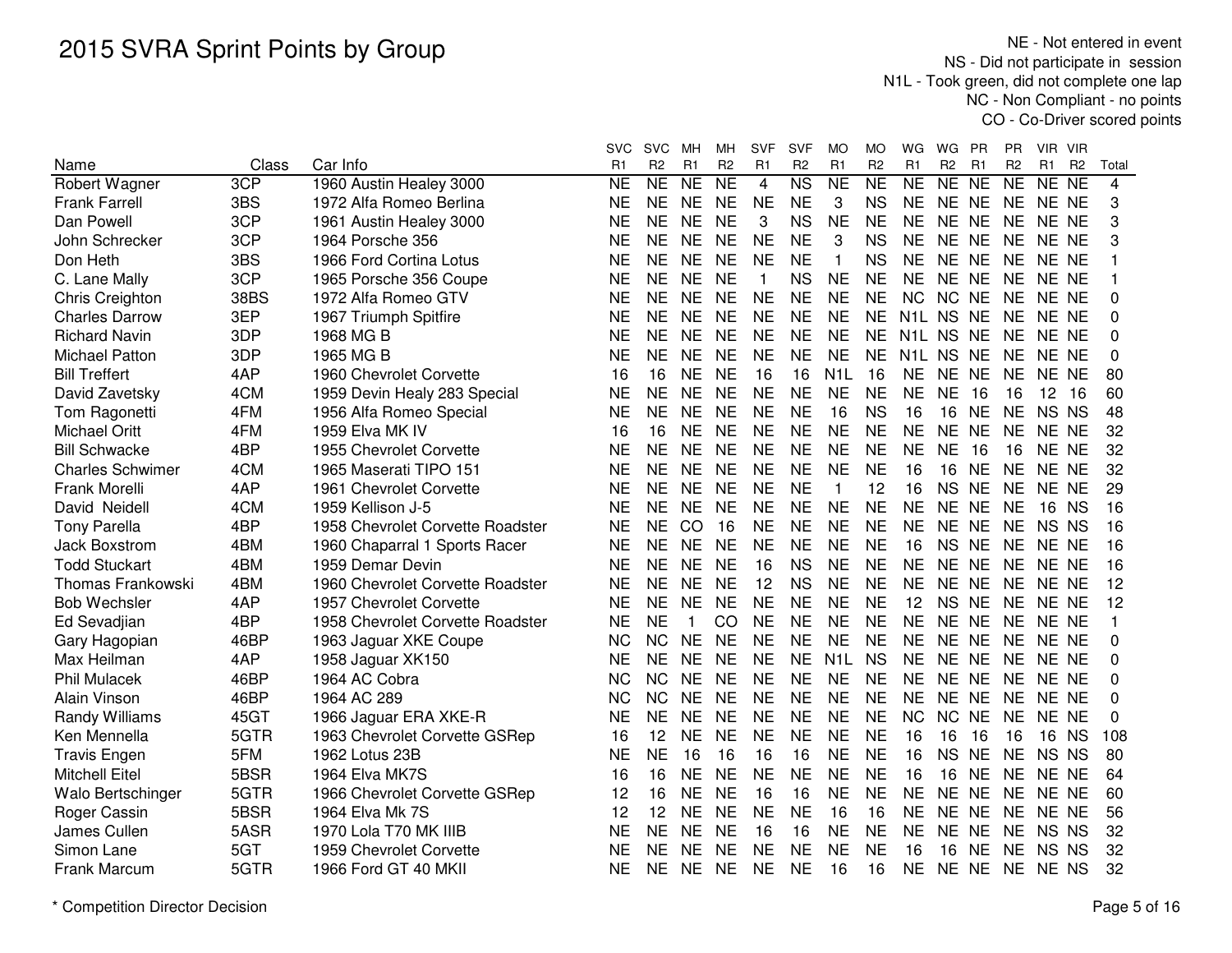NE - Not entered in event NS - Did not participate in session N1L - Took green, did not complete one lap NC - Non Compliant - no pointsCO - Co-Driver scored points

|                          |       |                                     | svc            | <b>SVC</b>     | MН             | мн                  | SVF            | <b>SVF</b>       | МO                  | MO                     | WG        | WG<br><b>PR</b>                  |           | ΡR             | VIR VIR         |                |                 |
|--------------------------|-------|-------------------------------------|----------------|----------------|----------------|---------------------|----------------|------------------|---------------------|------------------------|-----------|----------------------------------|-----------|----------------|-----------------|----------------|-----------------|
| Name                     | Class | Car Info                            | R <sub>1</sub> | R <sub>2</sub> | R <sub>1</sub> | R <sub>2</sub>      | R <sub>1</sub> | R <sub>2</sub>   | R <sub>1</sub>      | R <sub>2</sub>         | R1        | R <sub>2</sub><br>R <sub>1</sub> |           | R <sub>2</sub> | R1              | R <sub>2</sub> | Total           |
| <b>Hobart Buppert</b>    | 5ASR  | 1969 Lola T70 MKIII                 | 16             | 16             | <b>NE</b>      | $\overline{\sf NE}$ | <b>NE</b>      | <b>NE</b>        | $\overline{\sf NE}$ | $\overline{\text{NE}}$ | <b>NE</b> | NE<br><b>NE</b>                  |           | <b>NE</b>      | NE NE           |                | $\overline{32}$ |
| Jay Iliohan              | 5ASR  | 1968 Alfa Romeo T33/2 Daytona       | <b>NE</b>      | <b>NE</b>      | <b>NE</b>      | <b>NE</b>           | <b>NE</b>      | <b>NE</b>        | <b>NE</b>           | <b>NE</b>              | 16        | 16<br><b>NE</b>                  |           | <b>NE</b>      | NE NE           |                | 32              |
| Harry McPherson          | 5GTR  | 1968 Ford GT40 MK1                  | 9              | 9              | <b>NE</b>      | <b>NE</b>           | 1              | 12               | <b>NE</b>           | <b>NE</b>              | <b>NE</b> | <b>NE</b>                        | <b>NE</b> | <b>NE</b>      | NS NS           |                | 31              |
| <b>Chris MacAllister</b> | 5ASR  | 1966 Ford GT40                      | <b>NE</b>      | <b>NE</b>      | <b>NE</b>      | <b>NE</b>           | <b>NE</b>      | <b>NE</b>        | 16                  | 12                     | <b>NE</b> | <b>NE</b><br><b>NE</b>           |           | <b>NE</b>      | NE NE           |                | 28              |
| Roy Walzer               | 5FM   | 1963 Lotus 23B                      | <b>NE</b>      | <b>NE</b>      | <b>NE</b>      | <b>NE</b>           | <b>NE</b>      | <b>NE</b>        | <b>NE</b>           | <b>NE</b>              | 12        | 16<br><b>NE</b>                  |           | <b>NE</b>      | NE NE           |                | 28              |
| Michael Kaleel           | 5FM   | 1964 Lotus 23B                      | <b>NE</b>      | <b>NE</b>      | <b>NE</b>      | <b>NE</b>           | <b>NE</b>      | <b>NE</b>        | <b>NE</b>           | <b>NE</b>              | 9         | 12 NE                            |           | <b>NE</b>      | NE NE           |                | 21              |
| <b>Ralph Thomas</b>      | 5BSR  | 1978 Mallock Mk 17                  | 9              | 9              | <b>NE</b>      | <b>NE</b>           | <b>NE</b>      | <b>NE</b>        | <b>NE</b>           | <b>NE</b>              | <b>NE</b> | NE NE                            |           | <b>NE</b>      | NE NE           |                | 18              |
| Bernie Chodosh           | 5GT   | 1959 Chevrolet Corvette             | <b>NE</b>      | <b>NE</b>      | 16             | $\mathbf 1$         | <b>NE</b>      | <b>NE</b>        | <b>NE</b>           | <b>NE</b>              | <b>NE</b> | NE NE                            |           | <b>NE</b>      | NE NE           |                | 17              |
| Graham Adelman           | 5FM   | 1962 Lotus 23B                      | <b>NE</b>      | <b>NE</b>      | <b>NE</b>      | <b>NE</b>           | <b>NE</b>      | <b>NE</b>        | <b>NS</b>           | 16                     | <b>NE</b> | <b>NE</b><br><b>NE</b>           |           | <b>NE</b>      | NE NE           |                | 16              |
| Dan Cowdrey              | 5ASR  | 1966 Lola T70 Mark II               | <b>NE</b>      | <b>NE</b>      | <b>NE</b>      | <b>NE</b>           | <b>NE</b>      | <b>NE</b>        | CO                  | 16                     | <b>NE</b> | NE NE                            |           | <b>NE</b>      | NE NE           |                | 16              |
| Mike Kaske               | 5BSR  | 1964 Causey Special                 | NE             | <b>NE</b>      | <b>NE</b>      | <b>NE</b>           | 16             | <b>NS</b>        | <b>NE</b>           | <b>NE</b>              | <b>NE</b> | NE NE                            |           | <b>NE</b>      | NE NE           |                | 16              |
| Chip Halverson           | 5ASR  | 1976 Chevron B36                    | 1              | 1              | <b>NE</b>      | <b>NE</b>           | 12             | <b>NS</b>        | <b>NE</b>           | <b>NE</b>              | <b>NE</b> | <b>NE</b><br><b>NE</b>           |           | <b>NE</b>      | NE NE           |                | 14              |
| <b>Robert Boller</b>     | 5BSR  | 1963 Lotus 23B                      | <b>NE</b>      | <b>NE</b>      | <b>NE</b>      | <b>NE</b>           | 12             | <b>NS</b>        | <b>NE</b>           | <b>NE</b>              | <b>NE</b> | NE NE                            |           | <b>NE</b>      | NE NE           |                | 12              |
| <b>Tim Covert</b>        | 5BSR  | 1965 Moodini S/R                    | <b>NE</b>      | <b>NE</b>      | <b>NE</b>      | <b>NE</b>           | <b>NE</b>      | <b>NE</b>        | <b>NS</b>           | 12                     | <b>NE</b> | NE NE                            |           | <b>NE</b>      | NE NE           |                | 12              |
| Norm Cowdrey             | 5ASR  | 1966 Lola T70 Mark II               | <b>NE</b>      | <b>NE</b>      | <b>NE</b>      | <b>NE</b>           | <b>NE</b>      | <b>NE</b>        | 12                  | CO                     | <b>NE</b> | <b>NE</b><br><b>NE</b>           |           | <b>NE</b>      | NE NE           |                | 12              |
| <b>Rick Mancuso</b>      | 5GTR  | 1963 Chevrolet Corvette Grand Sport | <b>NE</b>      | <b>NE</b>      | <b>NE</b>      | <b>NE</b>           | 12             | <b>NS</b>        | <b>NE</b>           | <b>NE</b>              | <b>NE</b> | <b>NE</b>                        | <b>NE</b> | <b>NE</b>      | NE NE           |                | 12              |
| Sandra McNeil            | 5FM   | 1963 Lotus 23B                      | <b>NE</b>      | <b>NE</b>      | <b>NE</b>      | <b>NE</b>           | <b>NE</b>      | <b>NE</b>        | <b>NS</b>           | 12                     | <b>NE</b> | <b>NE</b>                        | <b>NE</b> | <b>NE</b>      | NE NE           |                | 12              |
| Paul Joyaux              | 5BSR  | 1963 Crossle C5S                    | <b>NE</b>      | <b>NE</b>      | <b>NE</b>      | <b>NE</b>           | 9              | <b>NS</b>        | <b>NE</b>           | <b>NE</b>              | <b>NE</b> | <b>NE</b><br><b>NE</b>           |           | <b>NE</b>      | NE NE           |                | 9               |
| <b>Nick Grewal</b>       | 5FM   | 1963 Lotus 23                       | <b>NE</b>      | <b>NE</b>      | <b>NE</b>      | <b>NE</b>           | <b>NE</b>      | <b>NE</b>        | <b>NE</b>           | <b>NE</b>              | 1         | <b>NS</b><br><b>NE</b>           |           | <b>NE</b>      | NE NE           |                | $\mathbf{1}$    |
| <b>Todd Treffert</b>     | 6GTO  | 1974 Porsche 911                    | 12             | 12             | <b>NE</b>      | <b>NE</b>           | 16             | 16               | 16                  | 16                     | <b>NE</b> | NE NE                            |           | <b>NE</b>      | 16<br>16        |                | 120             |
| <b>William Foster</b>    | 6MP   | 1995 Ford Mustang Cobra             | 16             | 16             | <b>NE</b>      | <b>NE</b>           | <b>NE</b>      | <b>NE</b>        | 16                  | 16                     | <b>NE</b> | NE NE                            |           | <b>NE</b>      | 16<br>16        |                | 96              |
| <b>Curt Vogt</b>         | 6TA   | 1970 Ford Mustang BOSS              | <b>NE</b>      | <b>NE</b>      | <b>NE</b>      | <b>NE</b>           | <b>NE</b>      | <b>NE</b>        | <b>NE</b>           | <b>NE</b>              | 16        | 16                               | 12        | 12             | 16<br>16        |                | 88              |
| Don Henry                | 6AP   | 1969 Chevrolet Corvette Roadster    | <b>NE</b>      | <b>NE</b>      | <b>NE</b>      | <b>NE</b>           | <b>NE</b>      | <b>NE</b>        | 16                  | 16                     | 12        | 12                               | 16        | 16             | NE NE           |                | 88              |
| Bob Lima                 | 6AP   | 1969 Chevrolet Corvette             | 7              | 1              | <b>NE</b>      | <b>NE</b>           | <b>NE</b>      | <b>NE</b>        | <b>NE</b>           | <b>NE</b>              | 16        | 16<br><b>NE</b>                  |           | <b>NE</b>      | 16<br>16        |                | 72              |
| Frank Beck               | 6GTU  | 1972 Porsche 914/6                  | 16             | 16             | <b>NE</b>      | <b>NE</b>           | 16             | N <sub>1</sub> L | <b>NE</b>           | <b>NE</b>              | <b>NE</b> | <b>NE</b><br><b>NE</b>           |           | <b>NE</b>      | <b>NS</b><br>16 |                | 64              |
| Clair Schwendeman        | 6AP   | 1968 Chevrolet Corvette Roadster    | 12             | 16             | <b>NE</b>      | <b>NE</b>           | 16             | 16               | <b>NE</b>           | <b>NE</b>              | <b>NE</b> | <b>NE</b><br><b>NE</b>           |           | <b>NE</b>      | NE NE           |                | 60              |
| David Hutchings          | 6GTU  | 1972 Porsche 911                    | <b>NE</b>      | <b>NE</b>      | <b>NE</b>      | <b>NE</b>           | <b>NE</b>      | <b>NE</b>        | 9                   | 9                      | 16        | 16<br><b>NE</b>                  |           | <b>NE</b>      | NE NE           |                | 50              |
| Shannon Ivey             | 6TA   | 1967 Chevrolet Camaro SS            | 16             | 12             | <b>NE</b>      | <b>NE</b>           | 12             | $\overline{7}$   | <b>NE</b>           | <b>NE</b>              | <b>NE</b> | <b>NE</b><br><b>NE</b>           |           | <b>NE</b>      | NE NE           |                | 47              |
| <b>Richard Lind</b>      | 6TA   | 1969 Chevrolet Camaro Z28           | 9              | 9              | <b>NE</b>      | <b>NE</b>           | 9              | 9                | <b>NE</b>           | <b>NE</b>              | <b>NE</b> | <b>NE</b><br><b>NE</b>           |           | <b>NE</b>      | NE NE           |                | 36              |
| David Huber              | 6GTU  | 1979 Datsun 280 ZX                  | <b>NE</b>      | <b>NE</b>      | <b>NE</b>      | <b>NE</b>           | <b>NE</b>      | <b>NE</b>        | 16                  | 16                     | <b>NE</b> | <b>NE</b>                        | <b>NE</b> | <b>NE</b>      | NS NS           |                | 32              |
| Michael Origer           | 6BP   | 1969 Chevrolet Corvette             | <b>NE</b>      | <b>NE</b>      | <b>NE</b>      | <b>NE</b>           | <b>NE</b>      | <b>NE</b>        | <b>NE</b>           | <b>NE</b>              | <b>NE</b> | <b>NE</b><br><b>NE</b>           |           | <b>NE</b>      | 16<br>16        |                | 32              |
| <b>Charles Bentley</b>   | 6TA   | 1967 Chevrolet Camaro Z28           | <b>NE</b>      | <b>NE</b>      | <b>NE</b>      | <b>NE</b>           | <b>NE</b>      | <b>NE</b>        | <b>NE</b>           | <b>NE</b>              | <b>NE</b> | <b>NE</b>                        | 16        | 16             | NE NE           |                | 32              |
| James Bradley            | 6TA   | 1967 Chevrolet Camaro               | <b>NE</b>      | <b>NE</b>      | <b>NE</b>      | <b>NE</b>           | 16             | 16               | <b>NE</b>           | <b>NE</b>              | <b>NE</b> | NE NE                            |           | <b>NE</b>      | NE NE           |                | 32              |
| <b>Claude Malette</b>    | 6AS   | 1966 Shelby GT350                   | 16             | 16             | <b>NE</b>      | <b>NE</b>           | <b>NE</b>      | <b>NE</b>        | <b>NE</b>           | <b>NE</b>              | <b>NE</b> | NE NE                            |           | <b>NE</b>      | NE NE           |                | 32              |
| John McCormick           | 6BPR  | 1985 Ford Cobra IV                  | 16             | 16             | NE             | <b>NE</b>           | <b>NE</b>      | <b>NE</b>        | <b>NE</b>           | NE                     | NE        | NE NE                            |           | NE             | NE NE           |                | 32              |
| <b>Gary Moore</b>        | 6AS   | 1965 Ford Mustang GT350             | ΝE             | <b>NE</b>      | <b>NE</b>      | <b>NE</b>           | <b>NE</b>      | <b>NE</b>        | <b>NE</b>           | <b>NE</b>              | <b>NE</b> | <b>NE</b><br>16                  |           | 16             | NE NE           |                | 32              |
| <b>Fritz Seidel</b>      | 6GTO  | 1973 Porsche 911 IROC-RSR           | 16             | 16             | NE             | <b>NE</b>           | <b>NE</b>      | <b>NE</b>        | <b>NE</b>           | <b>NE</b>              | <b>NE</b> | NE NE                            |           |                | NE NE NE        |                | 32              |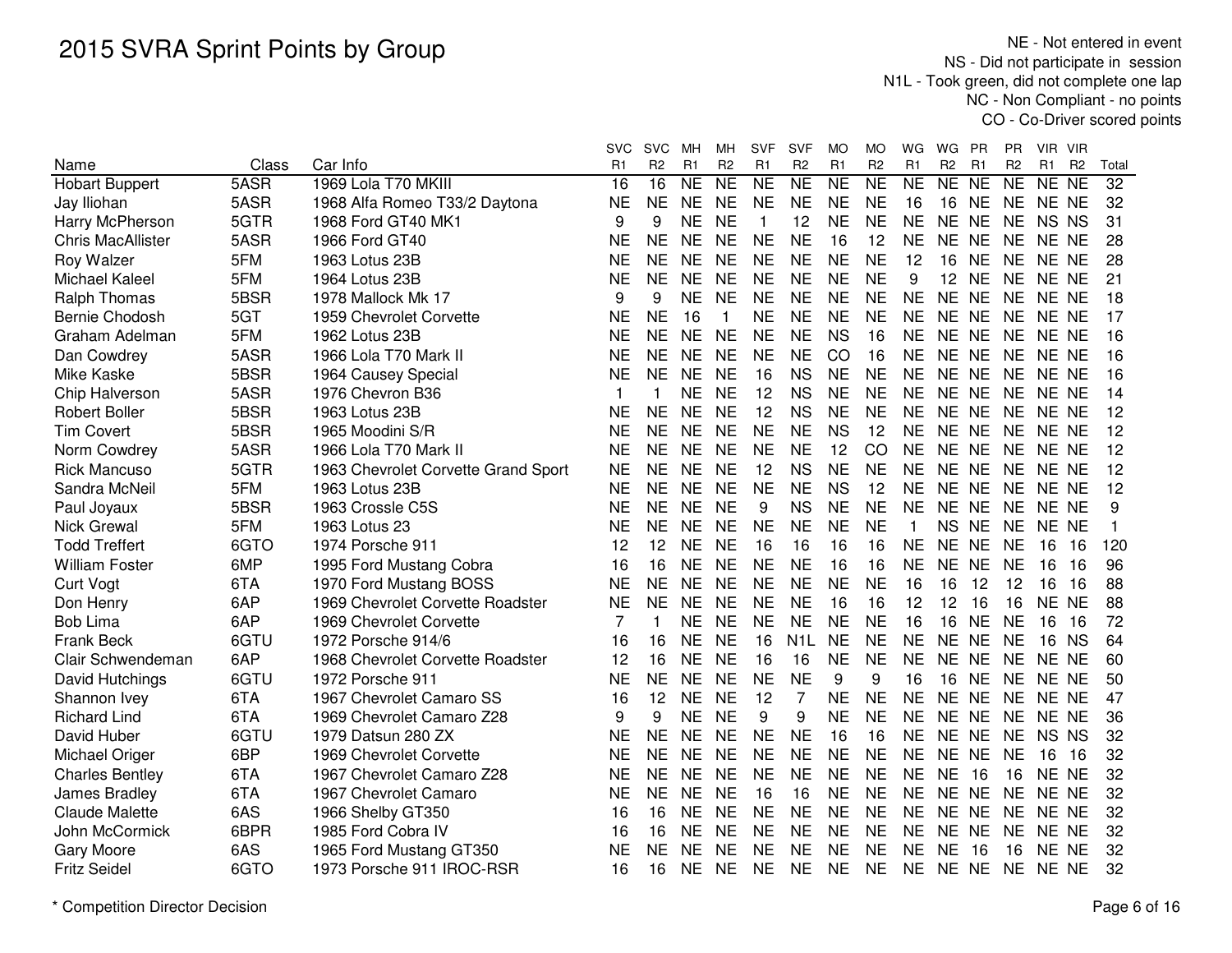NE - Not entered in event NS - Did not participate in session N1L - Took green, did not complete one lap NC - Non Compliant - no pointsCO - Co-Driver scored points

|                         |       |                                  | SVC       | <b>SVC</b>     | MН        | MН             | <b>SVF</b>     | <b>SVF</b>     | МO        | МO             | WG             | WG              | <b>PR</b>      | PR             | VIR VIR         |                |       |
|-------------------------|-------|----------------------------------|-----------|----------------|-----------|----------------|----------------|----------------|-----------|----------------|----------------|-----------------|----------------|----------------|-----------------|----------------|-------|
| Name                    | Class | Car Info                         | R1        | R <sub>2</sub> | R1        | R <sub>2</sub> | R1             | R <sub>2</sub> | R1        | R <sub>2</sub> | R <sub>1</sub> | R <sub>2</sub>  | R <sub>1</sub> | R <sub>2</sub> | R1              | R <sub>2</sub> | Total |
| John Wiley              | 6MP   | 1990 Millen Mazda                | <b>NE</b> | <b>NE</b>      | <b>NE</b> | <b>NE</b>      | <b>NE</b>      | <b>NE</b>      | <b>NE</b> | <b>NE</b>      | 16             | 16              | <b>NE</b>      | <b>NE</b>      | NE NE           |                | 32    |
| <b>Brian Kennedy</b>    | 6BP   | 1966 Shelby GT350                | <b>NE</b> | <b>NE</b>      | <b>NE</b> | <b>NE</b>      | $\mathbf{1}$   | 16             | <b>NE</b> | <b>NE</b>      | <b>NE</b>      | <b>NE</b>       | -7             | 7              | NE NE           |                | 31    |
| <b>Jack Busch</b>       | 6BP   | 1967 Jaguar XKE                  | <b>NE</b> | <b>NE</b>      | <b>NE</b> | <b>NE</b>      | <b>NE</b>      | <b>NE</b>      | <b>NE</b> | <b>NE</b>      | 12             | 16              | <b>NE</b>      | <b>NE</b>      | NE NE           |                | 28    |
| James Dolan             | 6BP   | 1966 Ford Mustang GT350          | <b>NE</b> | <b>NE</b>      | <b>NE</b> | <b>NE</b>      | <b>NE</b>      | <b>NE</b>      | <b>NE</b> | <b>NE</b>      | <b>NE</b>      | <b>NE</b>       | 12             | 16             | NE NE           |                | 28    |
| <b>Art Hebert</b>       | 6BP   | 1967 Jaguar XKE                  | <b>NE</b> | <b>NE</b>      | <b>NE</b> | <b>NE</b>      | <b>NE</b>      | <b>NE</b>      | <b>NE</b> | <b>NE</b>      | 16             | 12 <sup>°</sup> | <b>NE</b>      | <b>NE</b>      | NE NE           |                | 28    |
| <b>Terry Lippincott</b> | 6BP   | 1963 Jaguar XKE                  | 16        | 12             | <b>NE</b> | <b>NE</b>      | <b>NE</b>      | <b>NE</b>      | <b>NE</b> | <b>NE</b>      | <b>NE</b>      | NE NE           |                | <b>NE</b>      | NE NE           |                | 28    |
| David Neidell           | 6BP   | 1968 Chevrolet Corvette Roadster | 12        | 16             | <b>NE</b> | <b>NE</b>      | <b>NE</b>      | <b>NE</b>      | <b>NE</b> | <b>NE</b>      | <b>NE</b>      | NE NE           |                | <b>NE</b>      | NE NE           |                | 28    |
| Marc Sharinn            | 6BP   | 1965 Shelby GT350                | <b>NE</b> | <b>NE</b>      | <b>NE</b> | <b>NE</b>      | <b>NE</b>      | <b>NE</b>      | <b>NE</b> | <b>NE</b>      | <b>NE</b>      | <b>NE</b>       | 16             | 12             | NE NE           |                | 28    |
| Leo Voyazides           | 6TA   | 1970 Ford Mustang Boss 302       | 12        | 16             | <b>NE</b> | <b>NE</b>      | <b>NE</b>      | <b>NE</b>      | <b>NE</b> | <b>NE</b>      | <b>NE</b>      | NE NE           |                | <b>NE</b>      | NE NE           |                | 28    |
| <b>Tom Shelton</b>      | 6BP   | 1966 Shelby GT350                | <b>NE</b> | <b>NE</b>      | <b>NE</b> | <b>NE</b>      | <b>NE</b>      | <b>NE</b>      | 9         | 16             | <b>NE</b>      | NE NE           |                | <b>NE</b>      | NE NE           |                | 25    |
| Mac McCombs             | 6AS   | 1965 Ford Mustang GT350          | 12        | 12             | <b>NE</b> | <b>NE</b>      | <b>NE</b>      | <b>NE</b>      | <b>NE</b> | <b>NE</b>      | <b>NE</b>      | NE NE           |                | <b>NE</b>      | NS NS           |                | 24    |
| <b>Andrew Salter</b>    | 6GTU  | 1970 Porsche 911S RSR            | <b>NE</b> | <b>NE</b>      | <b>NE</b> | <b>NE</b>      | <b>NE</b>      | <b>NE</b>      | 12        | 12             | <b>NE</b>      | NE NE           |                | <b>NE</b>      | NS NS           |                | 24    |
| <b>Chas Mallard</b>     | 6AP   | 1967 Chevrolet Camaro            | <b>NE</b> | <b>NE</b>      | <b>NE</b> | <b>NE</b>      | <b>NE</b>      | <b>NE</b>      | <b>NE</b> | <b>NE</b>      | <b>NE</b>      | NE NE           |                | <b>NE</b>      | 12 <sup>2</sup> | -12            | 24    |
| <b>Peter Baselice</b>   | 6TA   | 1970 Ford Mustang Boss 302       | <b>NE</b> | <b>NE</b>      | <b>NE</b> | <b>NE</b>      | <b>NE</b>      | <b>NE</b>      | <b>NE</b> | <b>NE</b>      | 12             | 12 <sup>°</sup> | <b>NE</b>      | <b>NE</b>      | NE NE           |                | 24    |
| <b>Charles Gladle</b>   | 6GTU  | 1970 Porsche 914/6               | <b>NE</b> | <b>NE</b>      | <b>NE</b> | <b>NE</b>      | <b>NE</b>      | <b>NE</b>      | <b>NE</b> | <b>NE</b>      | 12             | 12              | <b>NE</b>      | <b>NE</b>      | NE NE           |                | 24    |
| Scott Hackenson         | 6AS   | 1967 Ford Mustang                | <b>NE</b> | <b>NE</b>      | <b>NE</b> | <b>NE</b>      | <b>NE</b>      | <b>NE</b>      | <b>NE</b> | <b>NE</b>      | <b>NE</b>      | <b>NE</b>       | 12             | 12             | NE NE           |                | 24    |
| <b>Rick Mooney</b>      | 6AP   | 1968 Chevrolet Corvette Roadster | <b>NE</b> | <b>NE</b>      | <b>NE</b> | <b>NE</b>      | 12             | 12             | <b>NE</b> | <b>NE</b>      | <b>NE</b>      | NE NE           |                | <b>NE</b>      | NE NE           |                | 24    |
| Scott Graham            | 6TA   | 1969 Pontiac Firebird            | <b>NE</b> | <b>NE</b>      | <b>NE</b> | <b>NE</b>      | $\overline{7}$ | 12             | <b>NE</b> | <b>NE</b>      | <b>NE</b>      | NE NE           |                | <b>NE</b>      | NE NE           |                | 19    |
| Erich Bollman           | 6AS   | 1969 Ford Mustang Boss           | <b>NE</b> | <b>NE</b>      | <b>NE</b> | <b>NE</b>      | <b>NE</b>      | <b>NE</b>      | <b>NE</b> | <b>NE</b>      | <b>NE</b>      | <b>NE</b>       | 9              | 9              | NE NE           |                | 18    |
| Colby Hillman           | 6AP   | 1969 Chevrolet Corvette          | 6         | 12             | <b>NE</b> | <b>NE</b>      | <b>NE</b>      | <b>NE</b>      | <b>NE</b> | <b>NE</b>      | <b>NE</b>      | NE NE           |                | <b>NE</b>      | NE NE           |                | 18    |
| <b>Bill Keith</b>       | 6GTO  | 1973 Porsche 911 RSR             | 9         | 9              | <b>NE</b> | <b>NE</b>      | <b>NE</b>      | <b>NE</b>      | <b>NE</b> | <b>NE</b>      | <b>NE</b>      | NE NE           |                | <b>NE</b>      | NE NE           |                | 18    |
| Kim Walker              | 6AP   | 1969 Chevrolet Corvette          | NE        | <b>NE</b>      | <b>NE</b> | <b>NE</b>      | <b>NE</b>      | <b>NE</b>      | <b>NE</b> | <b>NE</b>      | 9              | 9               | <b>NE</b>      | <b>NE</b>      | NE NE           |                | 18    |
| Larry Ligas             | 6AP   | 1961 Jaguar XKE                  | 16        | <b>NS</b>      | <b>NE</b> | <b>NE</b>      | <b>NE</b>      | <b>NE</b>      | <b>NE</b> | <b>NE</b>      | <b>NE</b>      | NE NE           |                | <b>NE</b>      | NS NS           |                | 16    |
| <b>Tony Parella</b>     | 6BP   | 1972 Chevrolet Corvette          | <b>NE</b> | <b>NE</b>      | <b>NS</b> | 16             | <b>NE</b>      | <b>NE</b>      | <b>NE</b> | <b>NE</b>      | <b>NE</b>      | NE NE           |                | <b>NE</b>      | NS NS           |                | 16    |
| John Fridirici          | 6BP   | 1966 Shelby GT350                | <b>NE</b> | <b>NE</b>      | <b>NE</b> | <b>NE</b>      | 16             | <b>NS</b>      | <b>NE</b> | <b>NE</b>      | <b>NE</b>      | NE NE           |                | <b>NE</b>      | NE NE           |                | 16    |
| <b>Bill Glavin</b>      | 6GTO  | 1972 BMW 3.0 CSL                 | <b>NE</b> | <b>NE</b>      | <b>NE</b> | <b>NE</b>      | <b>NE</b>      | <b>NE</b>      | <b>NE</b> | <b>NE</b>      | 16             | NS NE           |                | <b>NE</b>      | NE NE           |                | 16    |
| Scott Heckert           | 6BP   | 1966 Chevrolet Corvette Stingray | <b>NE</b> | <b>NE</b>      | <b>NE</b> | <b>NE</b>      | <b>NE</b>      | <b>NE</b>      | 16        | <b>NS</b>      | <b>NE</b>      | NE NE           |                | <b>NE</b>      | NE NE           |                | 16    |
| Michael Kehoe           | 6AP   | 1972 Chevrolet Corvette Roadster | <b>NE</b> | <b>NE</b>      | <b>NE</b> | <b>NE</b>      | 7              | 9              | <b>NE</b> | <b>NE</b>      | <b>NE</b>      | NE NE           |                | <b>NE</b>      | NE NE           |                | 16    |
| Michel Defenbau         | 6GTO  | 1973 Porsche 911 RSR             | 7         | 7              | <b>NE</b> | <b>NE</b>      | <b>NE</b>      | <b>NE</b>      | <b>NE</b> | <b>NE</b>      | <b>NE</b>      | NE NE           |                | <b>NE</b>      | NE NE           |                | 14    |
| Frank Rauscher          | 6AP   | 1988 Porsche 911 Carerra         | <b>NE</b> | <b>NE</b>      | <b>NE</b> | <b>NE</b>      | <b>NE</b>      | <b>NE</b>      | <b>NE</b> | <b>NE</b>      | $\overline{7}$ | 7               | <b>NE</b>      | <b>NE</b>      | NE NE           |                | 14    |
| <b>Chris Homer</b>      | 6BP   | 1964 Chevrolet Corvette          | <b>NE</b> | <b>NE</b>      | <b>NE</b> | <b>NE</b>      | <b>NE</b>      | <b>NE</b>      | <b>NE</b> | <b>NE</b>      | 6              | 7               | <b>NE</b>      | <b>NE</b>      | NE NE           |                | 13    |
| <b>Travis Pfrang</b>    | 6AP   | 1969 Chevrolet Corvette Roadster | <b>NE</b> | <b>NE</b>      | <b>NE</b> | <b>NE</b>      | 6              | 7              | <b>NE</b> | <b>NE</b>      | <b>NE</b>      | NE NE           |                | <b>NE</b>      | NE NE           |                | 13    |
| Pete Stolz              | 6GTO  | 1973 Porsche 911 RSR             | <b>NE</b> | <b>NE</b>      | <b>NE</b> | <b>NE</b>      | $\mathbf{1}$   | 12             | <b>NE</b> | <b>NE</b>      | <b>NE</b>      | NE NE           |                | <b>NE</b>      | NE NE           |                | 13    |
| <b>Curt Vogt</b>        | 6MP   | 1998 Ford Mustang Cobra          | 12        | $\mathbf{1}$   | <b>NE</b> | <b>NE</b>      | <b>NE</b>      | <b>NE</b>      | <b>NE</b> | <b>NE</b>      | <b>NE</b>      | NE NE           |                | <b>NE</b>      | NE NE           |                | 13    |
| <b>Bernie Chodosh</b>   | 6BP   | 1959 Chevrolet Corvette          | NE        | <b>NE</b>      | <b>NE</b> | <b>NE</b>      | <b>NE</b>      | <b>NE</b>      | <b>NE</b> | <b>NE</b>      | 3              | 9               | <b>NE</b>      | <b>NE</b>      | NS NS           |                | 12    |
| Jeff McKain             | 6BP   | 1966 Ford Mustang                | NE        | <b>NE</b>      | <b>NE</b> | <b>NE</b>      | <b>NE</b>      | NE             | NE        | <b>NE</b>      | <b>NE</b>      | NE NE           |                | <b>NE</b>      | 12 NS           |                | 12    |
| <b>Greg Sproles</b>     | 6BP   | 1965 Ford Mustang                | <b>NE</b> | NE             | <b>NE</b> | <b>NE</b>      | <b>NE</b>      | <b>NE</b>      | 12        | <b>NS</b>      | <b>NE</b>      | NE NE           |                | <b>NE</b>      | NS NS           |                | 12    |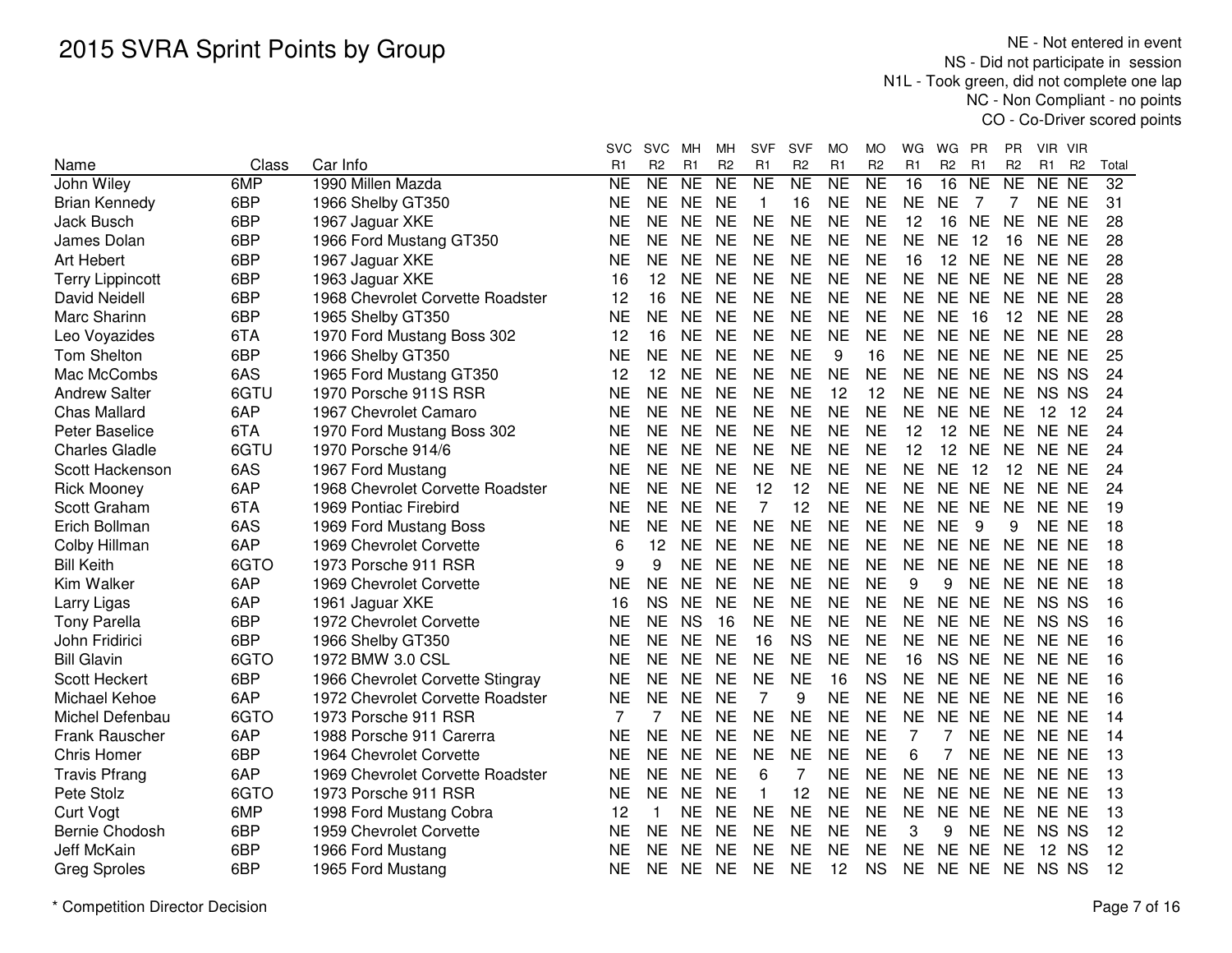NE - Not entered in event NS - Did not participate in session N1L - Took green, did not complete one lap NC - Non Compliant - no pointsCO - Co-Driver scored points

|                          |                  |                                  | <b>SVC</b> | <b>SVC</b>     | MН             | MН              | <b>SVF</b>     | <b>SVF</b>     | MO             | MO              | WG             | WG.            | <b>PR</b>      | ΡR             | VIR VIR        |                |                 |
|--------------------------|------------------|----------------------------------|------------|----------------|----------------|-----------------|----------------|----------------|----------------|-----------------|----------------|----------------|----------------|----------------|----------------|----------------|-----------------|
| Name                     | Class            | Car Info                         | R1         | R <sub>2</sub> | R <sub>1</sub> | R <sub>2</sub>  | R <sub>1</sub> | R <sub>2</sub> | R <sub>1</sub> | R <sub>2</sub>  | R <sub>1</sub> | R <sub>2</sub> | R <sub>1</sub> | R <sub>2</sub> | R <sub>1</sub> | R <sub>2</sub> | Total           |
| <b>Bill Bogner</b>       | 6AP              | 1966 Chevrolet Corvette Roadster | NE         | NE             | N <sub>E</sub> | $\overline{NE}$ | <b>NE</b>      | <b>NE</b>      | NE             | $\overline{NE}$ | 6              | 6              | N <sub>E</sub> | <b>NE</b>      | NE NE          |                | $\overline{12}$ |
| Jerry Groose             | 6BP              | 1963 Chevrolet Corvette          | <b>NE</b>  | <b>NE</b>      | <b>NE</b>      | <b>NE</b>       | 12             | <b>NS</b>      | <b>NE</b>      | <b>NE</b>       | <b>NE</b>      | <b>NE</b>      | <b>NE</b>      | <b>NE</b>      | NE NE          |                | 12              |
| <b>Richard Strahota</b>  | 6GTO             | 1973 Porsche 911                 | <b>NE</b>  | <b>NE</b>      | <b>NE</b>      | <b>NE</b>       | <b>NE</b>      | <b>NE</b>      | <b>NE</b>      | <b>NE</b>       | 12             | <b>NS</b>      | <b>NE</b>      | <b>NE</b>      | NE NE          |                | 12              |
| Don Wells                | 5GTR             | 1964 Shelby Daytona Cobra        | <b>NE</b>  | <b>NE</b>      | <b>NE</b>      | <b>NE</b>       | <b>NE</b>      | <b>NE</b>      | <b>NE</b>      | <b>NE</b>       | <b>NE</b>      | <b>NE</b>      | 12             | <b>NS</b>      | NE NE          |                | 12              |
| Ray Mulacek              | 6AP              | 1966 Chevrolet Corvette          | <b>NE</b>  | <b>NE</b>      | <b>NE</b>      | <b>NE</b>       | 9              | 1              | <b>NE</b>      | <b>NE</b>       | <b>NE</b>      | NE NE          |                | <b>NE</b>      | NE NE          |                | 10              |
| <b>Richard DePetro</b>   | 6BP              | 1971 Chevrolet corvette          | <b>NE</b>  | <b>NE</b>      | <b>NE</b>      | <b>NE</b>       | <b>NE</b>      | <b>NE</b>      | <b>NE</b>      | <b>NE</b>       | <b>NE</b>      | <b>NE</b>      | 9              | <b>NS</b>      | NE NE          |                | 9               |
| Tom Forgione             | 6TA              | 1970 Mustang Boss 302            | <b>NE</b>  | <b>NE</b>      | <b>NE</b>      | <b>NE</b>       | <b>NE</b>      | <b>NE</b>      | <b>NE</b>      | <b>NE</b>       | 9              | NS NE          |                | <b>NE</b>      | NE NE          |                | 9               |
| Donald Norby             | 6AP              | 1961 Jaguar XKE Coupe            | 9          | <b>NS</b>      | <b>NE</b>      | <b>NE</b>       | <b>NE</b>      | <b>NE</b>      | <b>NE</b>      | <b>NE</b>       | <b>NE</b>      | NE NE          |                | <b>NE</b>      | NE NE          |                | 9               |
| <b>Anthony Polito</b>    | 6BP              | 1966 Shelby Mustang              | <b>NE</b>  | <b>NE</b>      | <b>NE</b>      | <b>NE</b>       | <b>NE</b>      | <b>NE</b>      | <b>NE</b>      | <b>NE</b>       | 9              | NS NE          |                | <b>NE</b>      | NE NE          |                | 9               |
| Hans Warner              | 6GTO             | 1970 Porsche 911 RSR             | NE         | <b>NE</b>      | <b>NE</b>      | <b>NE</b>       | <b>NE</b>      | <b>NE</b>      | <b>NE</b>      | <b>NE</b>       | 9              | NS NE          |                | <b>NE</b>      | NE NE          |                | 9               |
| <b>James Glass</b>       | 6BP              | 1965 Chevrolet Corvette Roadster | NE         | <b>NE</b>      | <b>NE</b>      | <b>NE</b>       | <b>NE</b>      | <b>NE</b>      | <b>NE</b>      | <b>NE</b>       | 7              | NE NE          |                | <b>NE</b>      | NE NE          |                | 7               |
| <b>Richard Kurtz</b>     | 6AS              | 1965 Ford Mustang                | <b>NE</b>  | <b>NE</b>      | <b>NE</b>      | <b>NE</b>       | <b>NE</b>      | <b>NE</b>      | <b>NE</b>      | <b>NE</b>       | <b>NE</b>      | <b>NE</b>      | 7              | <b>NS</b>      | NE NE          |                | 7               |
| <b>Craig Ross</b>        | 6TA              | 1970 Ford Boss 302               | 7          | <b>NS</b>      | <b>NE</b>      | <b>NE</b>       | <b>NE</b>      | <b>NE</b>      | <b>NE</b>      | <b>NE</b>       | <b>NE</b>      | NE NE          |                | <b>NE</b>      | NE NE          |                | 7               |
| <b>Tim Cornelius</b>     | 6TA              | 1969 Chevrolet Camaro z28        | <b>NE</b>  | <b>NE</b>      | <b>NE</b>      | <b>NE</b>       | 6              | <b>NS</b>      | <b>NE</b>      | <b>NE</b>       | <b>NE</b>      | NE NE          |                | <b>NE</b>      | NE NE          |                | 6               |
| Randy Williams           | 6BP              | 1962 Jaguar XKE                  | <b>NE</b>  | <b>NE</b>      | <b>NE</b>      | <b>NE</b>       | <b>NE</b>      | <b>NE</b>      | <b>NE</b>      | <b>NE</b>       | 4              | $\mathbf{1}$   | <b>NE</b>      | <b>NE</b>      | NS NS          |                | 5               |
| William Biddulph         | 6AP              | 1964 Chevrolet Corvette C2       | <b>NE</b>  | <b>NE</b>      | <b>NE</b>      | <b>NE</b>       | <b>NE</b>      | <b>NE</b>      | <b>NE</b>      | <b>NE</b>       | 5              | <b>NS</b>      | <b>NE</b>      | <b>NE</b>      | NE NE          |                | 5               |
| <b>Brent Jarvis</b>      | 6AP              | 1965 Chevrolet Corvette          | <b>NE</b>  | <b>NE</b>      | <b>NE</b>      | <b>NE</b>       | 5              | <b>NS</b>      | <b>NE</b>      | <b>NE</b>       | <b>NE</b>      | <b>NE</b>      | <b>NE</b>      | <b>NE</b>      | NE NE          |                | 5               |
| Ron Ramsey               | 6BP              | 1965 Chevrolet Corvette Roadster | <b>NE</b>  | <b>NE</b>      | <b>NE</b>      | <b>NE</b>       | <b>NE</b>      | <b>NE</b>      | <b>NE</b>      | <b>NE</b>       | 5              | <b>NS</b>      | <b>NE</b>      | <b>NE</b>      | NE NE          |                | 5               |
| <b>Kurt Fazekas</b>      | 6MP              | 1985 Porsche 944Turbo            | <b>NE</b>  | <b>NE</b>      | <b>NE</b>      | <b>NE</b>       | $\mathbf{1}$   | <b>NS</b>      | <b>NE</b>      | <b>NE</b>       | <b>NE</b>      | <b>NE</b>      | <b>NE</b>      | <b>NE</b>      | NE NE          |                | 1               |
| <b>Scott Heider</b>      | 610TA            | 1970 Ford Mustang                | <b>NE</b>  | <b>NE</b>      | <b>NE</b>      | <b>NE</b>       | <b>NC</b>      | <b>NS</b>      | <b>NE</b>      | <b>NE</b>       | <b>NE</b>      | <b>NE</b>      | <b>NE</b>      | <b>NE</b>      | NE NE          |                | $\Omega$        |
| Allen Noveck             | 610BP            | 1992 Porsche 964 Cup             | <b>NE</b>  | <b>NE</b>      | <b>NE</b>      | <b>NE</b>       | <b>NE</b>      | <b>NE</b>      | <b>NE</b>      | <b>NE</b>       | <b>NC</b>      | <b>NS</b>      | <b>NE</b>      | <b>NE</b>      | NE NE          |                | 0               |
| <b>Ben Peotter</b>       | 610TA            | 1970 Ford Mustang                | <b>NE</b>  | <b>NE</b>      | <b>NE</b>      | <b>NE</b>       | <b>NC</b>      | <b>NS</b>      | <b>NE</b>      | <b>NE</b>       | <b>NE</b>      | NE NE          |                | <b>NE</b>      | NE NE          |                | $\Omega$        |
| <b>Jim Scott</b>         | 610BP            | 1973 Porsche 911 RSR             | <b>NE</b>  | <b>NE</b>      | <b>NE</b>      | <b>NE</b>       | <b>NE</b>      | <b>NE</b>      | <b>NE</b>      | <b>NE</b>       | <b>NC</b>      | NS NE          |                | <b>NE</b>      | NE NE          |                | $\Omega$        |
| <b>Justin Frick</b>      | 7BSR             | 1976 Osella PA6/8                | 16         | 12             | <b>NE</b>      | <b>NE</b>       | 9              | <b>NS</b>      | 16             | 16              | 9              | 16             | <b>NE</b>      | <b>NE</b>      | NE NE          |                | 94              |
| Nathan Scigliano         | 7VS <sub>2</sub> | 1987 Swift DB2                   | 16         | 16             | <b>NE</b>      | <b>NE</b>       | <b>NE</b>      | <b>NE</b>      | <b>NE</b>      | <b>NE</b>       | <b>NE</b>      | <b>NE</b>      | <b>NE</b>      | <b>NE</b>      | 16             | 16             | 64              |
| Vince LaManna            | 7VS <sub>2</sub> | 1980 Tiga SC80                   | <b>NE</b>  | <b>NE</b>      | <b>NE</b>      | <b>NE</b>       | <b>NE</b>      | <b>NE</b>      | 16             | 16              | 12             | 9              | <b>NE</b>      | <b>NE</b>      | $\overline{7}$ | $\overline{1}$ | 61              |
| <b>Fritz Seidel</b>      | <b>7S2</b>       | 2002 Carbir CS2                  | 12         | 16             | <b>NE</b>      | <b>NE</b>       | 16             | 16             | <b>NE</b>      | <b>NE</b>       | <b>NE</b>      | <b>NE</b>      | <b>NE</b>      | <b>NE</b>      | NE NE          |                | 60              |
| Joey Selmants            | <b>7S2</b>       | 1987 Swift DB2                   | 16         | 12             | <b>NE</b>      | <b>NE</b>       | <b>NE</b>      | <b>NE</b>      | 12             | 16              | <b>NE</b>      | <b>NE</b>      | <b>NE</b>      | <b>NE</b>      | NS NS          |                | 56              |
| Simon Green              | 7VS <sub>2</sub> | 1985 Shrike P15                  | <b>NE</b>  | <b>NE</b>      | <b>NE</b>      | <b>NE</b>       | <b>NE</b>      | <b>NE</b>      | <b>NE</b>      | <b>NE</b>       | 9              | 12             | <b>NE</b>      | <b>NE</b>      | 16             | 16             | 53              |
| Glenn Grainger           | 7HS2             | 1980 Tiga SC80                   | <b>NE</b>  | <b>NE</b>      | <b>NE</b>      | <b>NE</b>       | <b>NE</b>      | <b>NE</b>      | 16             | 16              | <b>NE</b>      | <b>NE</b>      | <b>NE</b>      | <b>NE</b>      | 9              | 9              | 50              |
| John F Boxhorn           | 7HS2             | 1984 Tiga SC84                   | 16         | 16             | <b>NE</b>      | <b>NE</b>       | 16             | <b>NS</b>      | <b>NE</b>      | <b>NE</b>       | <b>NE</b>      | <b>NE</b>      | <b>NE</b>      | <b>NE</b>      | NE NE          |                | 48              |
| <b>Steven Durst</b>      | 7ASR             | 2003 Mazda CSR                   | 9          | 16             | <b>NE</b>      | <b>NE</b>       | <b>NE</b>      | <b>NE</b>      | <b>NE</b>      | <b>NE</b>       | <b>NE</b>      | <b>NE</b>      | <b>NE</b>      | <b>NE</b>      | 16             | <b>NS</b>      | 41              |
| Jim Lenehan              | 7VS <sub>2</sub> | 1982 Swift DB2                   | <b>NE</b>  | <b>NE</b>      | <b>NE</b>      | <b>NE</b>       | <b>NE</b>      | <b>NE</b>      | 12             | <b>NS</b>       | 7              | 1              | <b>NE</b>      | <b>NE</b>      | 9              | 12             | 41              |
| Jeff Wright              | <b>7S2</b>       | 1990 Lola T90/90                 | <b>NE</b>  | <b>NE</b>      | <b>NE</b>      | <b>NE</b>       | <b>NE</b>      | <b>NE</b>      | <b>NE</b>      | <b>NE</b>       | 12             | 16             | <b>NE</b>      | <b>NE</b>      | 4              | 6              | 38              |
| <b>Robert DeVincenzi</b> | 7VS <sub>2</sub> | 1986 Tiga Sports 2000            | <b>NE</b>  | <b>NE</b>      | <b>NE</b>      | <b>NE</b>       | <b>NE</b>      | <b>NE</b>      | <b>NE</b>      | <b>NE</b>       | <b>NE</b>      | <b>NE</b>      | $\overline{1}$ | 16             | 12             | 9              | 38              |
| <b>Brent Gernert</b>     | <b>7S2</b>       | 1991 Swift DB5                   | <b>NE</b>  | <b>NE</b>      | <b>NE</b>      | <b>NE</b>       | <b>NE</b>      | <b>NE</b>      | <b>NE</b>      | <b>NE</b>       | 16             | 9              | <b>NE</b>      | <b>NE</b>      | 6              | 5              | 36              |
| Peter McLaughlin         | 7BSR             | 1979 Cicale/Ralt RT1 CanAm       | 12         | 16             | <b>NE</b>      | <b>NE</b>       | <b>NE</b>      | <b>NE</b>      | <b>NE</b>      | <b>NE</b>       | 5              | <b>NS</b>      | <b>NE</b>      | <b>NE</b>      | NE NE          |                | 33              |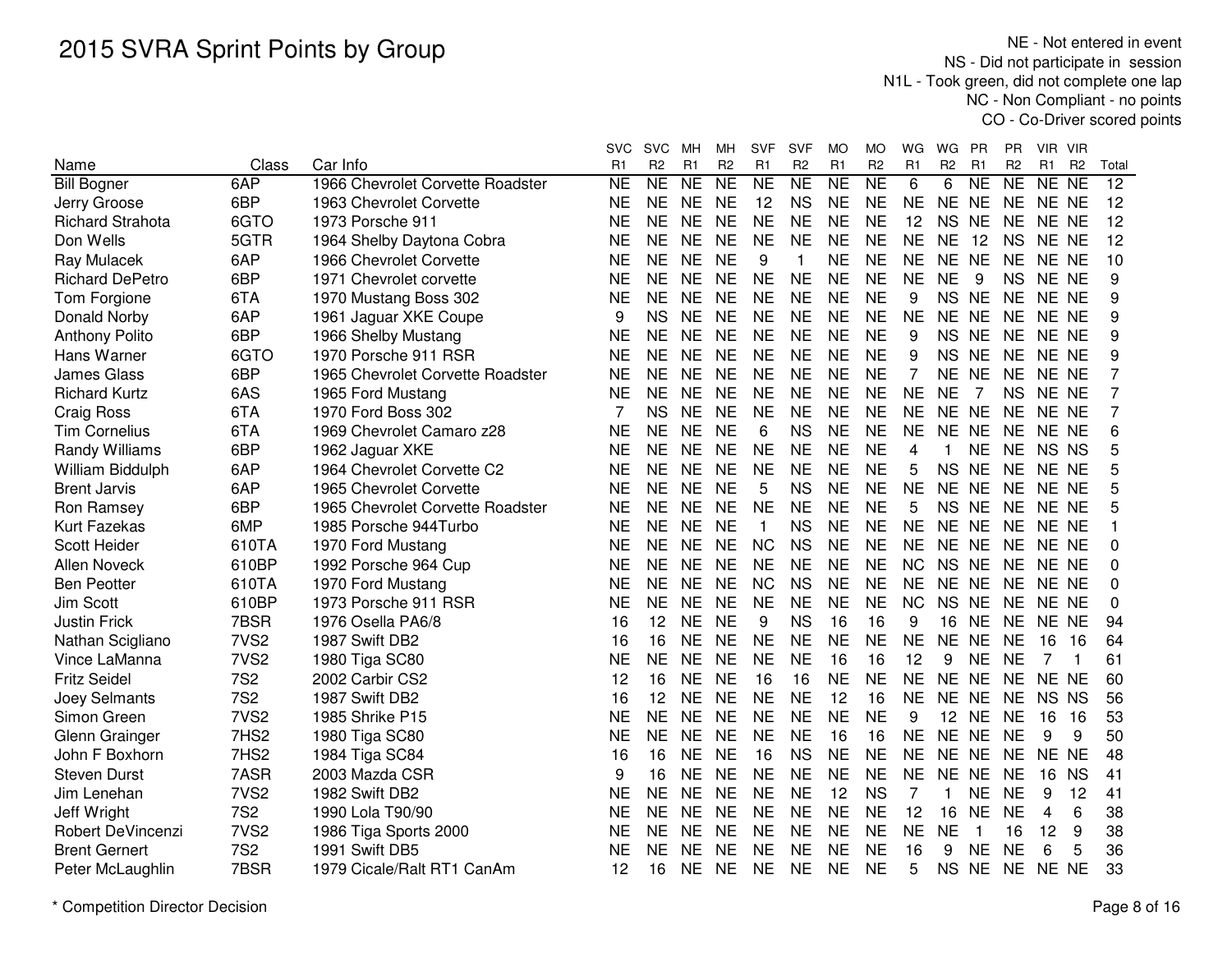NE - Not entered in event NS - Did not participate in session N1L - Took green, did not complete one lap NC - Non Compliant - no pointsCO - Co-Driver scored points

|                                      |                           |                            | <b>SVC</b>      | <b>SVC</b>           | MН                               | мн                                | <b>SVF</b>                       | <b>SVF</b>           | MO                   | MO.                  | WG                   | WG                   | <b>PR</b>                   | PR                          | VIR VIR                                                                              |                          |
|--------------------------------------|---------------------------|----------------------------|-----------------|----------------------|----------------------------------|-----------------------------------|----------------------------------|----------------------|----------------------|----------------------|----------------------|----------------------|-----------------------------|-----------------------------|--------------------------------------------------------------------------------------|--------------------------|
| Name                                 | Class<br>7VS <sub>2</sub> | Car Info<br>1986 Swift DB2 | R <sub>1</sub>  | R <sub>2</sub><br>NE | R <sub>1</sub><br>N <sub>E</sub> | R <sub>2</sub><br>$\overline{NE}$ | R <sub>1</sub><br>N <sub>E</sub> | R <sub>2</sub><br>NE | R <sub>1</sub><br>NE | R <sub>2</sub><br>NE | R <sub>1</sub><br>16 | R <sub>2</sub><br>16 | R <sub>1</sub><br><b>NE</b> | R <sub>2</sub><br><b>NE</b> | R <sub>1</sub><br>R <sub>2</sub><br>$\overline{\text{NS}}$<br>$\overline{\text{NS}}$ | Total<br>$\overline{32}$ |
| <b>Bryan Gernert</b><br>Peter Krause | 7HS2                      |                            | NE<br><b>NE</b> | <b>NE</b>            | <b>NE</b>                        | <b>NE</b>                         | <b>NE</b>                        | <b>NE</b>            | <b>NE</b>            | <b>NE</b>            | <b>NE</b>            | NE NE                |                             | <b>NE</b>                   |                                                                                      | 32                       |
|                                      | 7BSR                      | 1984 Tiga SC84             |                 | <b>NE</b>            | <b>NE</b>                        |                                   |                                  |                      | <b>NE</b>            | <b>NE</b>            | <b>NE</b>            | NE NE                |                             |                             | 16<br>16                                                                             |                          |
| <b>Jeff Miller</b>                   |                           | 1977 Lola T496             | NE              |                      |                                  | <b>NE</b>                         | 16                               | 16                   |                      |                      |                      |                      |                             | <b>NE</b>                   | NE NE                                                                                | 32                       |
| <b>Mark Coombs</b>                   | <b>7S2</b>                | 1990 Lola T90/90           | ΝE              | <b>NE</b>            | <b>NE</b>                        | <b>NE</b>                         | 12                               | <b>NE</b>            | 6                    | 12                   | <b>NE</b>            | NE NE                |                             | <b>NE</b>                   | NS NS                                                                                | 30                       |
| <b>Claude Malette</b>                | <b>7S2</b>                | 1990 Lola T90/91           | 9               | 9                    | <b>NE</b>                        | <b>NE</b>                         | <b>NE</b>                        | <b>NE</b>            | <b>NE</b>            | <b>NE</b>            | <b>NE</b>            | NE NE                |                             | <b>NE</b>                   | 7<br>5                                                                               | 30                       |
| Chip Vance                           | <b>7S2</b>                | 1987 Lola T87/90           | ΝE              | <b>NE</b>            | <b>NE</b>                        | <b>NE</b>                         | <b>NE</b>                        | <b>NE</b>            | $\overline{7}$       | $\mathbf{1}$         | 9                    | 12 NE                |                             | <b>NE</b>                   | <b>NS</b><br><b>NS</b>                                                               | 29                       |
| <b>Robert Sherwood</b>               | <b>7S2</b>                | 2002 Carbir CS2            | NE              | <b>NE</b>            | <b>NE</b>                        | <b>NE</b>                         | <b>NE</b>                        | <b>NE</b>            | 9                    | 9                    | <b>NE</b>            | NE NE                |                             | <b>NE</b>                   | 7<br>4                                                                               | 29                       |
| Owen Adelman                         | <b>7S2</b>                | 1999 Carbir CS2            | NΕ              | <b>NE</b>            | NE.                              | <b>NE</b>                         | <b>NE</b>                        | <b>NE</b>            | 5                    | 5                    | <b>NE</b>            | NE NE                |                             | <b>NE</b>                   | 9<br>9                                                                               | 28                       |
| <b>Ben Sinnott</b>                   | <b>7S2</b>                | 1991 Lola T9190            | ΝE              | <b>NE</b>            | NE.                              | <b>NE</b>                         | <b>NE</b>                        | <b>NE</b>            | $\mathbf{1}$         | <b>NS</b>            | <b>NE</b>            | NE NE                |                             | <b>NE</b>                   | 12<br>12                                                                             | 25                       |
| <b>Tim Gaffney</b>                   | 7HS2                      | 1978 Lola T492             | NE              | <b>NE</b>            | NE.                              | <b>NE</b>                         | <b>NE</b>                        | <b>NE</b>            | <b>NE</b>            | <b>NE</b>            | <b>NE</b>            | NE NE                |                             | <b>NE</b>                   | 12 12                                                                                | 24                       |
| <b>Tim Roberts</b>                   | 7ASR                      | 2007 Lola B07/90           | 12              | <b>NS</b>            | <b>NE</b>                        | <b>NE</b>                         | 12                               | <b>NS</b>            | <b>NE</b>            | <b>NE</b>            | <b>NE</b>            | NE NE                |                             | <b>NE</b>                   | NE NE                                                                                | 24                       |
| David Calafato                       | <b>7S2</b>                | 2004 Carbir CS2            | NE              | <b>NE</b>            | <b>NE</b>                        | <b>NE</b>                         | <b>NE</b>                        | <b>NE</b>            | <b>NE</b>            | <b>NE</b>            | 6                    | 7                    | <b>NE</b>                   | <b>NE</b>                   | 3<br>3                                                                               | 19                       |
| <b>Michael Bautz</b>                 | <b>7S2</b>                | 1990 Lola T90/90           | <b>NE</b>       | <b>NE</b>            | <b>NE</b>                        | <b>NE</b>                         | $\overline{7}$                   | 12                   | <b>NE</b>            | <b>NE</b>            | <b>NE</b>            | <b>NE</b>            | <b>NE</b>                   | <b>NE</b>                   | NE NE                                                                                | 19                       |
| Dominick Incantalupo                 | 7BSR                      | 1973 Chevron B23           | <b>NS</b>       | 7                    | <b>NE</b>                        | <b>NE</b>                         | <b>NE</b>                        | <b>NE</b>            | <b>NE</b>            | <b>NE</b>            | 3                    | 9                    | <b>NE</b>                   | <b>NE</b>                   | NE NE                                                                                | 19                       |
| <b>Ed Swart</b>                      | 7BSR                      | 1971 Chevron B19           | NE              | <b>NE</b>            | <b>NE</b>                        | <b>NE</b>                         | <b>NE</b>                        | <b>NE</b>            | <b>NE</b>            | <b>NE</b>            | 7                    | 12                   | <b>NE</b>                   | <b>NE</b>                   | NE NE                                                                                | 19                       |
| <b>Walter Vollrath</b>               | 7BSR                      | 1973 Chevron B23           | <b>NE</b>       | <b>NE</b>            | <b>NE</b>                        | <b>NE</b>                         | 6                                | 12                   | <b>NE</b>            | <b>NE</b>            | <b>NE</b>            | NE NE                |                             | <b>NE</b>                   | NE NE                                                                                | 18                       |
| Chris Livengood                      | <b>7S2</b>                | 2004 Carbir S2             | <b>NE</b>       | <b>NE</b>            | <b>NE</b>                        | <b>NE</b>                         | <b>NE</b>                        | <b>NE</b>            | 16                   | $\mathbf{1}$         | <b>NE</b>            | NE NE                |                             | <b>NE</b>                   | NS NS                                                                                | 17                       |
| David Hale                           | 7VS <sub>2</sub>          | 1985 Lola T598             | <b>NE</b>       | <b>NE</b>            | <b>NE</b>                        | <b>NE</b>                         | <b>NE</b>                        | <b>NE</b>            | 5                    | 12                   | <b>NE</b>            | NE NE                |                             | <b>NE</b>                   | NE NE                                                                                | 17                       |
| Howard Liebengood                    | 7ASR                      | 1990 Dodge Shelby Can Am   | NE              | <b>NE</b>            | <b>NE</b>                        | <b>NE</b>                         | <b>NE</b>                        | <b>NE</b>            | <b>NE</b>            | <b>NE</b>            | <b>NE</b>            | <b>NE</b>            | 16                          | $\mathbf 1$                 | NE NE                                                                                | 17                       |
| Jack Freehoff                        | 7HS2                      | 1983 March 83S             | <b>NE</b>       | <b>NE</b>            | <b>NE</b>                        | <b>NE</b>                         | <b>NE</b>                        | <b>NE</b>            | <b>NE</b>            | <b>NE</b>            | CO                   | 16                   | <b>NE</b>                   | <b>NE</b>                   | NS NS                                                                                | 16                       |
| Gary Holcomb                         | 7VS <sub>2</sub>          | 1985 Swift DB2             | NE              | <b>NE</b>            | <b>NE</b>                        | <b>NE</b>                         | <b>NE</b>                        | <b>NE</b>            | 9                    | $\overline{7}$       | <b>NE</b>            | NE NE                |                             | <b>NE</b>                   | NS NS                                                                                | 16                       |
| <b>Bob Lovenson</b>                  | 7VS <sub>2</sub>          | 1986 Swift DB2             | NΕ              | <b>NE</b>            | <b>NE</b>                        | <b>NE</b>                         | <b>NE</b>                        | <b>NE</b>            | $\overline{7}$       | 9                    | <b>NE</b>            | NE NE                |                             | <b>NE</b>                   | NS NS                                                                                | 16                       |
| <b>Robert Blain</b>                  | 7ASR                      | 1975 March 75S             | NΕ              | <b>NE</b>            | NE.                              | <b>NE</b>                         | 16                               | <b>NS</b>            | <b>NE</b>            | <b>NE</b>            | <b>NE</b>            | NE NE                |                             | <b>NE</b>                   | NE NE                                                                                | 16                       |
| James Freeman                        | 7ASR                      | 1968 Matich SR3            | 16              | <b>CO</b>            | <b>NE</b>                        | <b>NE</b>                         | <b>NE</b>                        | <b>NE</b>            | <b>NE</b>            | <b>NE</b>            | <b>NE</b>            | NE NE                |                             | <b>NE</b>                   | NE NE                                                                                | 16                       |
| <b>Dennis Gernert</b>                | 7HS2                      | 1983 March 83S             | NE              | <b>NE</b>            | <b>NE</b>                        | <b>NE</b>                         | <b>NE</b>                        | <b>NE</b>            | <b>NE</b>            | <b>NE</b>            | 16                   | CO NE                |                             | <b>NE</b>                   | NE NE                                                                                | 16                       |
| <b>Howard Katz</b>                   | 7BSR                      | 1975 Toj 205C              | NΕ              | <b>NE</b>            | <b>NE</b>                        | <b>NE</b>                         | <b>NE</b>                        | <b>NE</b>            | <b>NE</b>            | <b>NE</b>            | 16                   | NS NE                |                             | <b>NE</b>                   | NE NE                                                                                | 16                       |
| <b>Chris MacAllister</b>             | 7M                        | 1972 JW AE Mirage M6       | <b>NE</b>       | <b>NE</b>            | <b>NE</b>                        | <b>NE</b>                         | <b>NE</b>                        | <b>NE</b>            | 16                   | <b>NS</b>            | <b>NE</b>            | NE NE                |                             | <b>NE</b>                   | NE NE                                                                                | 16                       |
| <b>Ronald Pace</b>                   | 7BSR                      | 1979 Lola T492/496         | <b>NE</b>       | <b>NE</b>            | <b>NE</b>                        | <b>NE</b>                         | $\overline{7}$                   | 9                    | <b>NE</b>            | <b>NE</b>            | <b>NE</b>            | NE NE                |                             | <b>NE</b>                   | NE NE                                                                                | 16                       |
| <b>Timothy Sands</b>                 | 7VS <sub>2</sub>          | 1986 Swift DB2             | NE              | <b>NE</b>            | <b>NE</b>                        | <b>NE</b>                         | 16                               | <b>NS</b>            | <b>NE</b>            | <b>NE</b>            | <b>NE</b>            | <b>NE</b>            | <b>NE</b>                   | <b>NE</b>                   | NE NE                                                                                | 16                       |
| James Hanna                          | <b>7S2</b>                | 1987 Tiga SL87             | ΝE              | <b>NE</b>            | <b>NE</b>                        | <b>NE</b>                         | <b>NE</b>                        | <b>NE</b>            | $\mathbf{1}$         | $\mathbf{1}$         | 5                    | 6                    | <b>NE</b>                   | <b>NE</b>                   | $\mathbf{2}$<br><b>NS</b>                                                            | 15                       |
| Marc Adler                           | <b>7S2</b>                | 2006 VanDiemen S2          | 4               | 5                    | <b>NE</b>                        | <b>NE</b>                         | <b>NE</b>                        | <b>NE</b>            | <b>NE</b>            | <b>NE</b>            | $\overline{2}$       | 3                    | <b>NE</b>                   | <b>NE</b>                   | NE NE                                                                                | 14                       |
| Glenn Bryant                         | <b>7S2</b>                | 2002 Carbir CS2-5          | 7               | 7                    | <b>NE</b>                        | <b>NE</b>                         | <b>NE</b>                        | <b>NE</b>            | <b>NE</b>            | <b>NE</b>            | <b>NE</b>            | NE NE                |                             | <b>NE</b>                   | NE NE                                                                                | 14                       |
| Tom Lehmkuhl                         | <b>7S2</b>                | 2002 Carbir CS2            | <b>NE</b>       | <b>NE</b>            | <b>NE</b>                        | <b>NE</b>                         | 5                                | 9                    | <b>NE</b>            | <b>NE</b>            | <b>NE</b>            | NE NE                |                             | <b>NE</b>                   | NE NE                                                                                | 14                       |
| Randy Johnson                        | 7BSR                      | 1975 Lola 296              | NE              | <b>NE</b>            | <b>NE</b>                        | <b>NE</b>                         | <b>NE</b>                        | <b>NE</b>            | <b>NE</b>            | <b>NE</b>            | 12                   | 1                    | <b>NE</b>                   | <b>NE</b>                   | NE NE                                                                                | 13                       |
| Paul LaHaye                          | <b>7S2</b>                | 1989 Lola T90/90           | NE              | <b>NE</b>            | <b>NE</b>                        | <b>NE</b>                         | 6                                | $\overline{7}$       | <b>NE</b>            | <b>NE</b>            | <b>NE</b>            | NE NE                |                             | <b>NE</b>                   | NE NE                                                                                | 13                       |
| Josh Boller                          | 7HS <sub>2</sub>          | 1981 Tiga S2000            | NE              | <b>NE</b>            | <b>NE</b>                        | <b>NE</b>                         | 12                               | <b>NS</b>            | <b>NE</b>            | <b>NE</b>            | <b>NE</b>            | NE NE                |                             | <b>NE</b>                   | NE NE                                                                                | 12                       |
| <b>Richard Carlino</b>               | 7BSR                      | 1976 Chevron B36           |                 | 9                    | NE                               | <b>NE</b>                         | <b>NE</b>                        | <b>NE</b>            | <b>NE</b>            | <b>NE</b>            | -1                   | 1.                   | <b>NE</b>                   |                             | NE NE NE                                                                             | 12                       |
|                                      |                           |                            |                 |                      |                                  |                                   |                                  |                      |                      |                      |                      |                      |                             |                             |                                                                                      |                          |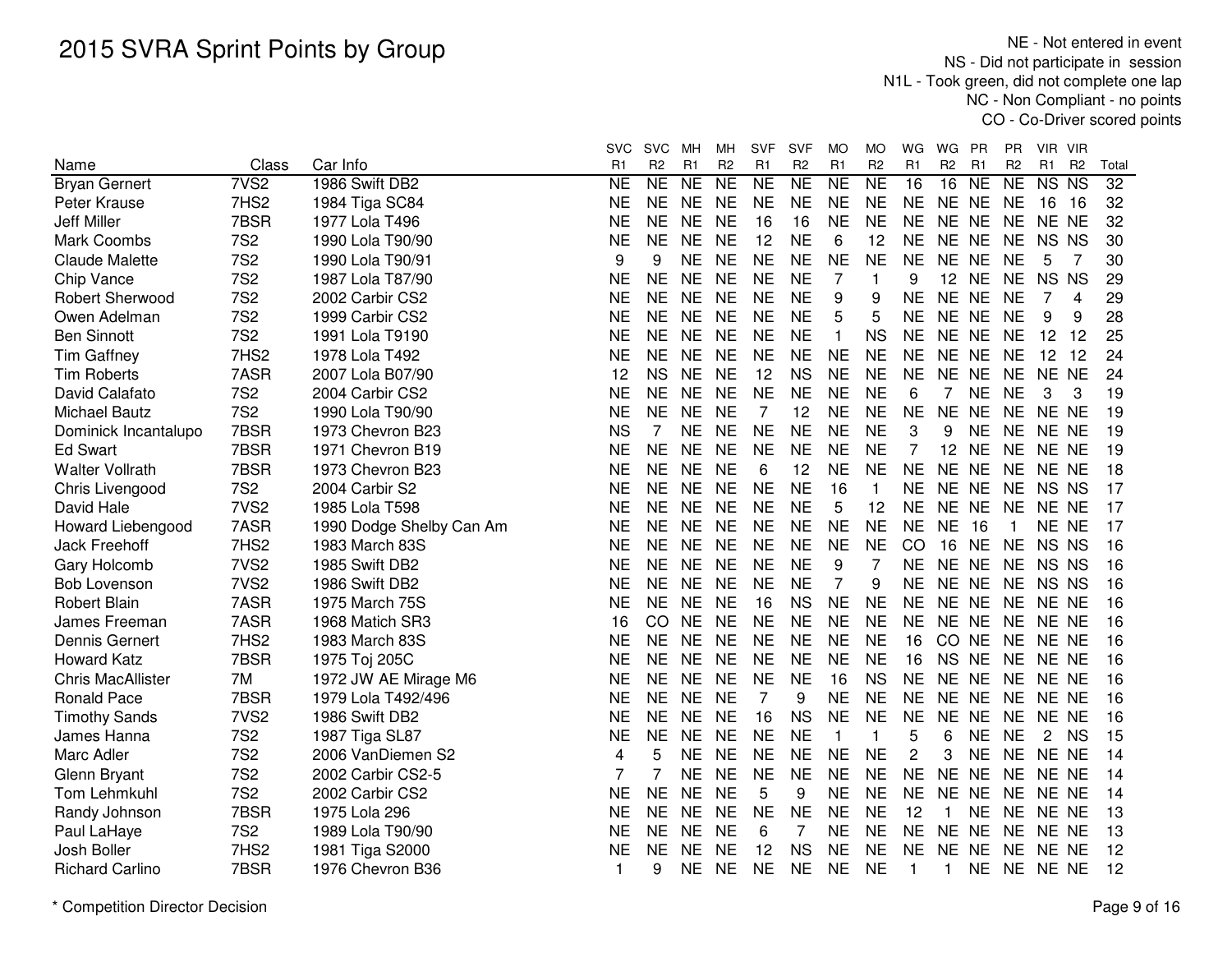NE - Not entered in event NS - Did not participate in session N1L - Took green, did not complete one lap NC - Non Compliant - no pointsCO - Co-Driver scored points

|                        |                  |                       | <b>SVC</b>     | <b>SVC</b>     | MН             | MН             | <b>SVF</b>     | <b>SVF</b>       | <b>MO</b>      | МO             | WG             | WG                     | <b>PR</b>      | <b>PR</b>      | VIR VIR                          |                 |
|------------------------|------------------|-----------------------|----------------|----------------|----------------|----------------|----------------|------------------|----------------|----------------|----------------|------------------------|----------------|----------------|----------------------------------|-----------------|
| Name                   | Class            | Car Info              | R <sub>1</sub> | R <sub>2</sub> | R <sub>1</sub> | R <sub>2</sub> | R <sub>1</sub> | R <sub>2</sub>   | R <sub>1</sub> | R <sub>2</sub> | R <sub>1</sub> | R <sub>2</sub>         | R <sub>1</sub> | R <sub>2</sub> | R <sub>1</sub><br>R <sub>2</sub> | Total           |
| John Galson            | 7HS2             | 1983 March 83S        | <b>NE</b>      | <b>NE</b>      | NE             | <b>NE</b>      | <b>NE</b>      | <b>NE</b>        | <b>NE</b>      | <b>NE</b>      | 12             | $\overline{\text{NS}}$ | <b>NE</b>      | <b>NE</b>      | NE NE                            | $\overline{12}$ |
| <b>Bob Lima</b>        | 7BSR             | 1978 Lola T298        | <b>NE</b>      | <b>NE</b>      | <b>NE</b>      | <b>NE</b>      | 12             | N <sub>1</sub> L | NE             | <b>NE</b>      | NE             | NE NE                  |                | <b>NE</b>      | NE NE                            | 12              |
| Pete Padley            | 7VS <sub>2</sub> | 1986 Apache VS2       | 12             | <b>NS</b>      | <b>NE</b>      | <b>NE</b>      | <b>NE</b>      | <b>NE</b>        | <b>NE</b>      | <b>NE</b>      | <b>NE</b>      | NE NE                  |                | <b>NE</b>      | NE NE                            | 12              |
| John Quadracci         | 7VS <sub>2</sub> | 1985 Swift DB2        | <b>NE</b>      | <b>NE</b>      | <b>NE</b>      | <b>NE</b>      | 12             | <b>NS</b>        | <b>NE</b>      | <b>NE</b>      | <b>NE</b>      | NE NE                  |                | <b>NE</b>      | NE NE                            | 12              |
| Philippe Reyns         | 7BSR             | 1971 Lola T212        | <b>NE</b>      | <b>NE</b>      | <b>NE</b>      | <b>NE</b>      | <b>NE</b>      | <b>NE</b>        | 12             | <b>NS</b>      | <b>NE</b>      | NE NE                  |                | <b>NE</b>      | NE NE                            | 12              |
| <b>Curt Leaverton</b>  | <b>7S2</b>       | 2004 Carbir CS2       | 5              | 6              | <b>NE</b>      | <b>NE</b>      | <b>NE</b>      | <b>NE</b>        | <b>NE</b>      | <b>NE</b>      | <b>NE</b>      | NE NE                  |                | <b>NE</b>      | NE NE                            | 11              |
| Rodney Kendall         | <b>7S2</b>       | 1987 Lola T87-90      | <b>NE</b>      | <b>NE</b>      | <b>NE</b>      | <b>NE</b>      | <b>NE</b>      | <b>NE</b>        | $\mathbf{1}$   | $\mathbf{1}$   | 3              | 5                      | <b>NE</b>      | <b>NE</b>      | NS NS                            | 10              |
| <b>Anthony Sleath</b>  | <b>7S2</b>       | 2004 Carbir CS2       | <b>NE</b>      | <b>NE</b>      | <b>NE</b>      | <b>NE</b>      | 9              | <b>NE</b>        | -1             | <b>NS</b>      | <b>NE</b>      | NE NE                  |                |                | NE NE NE                         | 10              |
| <b>Edward Guenther</b> | <b>7S2</b>       | 1992 Swift DB 5       | NE             | <b>NE</b>      | <b>NE</b>      | NE             | <b>NE</b>      | <b>NE</b>        | 2              | 7              | <b>NE</b>      | NE NE                  |                | NE             | NS NS                            | 9               |
| James Cope             | 7VS <sub>2</sub> | 1986 Swift DB 2       | NΕ             | <b>NE</b>      | <b>NE</b>      | <b>NE</b>      | 9              | <b>NS</b>        | <b>NE</b>      | <b>NE</b>      | <b>NE</b>      | NE NE                  |                | NE.            | NE NE                            | 9               |
| Dave Handy             | 7BSR             | 1972 Chevron B2123    | 9              | <b>NS</b>      | <b>NE</b>      | <b>NE</b>      | <b>NE</b>      | <b>NE</b>        | <b>NE</b>      | <b>NE</b>      | <b>NE</b>      | NE NE                  |                | NE.            | NE NE                            | 9               |
| <b>Wade Leathers</b>   | <b>7S2</b>       | 1988 Lola T87/90      | <b>NE</b>      | <b>NE</b>      | <b>NE</b>      | <b>NE</b>      | 3              | 6                | <b>NE</b>      | <b>NE</b>      | <b>NE</b>      | NE NE                  |                | <b>NE</b>      | NE NE                            | 9               |
| John Mirro             | <b>7S2</b>       | 1992 Pratt&Miller RM2 | <b>NE</b>      | <b>NE</b>      | <b>NE</b>      | <b>NE</b>      | <b>NE</b>      | <b>NE</b>        | <b>NE</b>      | <b>NE</b>      | 7              | 2                      | <b>NE</b>      | <b>NE</b>      | NE NE                            | 9               |
| Henry Payne IV         | <b>7S2</b>       | 1989 Lola T89/90      | <b>NE</b>      | <b>NE</b>      | <b>NE</b>      | <b>NE</b>      | <b>NE</b>      | <b>NE</b>        | 3              | 6              | <b>NE</b>      | NE NE                  |                | <b>NE</b>      | NE NE                            | 9               |
| Edward Yewer Jr.       | 7ASR             | 2007 Lola B07-90      | <b>NE</b>      | <b>NE</b>      | <b>NE</b>      | <b>NE</b>      | 9              | <b>NS</b>        | <b>NE</b>      | <b>NE</b>      | <b>NE</b>      | NE NE                  |                | <b>NE</b>      | NE NE                            | 9               |
| <b>Fred Knoll</b>      | 7VS <sub>2</sub> | 1984 Lola T596        | <b>NE</b>      | <b>NE</b>      | <b>NE</b>      | <b>NE</b>      | <b>NE</b>      | <b>NE</b>        | <b>NE</b>      | <b>NE</b>      | 1              | 7                      | <b>NE</b>      | <b>NE</b>      | NE NE                            | 8               |
| <b>Tomas LaCosta</b>   | <b>7S2</b>       | 1989 Lola T89/90      | <b>NE</b>      | <b>NE</b>      | <b>NE</b>      | <b>NE</b>      | <b>NE</b>      | <b>NE</b>        | <b>NE</b>      | <b>NE</b>      | 4              | 4                      | <b>NE</b>      | <b>NE</b>      | NE NE                            | 8               |
| Jeff Boston            | <b>7S2</b>       | 1990 Lola T90/90      | 6              | <b>NS</b>      | <b>NE</b>      | <b>NE</b>      | $\mathbf{1}$   | <b>NS</b>        | <b>NE</b>      | <b>NE</b>      | <b>NE</b>      | NE NE                  |                | <b>NE</b>      | NE NE                            | 7               |
| <b>Mitchell Eitel</b>  | 7BSR             | 1971 Lola T212        | 7              | <b>NS</b>      | <b>NE</b>      | <b>NE</b>      | <b>NE</b>      | <b>NE</b>        | <b>NE</b>      | <b>NE</b>      | <b>NE</b>      | NE NE                  |                | <b>NE</b>      | NE NE                            | 7               |
| <b>Craig Faust</b>     | 7VS <sub>2</sub> | 1986 Swift DB2        | <b>NE</b>      | <b>NE</b>      | <b>NE</b>      | <b>NE</b>      | 7              | <b>NS</b>        | <b>NE</b>      | <b>NE</b>      | <b>NE</b>      | NE NE                  |                | <b>NE</b>      | NE NE                            | $\overline{7}$  |
| Alan Friedman          | 7BSR             | 1972 Chevron B21      | <b>NE</b>      | <b>NE</b>      | <b>NE</b>      | <b>NE</b>      | <b>NE</b>      | <b>NE</b>        | <b>NE</b>      | <b>NE</b>      | 6              | 1                      | <b>NE</b>      |                | NE NE NE                         | 7               |
| <b>Bill Gelles</b>     | 7BSR             | 1975 Chevron B31      | NE             | <b>NE</b>      | <b>NE</b>      | NE             | <b>NE</b>      | <b>NE</b>        | <b>NE</b>      | <b>NE</b>      | 1              | 6                      | <b>NE</b>      | <b>NE</b>      | NE NE                            | 7               |
| John Monson            | 7BSR             | 1971 Chevron B19      | NE             | <b>NE</b>      | <b>NE</b>      | <b>NE</b>      | <b>NE</b>      | <b>NE</b>        | NE             | <b>NE</b>      | CO             | 7                      | <b>NE</b>      | <b>NE</b>      | NE NE                            | 7               |
| Frank Boucher          | 7VS <sub>2</sub> | 1987 Swift DB2        | <b>NE</b>      | <b>NE</b>      | <b>NE</b>      | <b>NE</b>      | 6              | <b>NS</b>        | <b>NE</b>      | <b>NE</b>      | <b>NE</b>      | <b>NE</b>              | <b>NE</b>      | <b>NE</b>      | NE NE                            | 6               |
| Paul Gelpi             | 7VS <sub>2</sub> | 1986 Lola T86/90      | <b>NE</b>      | <b>NE</b>      | <b>NE</b>      | <b>NE</b>      | <b>NE</b>      | <b>NE</b>        | 6              | <b>NS</b>      | <b>NE</b>      | NE NE                  |                | <b>NE</b>      | NE NE                            | 6               |
| Peter McLaughlin       | 7VS <sub>2</sub> | 1985 Swift DB2        | <b>NE</b>      | <b>NE</b>      | <b>NE</b>      | <b>NE</b>      | <b>NE</b>      | <b>NE</b>        | <b>NE</b>      | <b>NE</b>      | 6              | NS NE                  |                | <b>NE</b>      | NE NE                            | 6               |
| Pam Grey               | 7VS <sub>2</sub> | 1986 Swift DB2        | <b>NE</b>      | <b>NE</b>      | <b>NE</b>      | <b>NE</b>      | 5              | <b>NS</b>        | <b>NE</b>      | <b>NE</b>      | <b>NE</b>      | NE NE                  |                | <b>NE</b>      | NE NE                            | 5               |
| David Jacobs           | 7BSR             | 1971 Chevron B19      | <b>NE</b>      | <b>NE</b>      | <b>NE</b>      | <b>NE</b>      | <b>NE</b>      | <b>NE</b>        | <b>NE</b>      | <b>NE</b>      | 4              | 1                      | <b>NE</b>      | <b>NE</b>      | NE NE                            | 5               |
| Henry Payne V          | <b>7S2</b>       | 1988 Lola T88/90      | <b>NE</b>      | <b>NE</b>      | <b>NE</b>      | <b>NE</b>      | <b>NE</b>      | <b>NE</b>        | $\mathbf 1$    | 4              | <b>NE</b>      | <b>NE</b>              | <b>NE</b>      | <b>NE</b>      | NE NE                            | 5               |
| Mark Brannon           | <b>7S2</b>       | 1990 Swift DB5        | <b>NE</b>      | <b>NE</b>      | <b>NE</b>      | <b>NE</b>      | <b>NE</b>      | <b>NE</b>        | 4              | <b>NS</b>      | <b>NE</b>      | NE NE                  |                | <b>NE</b>      | NS NS                            | 4               |
| Glenn Jividen Jr.      | <b>7S2</b>       | 2006 Doran JE-1       | <b>NE</b>      | <b>NE</b>      | <b>NE</b>      | <b>NE</b>      | <b>NE</b>      | <b>NE</b>        | $\mathbf{1}$   | $\overline{c}$ | <b>NE</b>      | NE NE                  |                | <b>NE</b>      | <b>NS</b><br>$\mathbf{1}$        | 4               |
| <b>Todd Sloan</b>      | <b>7S2</b>       | 1989 Lola T89/90      | <b>NE</b>      | <b>NE</b>      | <b>NE</b>      | <b>NE</b>      | <b>NE</b>      | <b>NE</b>        | $\mathbf{1}$   | 3              | <b>NE</b>      | NE NE                  |                | <b>NE</b>      | NS NS                            | 4               |
| Charles E. Duncan      | <b>7S2</b>       | 1988 Lola T88/90      | <b>NE</b>      | <b>NE</b>      | <b>NE</b>      | <b>NE</b>      | 4              | <b>NS</b>        | <b>NE</b>      | <b>NE</b>      | <b>NE</b>      | NE NE                  |                | <b>NE</b>      | NE NE                            | 4               |
| Jim Shanel             | 7VS <sub>2</sub> | 1987 Lola T87/90      | <b>NE</b>      | <b>NE</b>      | <b>NE</b>      | <b>NE</b>      | 4              | <b>NS</b>        | <b>NE</b>      | <b>NE</b>      | <b>NE</b>      | NE NE                  |                | <b>NE</b>      | NE NE                            | 4               |
| John Geisler           | <b>7S2</b>       | 1988 Lola T88-90      | 3              | <b>NS</b>      | <b>NE</b>      | <b>NE</b>      | <b>NE</b>      | <b>NE</b>        | <b>NE</b>      | <b>NE</b>      | <b>NE</b>      | NE NE                  |                | NE.            | NE NE                            | 3               |
| <b>Chris Arbuckle</b>  | <b>7S2</b>       | 1988 Lola T88-90      | NΕ             | <b>NE</b>      | <b>NE</b>      | <b>NE</b>      | <b>NE</b>      | NE               | -1             | 1              | NE             | NE.                    | NE.            | <b>NE</b>      | NS NS                            | 2               |
| Derek Jones            | 7BSR             | 1971 Chevron B19      | NΕ             | <b>NE</b>      | <b>NE</b>      | <b>NE</b>      | <b>NE</b>      | <b>NE</b>        | <b>NE</b>      | <b>NE</b>      |                | 1                      |                |                | NE NE NE NE                      | 2               |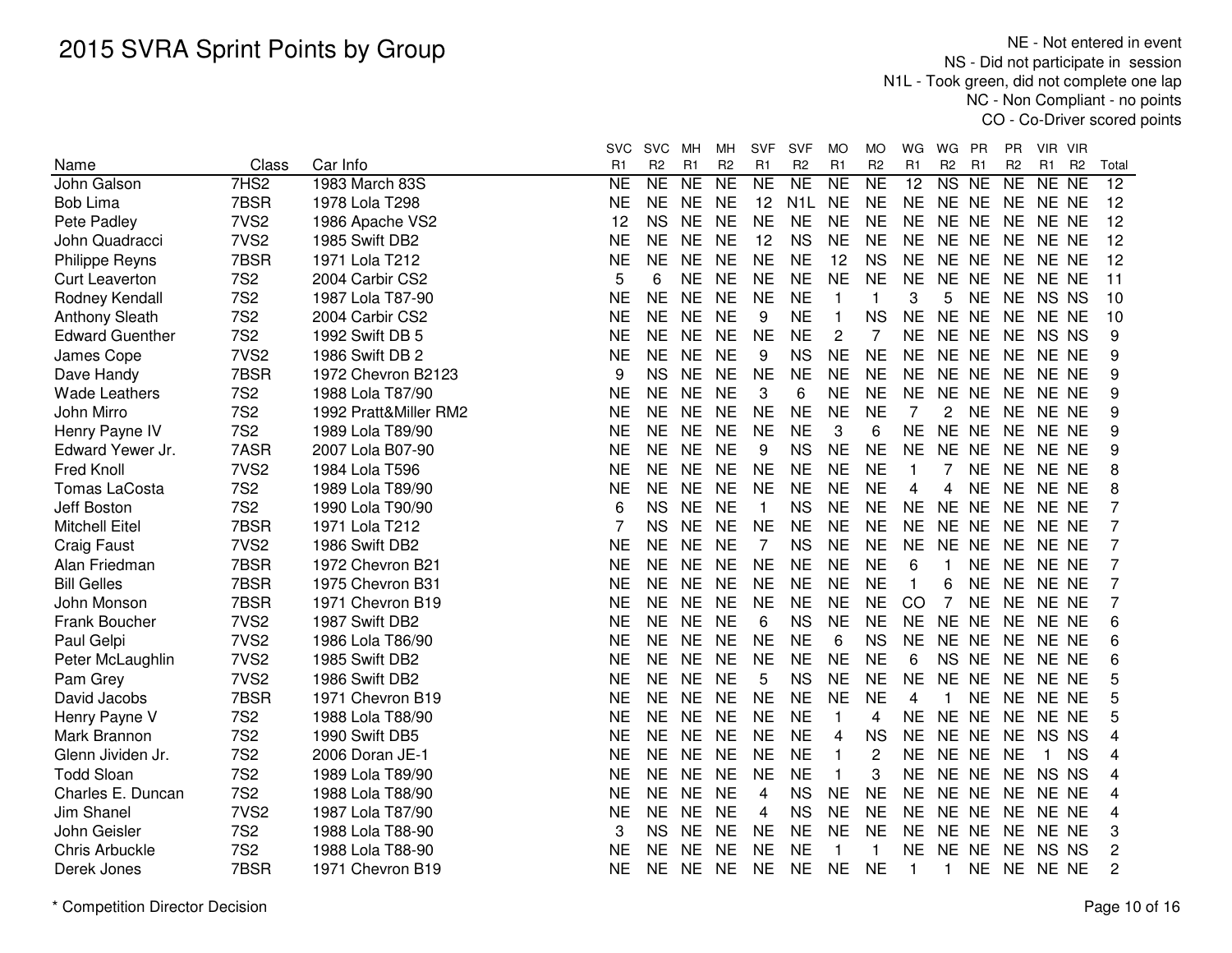NE - Not entered in event NS - Did not participate in session N1L - Took green, did not complete one lap NC - Non Compliant - no pointsCO - Co-Driver scored points

|                         |                  |                               | svc            | <b>SVC</b>     | мн             | MН              | <b>SVF</b>     | <b>SVF</b>     | МO             | MO             | WG             | WG              | <b>PR</b>      | PR             | VIR VIR        |                |                |
|-------------------------|------------------|-------------------------------|----------------|----------------|----------------|-----------------|----------------|----------------|----------------|----------------|----------------|-----------------|----------------|----------------|----------------|----------------|----------------|
| Name                    | Class            | Car Info                      | R <sub>1</sub> | R <sub>2</sub> | R <sub>1</sub> | R <sub>2</sub>  | R <sub>1</sub> | R <sub>2</sub> | R <sub>1</sub> | R <sub>2</sub> | R <sub>1</sub> | R <sub>2</sub>  | R <sub>1</sub> | R <sub>2</sub> | R <sub>1</sub> | R <sub>2</sub> | Total          |
| Larry Kessler           | 7BSR             | 1971 Chevron B19              | <b>NE</b>      | NE             | <b>NE</b>      | $\overline{NE}$ | <b>NE</b>      | <b>NE</b>      | <b>NE</b>      | N <sub>E</sub> | $\overline{c}$ | CO NE           |                | <b>NE</b>      | NE NE          |                | $\overline{c}$ |
| Joel Quadracci          | <b>7S2</b>       | 1990 Swift DB-5               | <b>NE</b>      | <b>NE</b>      | <b>NE</b>      | <b>NE</b>       | $\overline{c}$ | <b>NS</b>      | <b>NE</b>      | <b>NE</b>      | <b>NE</b>      | NE NE           |                | <b>NE</b>      | NE NE          |                | $\overline{2}$ |
| Jim Hull                | <b>7S2</b>       | 1990 Swift DB 5               | <b>NE</b>      | <b>NE</b>      | <b>NE</b>      | <b>NE</b>       | <b>NE</b>      | <b>NE</b>      | $\mathbf{1}$   | <b>NS</b>      | <b>NE</b>      | NE NE           |                | <b>NE</b>      | NS NS          |                |                |
| <b>Nick Grewal</b>      | 7BSR             | 1973 Abarth Osella PA1        | <b>NE</b>      | <b>NE</b>      | <b>NE</b>      | <b>NE</b>       | <b>NE</b>      | <b>NE</b>      | <b>NE</b>      | <b>NE</b>      | 1              | <b>NS</b>       | <b>NE</b>      | <b>NE</b>      | NE NE          |                |                |
| Dave Handy              | 7ASR             | 1968 Matich SR3               | CO             | $\mathbf 1$    | <b>NE</b>      | <b>NE</b>       | <b>NE</b>      | <b>NE</b>      | <b>NE</b>      | <b>NE</b>      | <b>NE</b>      | <b>NE</b>       | <b>NE</b>      | <b>NE</b>      | NE NE          |                |                |
| Peter McLaughlin        | <b>7S2</b>       | 1988 Lola T88/90              | <b>NE</b>      | <b>NE</b>      | <b>NE</b>      | <b>NE</b>       | $\mathbf 1$    | <b>NS</b>      | <b>NE</b>      | <b>NE</b>      | <b>NE</b>      | NE NE           |                | <b>NE</b>      | NE NE          |                |                |
| Roy Walzer              | 7M               | 1970 Chevron B16 Spyder       | NΕ             | <b>NE</b>      | <b>NE</b>      | <b>NE</b>       | <b>NE</b>      | <b>NE</b>      | <b>NE</b>      | <b>NE</b>      | 1              | NS NE           |                | <b>NE</b>      | NE NE          |                |                |
| <b>Turner Woodard</b>   | 7BSR             | 1975 Chevron B31              | ΝE             | <b>NE</b>      | <b>NE</b>      | <b>NE</b>       | <b>NE</b>      | <b>NE</b>      | <b>NE</b>      | <b>NE</b>      | 1              | NS NE           |                | <b>NE</b>      | NE NE          |                |                |
| Larry Rossi             | 7VS <sub>2</sub> | 1985 Lola T598                | <b>NE</b>      | <b>NE</b>      | <b>NE</b>      | <b>NE</b>       | <b>NE</b>      | <b>NE</b>      | <b>NE</b>      | <b>NE</b>      | <b>NE</b>      | NE NE           |                |                | NE N1L NS      |                | 0              |
| Sean Brown              | 8RS              | 1975 Ford Escort RS MKI       | <b>NE</b>      | <b>NE</b>      | 16             | 16              | 16             | 16             | 16             | <b>NE</b>      | 16             | 16              | 16             | 16             | 16             | 16             | 176            |
| <b>Russell Poole</b>    | 8CP              | 1970 Porsche 914/6            | 16             | 16             | <b>NE</b>      | <b>NE</b>       | 16             | 16             | 6              | 12             | 9              | 9               | 12             | 12             | 12 NS          |                | 136            |
| Ike Keeler              | 8BS              | 1969 Datsun 510               | 16             | 16             | <b>NE</b>      | <b>NE</b>       | 16             | 16             | 16             | 16             | 12             | 9               | <b>NE</b>      | <b>NE</b>      | 16             | <b>NS</b>      | 133            |
| <b>Chris DeMinco</b>    | 8CP              | 1979 Mazda RX7                | <b>NE</b>      | <b>NE</b>      | <b>NE</b>      | <b>NE</b>       | <b>NE</b>      | <b>NE</b>      | 12             | 16             | 16             | 16              | 16             | 16             | 9              | 12             | 113            |
| <b>Skott Burkland</b>   | 8BP              | 1969 Porsche 911              | <b>NE</b>      | <b>NE</b>      | <b>NE</b>      | <b>NE</b>       | 6              | 9              | 16             | 16             | 12             | 12              | 16             | 16             | NS NS          |                | 103            |
| <b>Robert Mocas</b>     | 8BS              | 1967 Alfa Romeo GTV           | 7              | 7              | <b>NE</b>      | <b>NE</b>       | 16             | 12             | $\overline{7}$ | 9              | $\overline{c}$ | 5               | 16             | $\mathbf 1$    | 7              | <b>NS</b>      | 89             |
| <b>Tom Briest</b>       | 8AP              | 1970 Porsche 914/6            | <b>NE</b>      | <b>NE</b>      | 16             | <b>NS</b>       | <b>NE</b>      | <b>NE</b>      | 6              | 16             | 12             | 9               | <b>NE</b>      | <b>NE</b>      | 12             | <b>NS</b>      | 71             |
| Mark Brummond           | 8RS              | 1985 Alfa Romeo GTV 6         | 1              | 16             | <b>NE</b>      | <b>NE</b>       | <b>NE</b>      | <b>NE</b>      | $\mathbf{1}$   | 12             | 12             | 9               | <b>NE</b>      | <b>NE</b>      | NS NS          |                | 51             |
| <b>Alan Robbins</b>     | 8AP              | 1970 Datsun 240Z              | <b>NE</b>      | <b>NE</b>      | <b>NE</b>      | <b>NE</b>       | <b>NE</b>      | <b>NE</b>      | <b>NE</b>      | <b>NE</b>      | $\overline{7}$ | 6               | 12             | 16             | NE NE          |                | 41             |
| <b>Thomas Grudovich</b> | 8AP              | 1966 Ginetta G4               | 16             | 12             | <b>NE</b>      | <b>NE</b>       | <b>NE</b>      | <b>NE</b>      | 12             | <b>NS</b>      | <b>NE</b>      | <b>NE</b>       | <b>NE</b>      | <b>NE</b>      | NS NS          |                | 40             |
| <b>Jeff Mitchell</b>    | 8BS              | 1974 BMW 2002                 | <b>NE</b>      | <b>NE</b>      | <b>NE</b>      | <b>NE</b>       | <b>NE</b>      | <b>NE</b>      | 12             | 12             | <b>NE</b>      | NE NE           |                | <b>NE</b>      | 12 NS          |                | 36             |
| Jim Lenehan             | 8CP              | 1972 Porsche 914/6            | NE             | <b>NE</b>      | <b>NE</b>      | <b>NE</b>       | <b>NE</b>      | <b>NE</b>      | 9              | <b>NS</b>      | 12             | 12 NE           |                | <b>NE</b>      | NS NS          |                | 33             |
| Eliseo Carrillo         | 8DP              | 1963 Alfa Romeo Giulia Spider | <b>NE</b>      | <b>NE</b>      | <b>NE</b>      | <b>NE</b>       | <b>NE</b>      | <b>NE</b>      | 16             | <b>NS</b>      | 1              | 16 NE           |                | <b>NE</b>      | NE NE          |                | 33             |
| Davis Jones             | 8AP              | 1972 Porsche 911 S/T          | <b>NE</b>      | <b>NE</b>      | <b>NE</b>      | <b>NE</b>       | <b>NE</b>      | <b>NE</b>      | <b>NE</b>      | <b>NE</b>      | <b>NE</b>      | NE NE           |                | <b>NE</b>      | 16             | -16            | 32             |
| Michael Unger           | 8CP              | 1972 Datsun 240Z              | <b>NE</b>      | <b>NE</b>      | <b>NE</b>      | <b>NE</b>       | <b>NE</b>      | <b>NE</b>      | <b>NE</b>      | <b>NE</b>      | <b>NE</b>      | NE NE           |                | <b>NE</b>      | 16             | 16             | 32             |
| Mark Brown              | 8BP              | 1969 Lotus Seven Series 3     | <b>NE</b>      | <b>NE</b>      | <b>NE</b>      | <b>NE</b>       | <b>NE</b>      | <b>NE</b>      | <b>NE</b>      | <b>NE</b>      | 16             | 16              | <b>NE</b>      | <b>NE</b>      | NE NE          |                | 32             |
| George Mikhail          | 8DP              | 1972 Alfa Romeo Spider        | <b>NE</b>      | <b>NE</b>      | <b>NE</b>      | <b>NE</b>       | 16             | 16             | <b>NE</b>      | <b>NE</b>      | <b>NC</b>      | <b>NC</b>       | <b>NE</b>      | <b>NE</b>      | NE NE          |                | 32             |
| Tom Benjamin            | 8BS              | 1969 Alfa Romeo GTV           | 12             | 12             | <b>NE</b>      | <b>NE</b>       | <b>NE</b>      | <b>NE</b>      | <b>NE</b>      | <b>NE</b>      | 6              | 1               | <b>NE</b>      | <b>NE</b>      | NE NE          |                | 31             |
| James Cullen            | 8BP              | 1972 Porsche 914/6            | <b>NE</b>      | <b>NE</b>      | <b>NE</b>      | <b>NE</b>       | 16             | 12             | <b>NE</b>      | <b>NE</b>      | <b>NE</b>      | NE NE           |                | <b>NE</b>      | CO NS          |                | 28             |
| Kirk Blaha              | 8AP              | 1970 Datsun 240Z              | <b>NE</b>      | <b>NE</b>      | <b>NE</b>      | <b>NE</b>       | 16             | 12             | <b>NE</b>      | <b>NE</b>      | <b>NE</b>      | <b>NE</b>       | <b>NE</b>      | <b>NE</b>      | NE NE          |                | 28             |
| Lisa Hansen             | 8BP              | 1969 Porsche 911S             | <b>NE</b>      | <b>NE</b>      | <b>NE</b>      | <b>NE</b>       | 12             | 16             | <b>NE</b>      | <b>NE</b>      | <b>NE</b>      | <b>NE</b>       | <b>NE</b>      | <b>NE</b>      | NE NE          |                | 28             |
| <b>Taz Harvey</b>       | 8BS              | 1969 Datsun 510               | <b>NE</b>      | <b>NE</b>      | <b>NE</b>      | <b>NE</b>       | <b>NE</b>      | <b>NE</b>      | <b>NE</b>      | <b>NE</b>      | 16             | 12              | <b>NE</b>      | <b>NE</b>      | NE NE          |                | 28             |
| <b>Bernard Nevoral</b>  | 8AP              | 1962 Lotus 7 MK II            | <b>NE</b>      | <b>NE</b>      | <b>NE</b>      | <b>NE</b>       | 12             | 16             | <b>NE</b>      | <b>NE</b>      | <b>NE</b>      | NE NE           |                | <b>NE</b>      | NE NE          |                | 28             |
| Joseph Riolo            | 8AP              | 1972 Datsun 240Z              | <b>NE</b>      | <b>NE</b>      | <b>NE</b>      | <b>NE</b>       | <b>NE</b>      | <b>NE</b>      | <b>NE</b>      | <b>NE</b>      | 16             | 12 <sup>2</sup> | <b>NE</b>      | <b>NE</b>      | NE NE          |                | 28             |
| <b>Bob Shafer</b>       | 8AP              | 1969 Porsche 911              | 12             | 16             | <b>NE</b>      | <b>NE</b>       | <b>NE</b>      | <b>NE</b>      | <b>NE</b>      | <b>NE</b>      | <b>NE</b>      | NE NE           |                | <b>NE</b>      | NE NE          |                | 28             |
| <b>Troy Ermish</b>      | 8BS              | 1971 Datsun 510               | NE             | <b>NE</b>      | <b>NE</b>      | <b>NE</b>       | <b>NE</b>      | <b>NE</b>      | <b>NE</b>      | <b>NE</b>      | 9              | 16 NE           |                | <b>NE</b>      | NE NE          |                | 25             |
| Douglas Hagopian        | 8BP              | 1968 Porsche 911              | 9              | 16             | <b>NE</b>      | <b>NE</b>       | <b>NE</b>      | <b>NE</b>      | <b>NE</b>      | <b>NE</b>      | <b>NE</b>      | NE NE           |                | NE.            | NE NE          |                | 25             |
| <b>Ross Bremer</b>      | 8RS              | 1972 Euro.Ford Escort MKI     | <b>NE</b>      | <b>NE</b>      | NE.            | <b>NE</b>       | <b>NE</b>      | <b>NE</b>      | <b>NE</b>      | <b>NE</b>      | <b>NE</b>      | <b>NE</b>       | -12            |                | 12 NS NS       |                | 24             |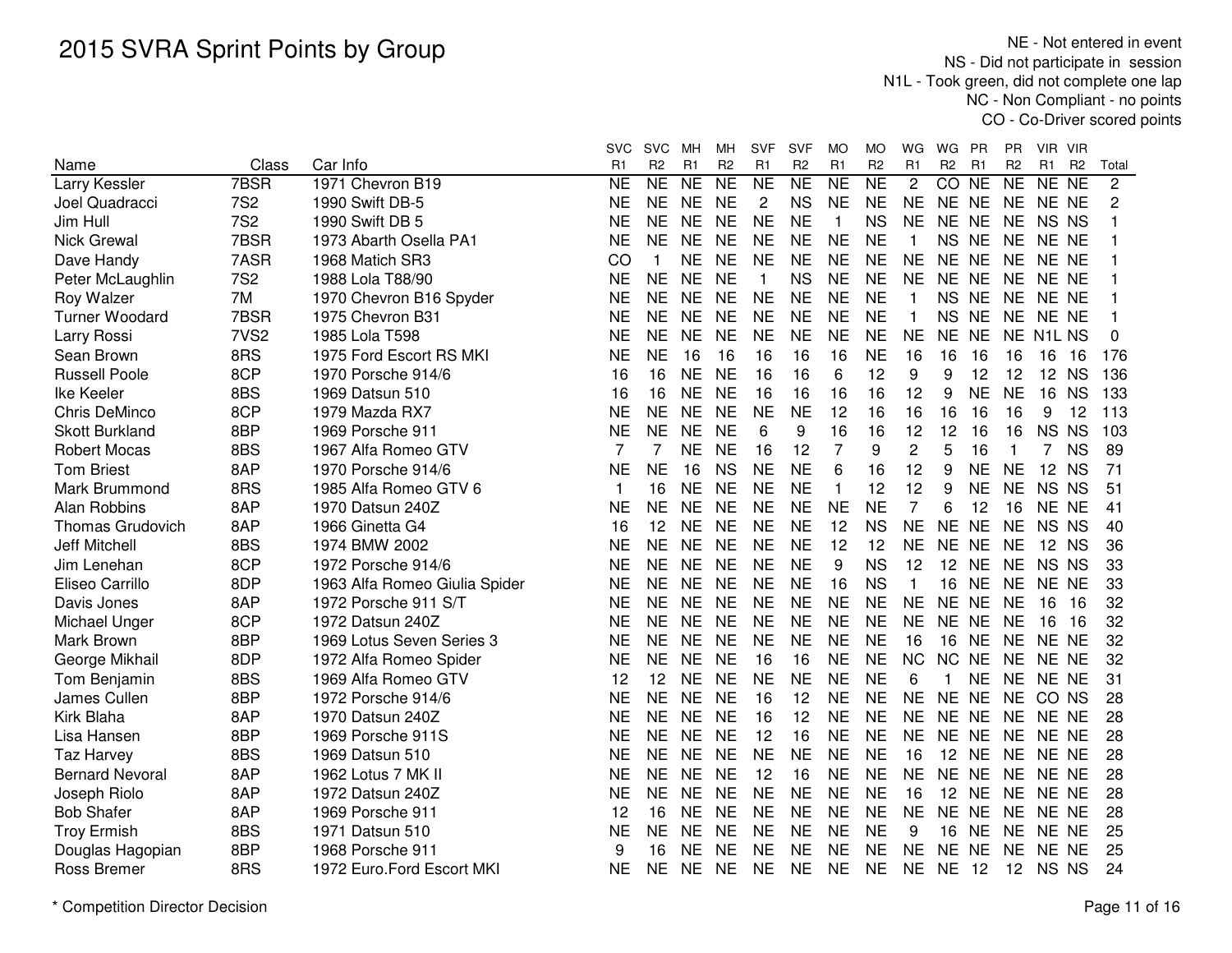NE - Not entered in event NS - Did not participate in session N1L - Took green, did not complete one lap NC - Non Compliant - no pointsCO - Co-Driver scored points

|                             | Class | Car Info                                   | <b>SVC</b><br>R <sub>1</sub> | <b>SVC</b><br>R <sub>2</sub> | MН<br>R <sub>1</sub> | мн<br>R <sub>2</sub> | <b>SVF</b><br>R <sub>1</sub> | <b>SVF</b><br>R <sub>2</sub> | MO<br>R <sub>1</sub> | МO<br>R <sub>2</sub> | WG<br>R <sub>1</sub> | WG<br>R <sub>2</sub> | PR<br>R <sub>1</sub> | PR<br>R <sub>2</sub> | VIR.<br>R <sub>1</sub> | - VIR<br>R <sub>2</sub> | Total |
|-----------------------------|-------|--------------------------------------------|------------------------------|------------------------------|----------------------|----------------------|------------------------------|------------------------------|----------------------|----------------------|----------------------|----------------------|----------------------|----------------------|------------------------|-------------------------|-------|
| Name<br><b>Hervey Parke</b> | 8BP   | 1965 Ginetta G4                            | 12                           | $\overline{12}$              | <b>NE</b>            | <b>NE</b>            | $\overline{NE}$              | N <sub>E</sub>               | <b>NE</b>            | $\overline{\sf NE}$  | <b>NE</b>            | N <sub>E</sub>       | <b>NE</b>            | <b>NE</b>            | <b>NS</b>              | <b>NS</b>               | 24    |
| Vince Vaccaro               | 8BS   | 1972 Alfa Romeo GTV                        | 6                            | 6                            | <b>NE</b>            | <b>NE</b>            | <b>NE</b>                    | <b>NE</b>                    | 5                    | <b>NS</b>            | 3                    | 4                    | <b>NE</b>            | <b>NE</b>            | NS NS                  |                         | 24    |
| Donald Wannagat             | 8RS   | 1973 Alfa Romeo GTV                        | ΝE                           | <b>NE</b>                    | <b>NE</b>            | <b>NE</b>            | <b>NE</b>                    | <b>NE</b>                    | 7                    | 16                   | <b>NE</b>            | NE NE                |                      | <b>NE</b>            | NE NE                  |                         | 23    |
| Jim Hamblin                 | 8AP   | 1968 Porsche 911                           | <b>NE</b>                    | <b>NE</b>                    | <b>NE</b>            | <b>NE</b>            | <b>NE</b>                    | <b>NE</b>                    | 5                    | <b>NS</b>            | DQ                   | 16                   | <b>NE</b>            | <b>NE</b>            | NE NE                  |                         | 21    |
| <b>Barb Nevoral</b>         | 8BS   | 1967 Alfa Romeo GTV                        | NE                           | <b>NE</b>                    | <b>NE</b>            | <b>NE</b>            | 12                           | 9                            | <b>NE</b>            | <b>NE</b>            | <b>NE</b>            | <b>NE</b>            | <b>NE</b>            | <b>NE</b>            | NE NE                  |                         | 21    |
|                             | 8BS   | 1972 BMW 2002                              | 9                            | 9                            | <b>NE</b>            | <b>NE</b>            | <b>NE</b>                    | <b>NE</b>                    | <b>NE</b>            | <b>NE</b>            | <b>NE</b>            | NE NE                |                      | <b>NE</b>            | NS NS                  |                         | 18    |
| Skip Bryan<br>Jim Peruto    | 8RS   |                                            | <b>NE</b>                    | <b>NE</b>                    | <b>NE</b>            | <b>NE</b>            | <b>NE</b>                    | <b>NE</b>                    | <b>NE</b>            | <b>NE</b>            |                      | 12                   |                      | <b>NS</b>            | NE NE                  |                         | 18    |
| <b>Terry Stahly</b>         | 8BS   | 1985 Mercedes 190 E<br>1972 Alfa Romeo GTV | NE                           | <b>NE</b>                    | <b>NE</b>            | <b>NE</b>            | <b>NE</b>                    | <b>NE</b>                    | 4                    | <b>NS</b>            | 5<br>$\overline{7}$  | $\overline{7}$       | <b>NE</b>            | <b>NE</b>            | NE NE                  |                         | 18    |
|                             | 8BP   |                                            |                              | <b>NE</b>                    |                      |                      |                              | <b>NE</b>                    |                      |                      | <b>NE</b>            |                      |                      |                      |                        |                         |       |
| Frank Beck                  |       | 1972 Porsche 914/6                         | ΝE                           |                              | <b>NE</b>            | <b>NE</b>            | <b>NE</b>                    |                              | <b>NE</b>            | <b>NE</b>            |                      | NE NE                |                      | <b>NE</b>            | 16 NS                  |                         | 16    |
| <b>Bob Leitzinger</b>       | 8RS   | 1969 Datsun PL510                          | NE                           | <b>NE</b>                    | <b>NE</b>            | <b>NE</b>            | <b>NE</b>                    | <b>NE</b>                    | <b>NE</b>            | <b>NE</b>            | 9                    | $\overline{7}$       | <b>NE</b>            | <b>NE</b>            | NS NS                  |                         | 16    |
| Paul Stinson                | 8CP   | 1963 Lotus Super 7                         | NE                           | <b>NE</b>                    | <b>NE</b>            | <b>NE</b>            | <b>NE</b>                    | <b>NE</b>                    | 16                   | <b>NS</b>            | <b>NE</b>            | NE NE                |                      | <b>NE</b>            | NS NS                  |                         | 16    |
| George Calfo                | 8BP   | 1965 Porsche 911                           | 16                           | <b>NS</b>                    | <b>NE</b>            | <b>NE</b>            | <b>NE</b>                    | <b>NE</b>                    | <b>NE</b>            | <b>NE</b>            | <b>NE</b>            | NE NE                |                      | <b>NE</b>            | NE NE                  |                         | 16    |
| Craig Chima                 | 8AP   | 1963 Ginetta G4 R                          | NE                           | <b>NE</b>                    | <b>NE</b>            | <b>NE</b>            | <b>NE</b>                    | <b>NE</b>                    | 16                   | <b>NS</b>            | <b>NE</b>            | <b>NE</b>            | <b>NE</b>            | <b>NE</b>            | NE NE                  |                         | 16    |
| John Deford                 | 8BP   | 1973 Porsche 914/6                         | <b>NE</b>                    | <b>NE</b>                    | 16                   | <b>NS</b>            | <b>NE</b>                    | <b>NE</b>                    | <b>NE</b>            | <b>NE</b>            | <b>NE</b>            | NE NE                |                      | <b>NE</b>            | NE NE                  |                         | 16    |
| Jeff Fisher                 | 8BP   | 1964 Lotus Elan 26R                        | $\overline{7}$               | 9                            | <b>NE</b>            | <b>NE</b>            | <b>NE</b>                    | <b>NE</b>                    | <b>NE</b>            | <b>NE</b>            | <b>NE</b>            | <b>NE</b>            | <b>NE</b>            | <b>NE</b>            | NE NE                  |                         | 16    |
| Joe Hoover                  | 8AP   | 1975 Porsche 914/6                         | <b>NE</b>                    | <b>NE</b>                    | <b>NE</b>            | <b>NE</b>            | <b>NE</b>                    | <b>NE</b>                    | <b>NE</b>            | <b>NE</b>            | <b>NE</b>            | <b>NE</b>            | 16                   | N1L                  | NE NE                  |                         | 16    |
| Dan McChesney               | 8AP   | 1973 Porsche 911 RS                        | <b>NE</b>                    | <b>NE</b>                    | <b>NE</b>            | <b>NE</b>            | <b>NE</b>                    | <b>NE</b>                    | <b>NE</b>            | <b>NE</b>            | 9                    | 7                    | <b>NE</b>            | <b>NE</b>            | NE NE                  |                         | 16    |
| Rob Hurley                  | 8CP   | 1966 Porsche 911                           | <b>NE</b>                    | <b>NE</b>                    | <b>NE</b>            | <b>NE</b>            | <b>NE</b>                    | <b>NE</b>                    | <b>NE</b>            | <b>NE</b>            | $\overline{7}$       | 7                    | <b>NE</b>            | <b>NE</b>            | NE NE                  |                         | 14    |
| Roy Crowninshield           | 8BS   | 1971 Alfa Romeo GTV                        | 4                            | <b>NS</b>                    | <b>NE</b>            | <b>NE</b>            | <b>NE</b>                    | <b>NE</b>                    | <b>NE</b>            | <b>NE</b>            | <b>NE</b>            | <b>NE</b>            | <b>NE</b>            | <b>NE</b>            | 9                      | <b>NS</b>               | 13    |
| Steve LeBrun                | 8BS   | 1970 Datsun 510                            | NE                           | <b>NE</b>                    | <b>NE</b>            | <b>NE</b>            | <b>NE</b>                    | <b>NE</b>                    | 3                    | <b>NS</b>            | 4                    | 6                    | <b>NE</b>            | <b>NE</b>            | NE NE                  |                         | 13    |
| Gene Kirschner              | 8CP   | 1968 Porsche 911                           | NΕ                           | <b>NE</b>                    | NE                   | <b>NE</b>            | <b>NE</b>                    | <b>NE</b>                    | <b>NE</b>            | <b>NE</b>            | 6                    | 6                    | <b>NE</b>            | <b>NE</b>            | NE NE                  |                         | 12    |
| John Putnam II              | 8BP   | 1983 Mazda RX7                             | NΕ                           | <b>NE</b>                    | <b>NE</b>            | <b>NE</b>            | <b>NE</b>                    | <b>NE</b>                    | 12                   | <b>NS</b>            | <b>NE</b>            | <b>NE</b>            | <b>NE</b>            | <b>NE</b>            | NE NE                  |                         | 12    |
| <b>Curt Richards</b>        | 8RS   | 1991 BMW 318                               | ΝE                           | <b>NE</b>                    | <b>NE</b>            | <b>NE</b>            | <b>NE</b>                    | <b>NE</b>                    | 12                   | <b>NS</b>            | <b>NE</b>            | <b>NE</b>            | <b>NE</b>            | <b>NE</b>            | NE NE                  |                         | 12    |
| <b>Bruce Parker</b>         | 8AP   | 1970 Porsche 914/6                         | NE                           | <b>NE</b>                    | <b>NE</b>            | <b>NE</b>            | <b>NE</b>                    | <b>NE</b>                    | <b>NE</b>            | <b>NE</b>            | 6                    | 5                    | <b>NE</b>            | <b>NE</b>            | NE NE                  |                         | 11    |
| <b>Theodore Goneos</b>      | 8CP   | 1968 Porsche 911                           | NE                           | <b>NE</b>                    | <b>NE</b>            | <b>NE</b>            | <b>NE</b>                    | <b>NE</b>                    | <b>NE</b>            | <b>NE</b>            | 5                    | 5                    | <b>NE</b>            | <b>NE</b>            | NE NE                  |                         | 10    |
| Dave LeBrun                 | 8BS   | 1970 Datson 510                            | NE                           | <b>NE</b>                    | <b>NE</b>            | <b>NE</b>            | <b>NE</b>                    | <b>NE</b>                    | 9                    | <b>NS</b>            | $\mathbf{1}$         | <b>NS</b>            | <b>NE</b>            | <b>NE</b>            | NE NE                  |                         | 10    |
| Gregg Frey                  | 8AP   | 1970 Porsche 914/6                         | <b>NE</b>                    | <b>NE</b>                    | <b>NE</b>            | <b>NE</b>            | <b>NE</b>                    | <b>NE</b>                    | <b>NE</b>            | <b>NE</b>            | <b>NE</b>            | <b>NE</b>            | <b>NE</b>            | <b>NE</b>            | 9                      | <b>NS</b>               | 9     |
| Scott Kissinger             | 8AP   | 1971 Datsun 240Z                           | NE                           | <b>NE</b>                    | <b>NE</b>            | <b>NE</b>            | <b>NE</b>                    | <b>NE</b>                    | 9                    | <b>NS</b>            | <b>NE</b>            | <b>NE</b>            | <b>NE</b>            | <b>NE</b>            | NS NS                  |                         | 9     |
| <b>Bill Barton</b>          | 8BP   | 1986 Porsche 944T                          | <b>NE</b>                    | <b>NE</b>                    | <b>NE</b>            | <b>NE</b>            | <b>NE</b>                    | <b>NE</b>                    | <b>NE</b>            | <b>NE</b>            | 9                    | <b>NS</b>            | <b>NE</b>            | <b>NE</b>            | NE NE                  |                         | 9     |
| Gerald Bouchal              | 8RS   | 1979 Datsun 200SX                          | <b>NE</b>                    | <b>NE</b>                    | <b>NE</b>            | <b>NE</b>            | <b>NE</b>                    | <b>NE</b>                    | <b>NE</b>            | <b>NE</b>            | <b>NE</b>            | <b>NE</b>            | 9                    | <b>NS</b>            | NE NE                  |                         | 9     |
| Frank Boucher               | 8BP   | 1969 Porsche 911S                          | <b>NE</b>                    | <b>NE</b>                    | <b>NE</b>            | <b>NE</b>            | 9                            | <b>NS</b>                    | <b>NE</b>            | <b>NE</b>            | <b>NE</b>            | NE NE                |                      | <b>NE</b>            | NE NE                  |                         | 9     |
| Tom Brown                   | 8AP   | 1974 Porsche 914/6                         | <b>NE</b>                    | <b>NE</b>                    | <b>NE</b>            | <b>NE</b>            | <b>NE</b>                    | <b>NE</b>                    | <b>NE</b>            | <b>NE</b>            | 5                    | 4                    | <b>NE</b>            | <b>NE</b>            | NE NE                  |                         | 9     |
| Kevin Corrigan              | 8BS   | 1973 Alfa Romeo GTV                        | <b>NE</b>                    | <b>NE</b>                    | <b>NE</b>            | <b>NE</b>            | <b>NE</b>                    | <b>NE</b>                    | 6                    | <b>NS</b>            | $\mathbf{1}$         | 2                    | <b>NE</b>            | <b>NE</b>            | NE NE                  |                         | 9     |
| <b>Robert Newman</b>        | 8AP   | 1970 Porsche 911S                          | 9                            | <b>NS</b>                    | <b>NE</b>            | <b>NE</b>            | <b>NE</b>                    | <b>NE</b>                    | <b>NE</b>            | <b>NE</b>            | <b>NE</b>            | <b>NE</b>            | <b>NE</b>            | <b>NE</b>            | NE NE                  |                         | 9     |
| <b>Hal Nichols</b>          | 8BS   | 1971 Alfa Romeo GTV                        | 5                            | <b>NS</b>                    | NE                   | <b>NE</b>            | <b>NE</b>                    | <b>NE</b>                    | 2                    | <b>NS</b>            | 1                    | 1                    | <b>NE</b>            | <b>NE</b>            | NE NE                  |                         | 9     |
| <b>Gregory Seferian</b>     | 8RS   | 1982 Alfa Romeo GTV6                       | NΕ                           | <b>NE</b>                    | <b>NE</b>            | <b>NE</b>            | NE                           | <b>NE</b>                    | 9                    | <b>NS</b>            | <b>NE</b>            | NE NE                |                      | <b>NE</b>            | NE NE                  |                         | 9     |
| David Baughman              | 8BP   | 1985 Toyota MR2                            | NE.                          | <b>NE</b>                    | <b>NE</b>            | <b>NE</b>            |                              | <b>NS</b>                    | <b>NE</b>            | <b>NE</b>            | <b>NE</b>            | NE NE                |                      |                      | NE NE NE               |                         | 7     |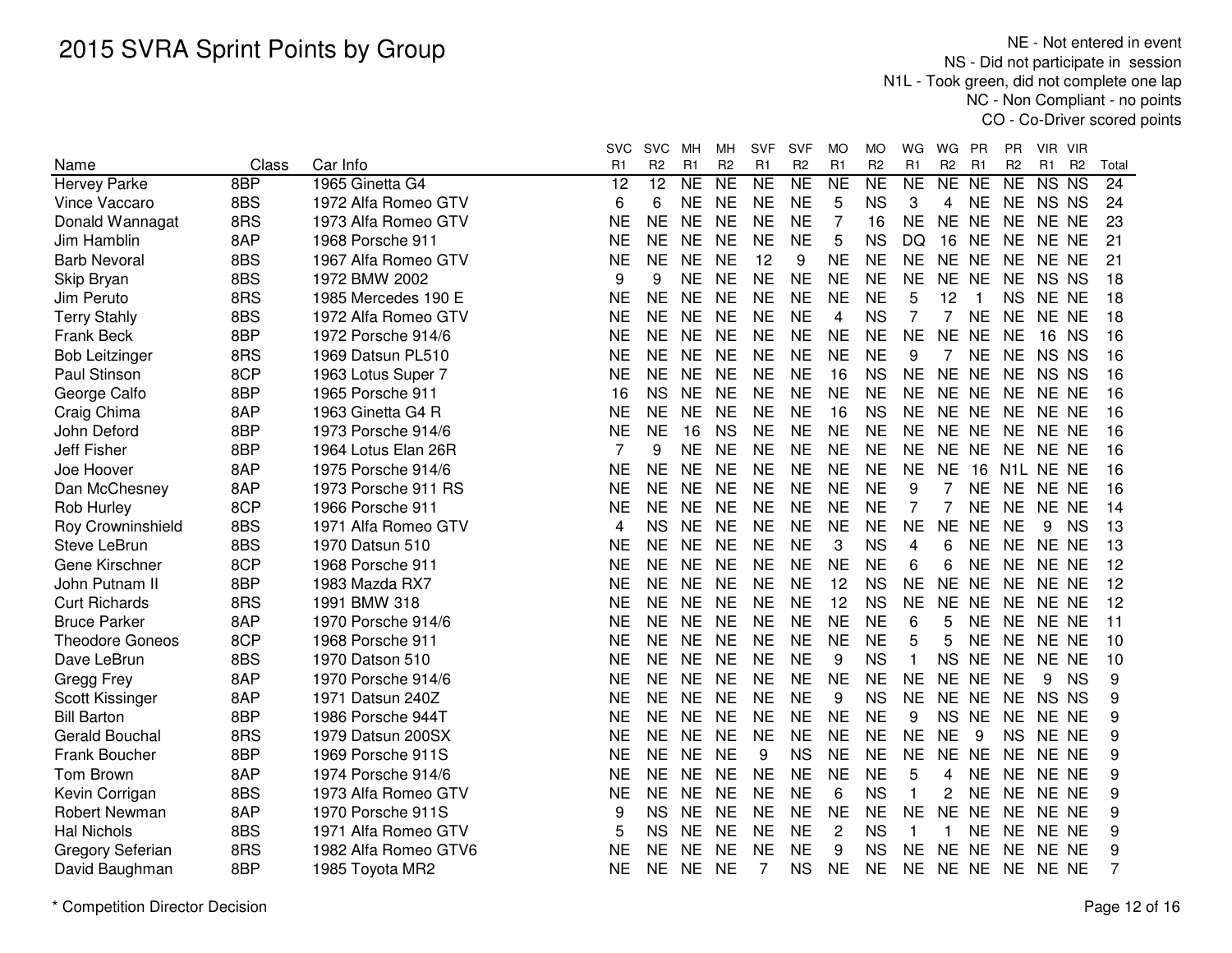NE - Not entered in event NS - Did not participate in session N1L - Took green, did not complete one lap NC - Non Compliant - no pointsCO - Co-Driver scored points

|                         |                 |                         | svc            | <b>SVC</b>          | мн        | MН             | <b>SVF</b>     | SVF                    | <b>MO</b>      | МO               | WG             | WG                     | PR        | <b>PR</b>      | - VIR<br>VIR.         |                |          |
|-------------------------|-----------------|-------------------------|----------------|---------------------|-----------|----------------|----------------|------------------------|----------------|------------------|----------------|------------------------|-----------|----------------|-----------------------|----------------|----------|
| Name                    | Class           | Car Info                | R <sub>1</sub> | R <sub>2</sub>      | R1        | R <sub>2</sub> | R <sub>1</sub> | R <sub>2</sub>         | R <sub>1</sub> | R <sub>2</sub>   | R <sub>1</sub> | R <sub>2</sub>         | R1        | R <sub>2</sub> | R <sub>1</sub>        | R <sub>2</sub> | Total    |
| William Erdman          | 8RS             | 1972 Mazda RX-2         | <b>NE</b>      | $\overline{\sf NE}$ | <b>NE</b> | N <sub>E</sub> | N <sub>E</sub> | $\overline{\text{NE}}$ | <b>NE</b>      | NE               | 7              | $\overline{\text{NS}}$ | $N_{E}$   | N <sub>E</sub> | NE<br>$\overline{NE}$ |                | 7        |
| <b>Brian C Schommer</b> | 8CP             | 1992 Datsun 240Z        | NE             | <b>NE</b>           | <b>NE</b> | <b>NE</b>      | <b>NE</b>      | <b>NE</b>              | 7              | N <sub>1</sub> L | <b>NE</b>      | NE NE                  |           | <b>NE</b>      | NE NE                 |                | 7        |
| Christopher Zappa       | 8AP             | 1971 Datsun 240Z        | NE             | <b>NE</b>           | <b>NE</b> | <b>NE</b>      | <b>NE</b>      | <b>NE</b>              | $\overline{7}$ | <b>NS</b>        | <b>NE</b>      | NE NE                  |           | <b>NE</b>      | NE NE                 |                | 7        |
| David Bland             | 8BP             | 1970 Porsche 911S       | 6              | <b>NS</b>           | <b>NE</b> | <b>NE</b>      | <b>NE</b>      | <b>NE</b>              | <b>NE</b>      | <b>NE</b>        | <b>NE</b>      | NE NE                  |           | <b>NE</b>      | NE NE                 |                | 6        |
| Mike Pranka             | 8BS             | 1972 Alfa Romeo GTV     | NE             | <b>NE</b>           | <b>NE</b> | <b>NE</b>      | <b>NE</b>      | <b>NE</b>              | <b>NE</b>      | <b>NE</b>        | 5              | 1                      | <b>NE</b> | <b>NE</b>      | NE NE                 |                | 6        |
| Sean Riley              | 8RS             | 1989 BMW 325i           | <b>NE</b>      | <b>NE</b>           | <b>NE</b> | <b>NE</b>      | <b>NE</b>      | <b>NE</b>              | 6              | <b>NS</b>        | <b>NE</b>      | NE NE                  |           | <b>NE</b>      | NE NE                 |                | 6        |
| Erich Stahlman          | 8RS             | 1982 Alfa Romeo GTV6    | NE             | <b>NE</b>           | <b>NE</b> | <b>NE</b>      | <b>NE</b>      | <b>NE</b>              | <b>NE</b>      | <b>NE</b>        | 6              | NS NE                  |           |                | NE NE NE              |                | 6        |
| <b>Robert Bodin</b>     | 8CP             | 1964 Lotus Elan         | NE             | <b>NE</b>           | <b>NE</b> | <b>NE</b>      | <b>NE</b>      | <b>NE</b>              | 5              | <b>NE</b>        | <b>NE</b>      | NE NE                  |           |                | NE NE NE              |                | 5        |
| <b>Tom Miller</b>       | 8RS             | 1989 BMW 325            | ΝE             | <b>NE</b>           | <b>NE</b> | <b>NE</b>      | <b>NE</b>      | <b>NE</b>              | 5              | <b>NS</b>        | <b>NE</b>      | NE NE                  |           |                | NE NE NE              |                | 5        |
| Stephen Fog             | 8BS             | 1971 Alfa Romeo GTV     | NE             | <b>NE</b>           | <b>NE</b> | <b>NE</b>      | <b>NE</b>      | <b>NE</b>              | <b>NE</b>      | <b>NE</b>        | 1              | 3                      | <b>NE</b> |                | NE NE NE              |                | 4        |
| Ed Magner               | 8RS             | 1994 Oldsmobile Achieva | <b>NE</b>      | <b>NE</b>           | <b>NE</b> | <b>NE</b>      | <b>NE</b>      | <b>NE</b>              | <b>NE</b>      | <b>NE</b>        | 4              | NS NE                  |           |                | NE NE NE              |                | 4        |
| <b>Brian Rechtiene</b>  | 8AP             | 1974 Porsche 914/6      | NE             | <b>NE</b>           | <b>NE</b> | <b>NE</b>      | <b>NE</b>      | <b>NE</b>              | 4              | <b>NS</b>        | <b>NE</b>      | NE NE                  |           | <b>NE</b>      | NE NE                 |                | 4        |
| Lee Talbot              | 8AP             | 1967 Ginetta G4         | NE             | <b>NE</b>           | <b>NE</b> | <b>NE</b>      | <b>NE</b>      | <b>NE</b>              | 3              | <b>NS</b>        | <b>NE</b>      | NE NE                  |           | <b>NE</b>      | NS NS                 |                | 3        |
| Kenneth Girard          | 8BS             | 1972 Alfa Romeo GTV     | <b>NE</b>      | <b>NE</b>           | <b>NE</b> | <b>NE</b>      | <b>NE</b>      | <b>NE</b>              | 1              | <b>NS</b>        | $\mathbf{1}$   | 1                      | <b>NE</b> | <b>NE</b>      | NE NE                 |                | 3        |
| Jonathan Ornstein       | 8BS             | 1970 Datsun 510         | 3              | <b>NS</b>           | <b>NE</b> | <b>NE</b>      | <b>NE</b>      | <b>NE</b>              | <b>NE</b>      | <b>NE</b>        | <b>NE</b>      | NE NE                  |           |                | NE NE NE              |                | 3        |
| David Hueppchen         | 8RS             | 1968 Volvo 122S         | <b>NE</b>      | <b>NE</b>           | <b>NE</b> | <b>NE</b>      | $\mathbf{1}$   | -1                     | <b>NE</b>      | <b>NE</b>        | <b>NE</b>      | NE NE                  |           |                | NE NE NE              |                | 2        |
| <b>Steve Rauh</b>       | 8BS             | 1972 Alfa Romeo GTV     | <b>NE</b>      | <b>NE</b>           | <b>NE</b> | <b>NE</b>      | <b>NE</b>      | <b>NE</b>              | <b>NE</b>      | <b>NE</b>        | $\mathbf{1}$   | 1                      | <b>NE</b> | <b>NE</b>      | NE NE                 |                | 2        |
| Alan Tosler             | 8CP             | 1965 Lotus Elan         | <b>NE</b>      | <b>NE</b>           | <b>NE</b> | <b>NE</b>      | <b>NE</b>      | <b>NE</b>              | $\mathbf{1}$   | <b>NS</b>        | <b>NE</b>      | NE NE                  |           |                | NE NS NS              |                |          |
| Attilio Cecconi         | 8BS             | 1971 Alfa Romeo Berlina | <b>NE</b>      | <b>NE</b>           | <b>NE</b> | <b>NE</b>      | <b>NE</b>      | <b>NE</b>              | <b>NE</b>      | <b>NE</b>        | $\mathbf{1}$   | NS NE                  |           | <b>NE</b>      | NE NE                 |                |          |
| <b>Eric Pickering</b>   | 8BS             | 1971 Datsun 510         | NE             | <b>NE</b>           | <b>NE</b> | <b>NE</b>      | <b>NE</b>      | <b>NE</b>              | $\mathbf{1}$   | <b>NS</b>        | <b>NE</b>      | NE NE                  |           | <b>NE</b>      | NE NE                 |                | 1        |
| Charles Glapinski       | 83CP            | 1966 Sunbeam Tiger      | <b>NE</b>      | <b>NE</b>           | <b>NE</b> | <b>NE</b>      | <b>NC</b>      | <b>NC</b>              | <b>NE</b>      | <b>NE</b>        | <b>NE</b>      | NE NE                  |           | <b>NE</b>      | NE NE                 |                | $\Omega$ |
| <b>Thomas Martin</b>    | 86GTO           | 1989 BMW M3             | <b>NE</b>      | <b>NE</b>           | <b>NE</b> | <b>NE</b>      | <b>NE</b>      | <b>NE</b>              | <b>NS</b>      | <b>NC</b>        | <b>NE</b>      | NE NE                  |           | <b>NE</b>      | NE NE                 |                | 0        |
| Curtis Wood             | 810BP           | 1963 Alfa Romeo Giulia  | NE             | <b>NE</b>           | <b>NE</b> | <b>NE</b>      | <b>NE</b>      | <b>NE</b>              | <b>NE</b>      | <b>NE</b>        | <b>NC</b>      | NC NE                  |           | <b>NE</b>      | NE NE                 |                | 0        |
| Jacek Mucha             | 9F1             | 2006 Swift 16           | 12             | 12                  | 16        | 16             | 12             | 16                     | 9              | 9                | $\mathbf{1}$   | <b>NS</b>              | 16        | 16             | 16                    | 16             | 167      |
| Mark Green              | 9F <sub>2</sub> | 1988 Ralt RT-5 732      | NE             | <b>NE</b>           | <b>NE</b> | <b>NE</b>      | <b>NE</b>      | <b>NE</b>              | <b>NE</b>      | <b>NE</b>        | 6              | 9                      | 16        | 16             | NE NE                 |                | 47       |
| <b>Marc Giroux</b>      | 9F1             | 1997 Lola T97/20        | NE             | <b>NE</b>           | <b>NE</b> | <b>NE</b>      | 9              | 7                      | <b>NE</b>      | <b>NE</b>        | 12             | 16                     | <b>NE</b> | <b>NE</b>      | NS NS                 |                | 44       |
| <b>Eddie Claridge</b>   | 9FA5            | 1982 Theodore TY02      | <b>NE</b>      | <b>NE</b>           | <b>NE</b> | <b>NE</b>      | 16             | N <sub>1</sub> L       | <b>NE</b>      | <b>NE</b>        | 9              | 16                     | <b>NE</b> | <b>NE</b>      | NE NE                 |                | 41       |
| Tony Carpanzano         | 9F <sub>2</sub> | 1993 Reynard 93H FA     | 16             | 16                  | NE        | <b>NE</b>      | <b>NE</b>      | <b>NE</b>              | <b>NE</b>      | <b>NE</b>        | $\overline{7}$ | NS NE                  |           | <b>NE</b>      | NE NE                 |                | 39       |
| <b>Travis Engen</b>     | 9F1             | 2001 Lola T97/20        | <b>NE</b>      | <b>NE</b>           | <b>NE</b> | <b>NE</b>      | 7              | 9                      | <b>NE</b>      | <b>NE</b>        | 9              | 12                     | <b>NE</b> | <b>NE</b>      | NS NS                 |                | 37       |
| Mark Brannon            | 9F1             | 1997 Lola T97/20        | NE             | <b>NE</b>           | <b>NE</b> | <b>NE</b>      | <b>NE</b>      | <b>NE</b>              | 16             | 16               | <b>NE</b>      | NE NE                  |           | <b>NE</b>      | NS NS                 |                | 32       |
| Mike Jacques            | 9F <sub>2</sub> | 2002 Swift 14           | <b>NE</b>      | <b>NE</b>           | <b>NE</b> | <b>NE</b>      | <b>NE</b>      | <b>NE</b>              | <b>NE</b>      | <b>NE</b>        | <b>NE</b>      | NE NE                  |           | <b>NE</b>      | 16                    | 16             | 32       |
| <b>Fletcher Belt</b>    | 9FC             | 1979 March 79V          | <b>NE</b>      | <b>NE</b>           | <b>NE</b> | <b>NE</b>      | <b>NE</b>      | <b>NE</b>              | 16             | 16               | <b>NE</b>      | NE NE                  |           | <b>NE</b>      | NE NE                 |                | 32       |
| Robert Blain            | 9FA             | 1976 March F2           | 16             | 16                  | <b>NE</b> | <b>NE</b>      | <b>NE</b>      | <b>NE</b>              | <b>NE</b>      | <b>NE</b>        | <b>NE</b>      | NE NE                  |           |                | NE NE NE              |                | 32       |
| John Burke              | 9F <sub>2</sub> | 2001 Swift 014a         | NE             | <b>NE</b>           | <b>NE</b> | <b>NE</b>      | <b>NE</b>      | <b>NE</b>              | <b>NE</b>      | <b>NE</b>        | 16             | 16                     | <b>NE</b> |                | NE NE NE              |                | 32       |
| <b>Travis Engen</b>     | 9FB             | 1976 Ralt RT1           | <b>NE</b>      | <b>NE</b>           | 16        | 16             | <b>NE</b>      | <b>NE</b>              | <b>NE</b>      | <b>NE</b>        | <b>NE</b>      | NE NE                  |           | <b>NE</b>      | NE NE                 |                | 32       |
| Steven A. Hickham       | 9F1             | 1997 Lola #3 T97/20     | 16             | 16                  | <b>NE</b> | <b>NE</b>      | <b>NE</b>      | <b>NE</b>              | <b>NE</b>      | <b>NE</b>        | <b>NE</b>      | NE NE                  |           | <b>NE</b>      | NE NE                 |                | 32       |
| Jeff Wright             | 9FB             | 1978 Chevron B45 FA     | NE             | <b>NE</b>           | <b>NE</b> | <b>NE</b>      | <b>NE</b>      | <b>NE</b>              | <b>NE</b>      | <b>NE</b>        | 12             | 16                     | <b>NE</b> |                | NE NS NS              |                | 28       |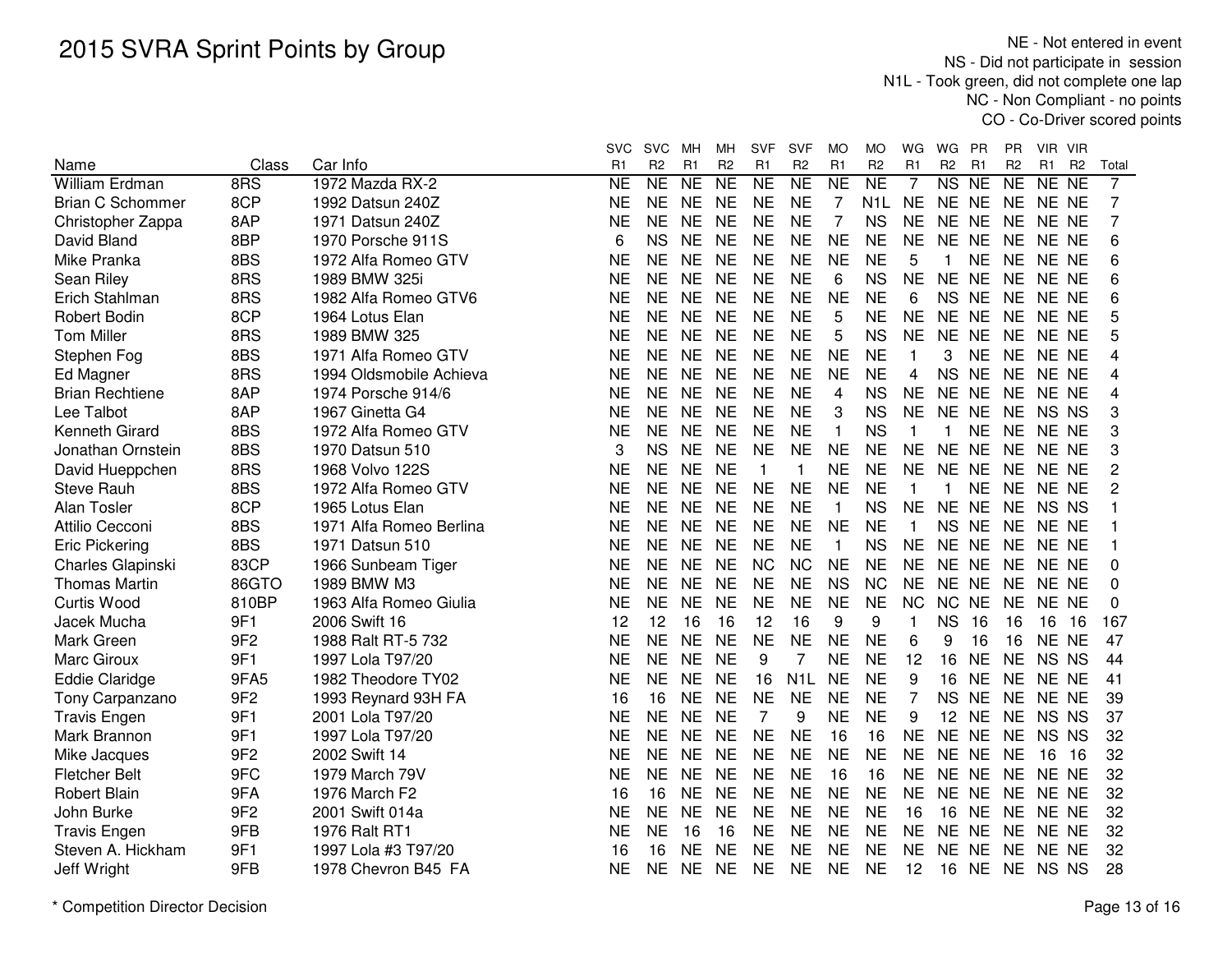NE - Not entered in event NS - Did not participate in session N1L - Took green, did not complete one lap NC - Non Compliant - no pointsCO - Co-Driver scored points

|                        |                 |                              | <b>SVC</b>     | <b>SVC</b>     | мн             | мн              | <b>SVF</b>              | <b>SVF</b>     | MO               | МO             | WG             | WG             | PR             | <b>PR</b>      | VIR VIR                        |                |       |
|------------------------|-----------------|------------------------------|----------------|----------------|----------------|-----------------|-------------------------|----------------|------------------|----------------|----------------|----------------|----------------|----------------|--------------------------------|----------------|-------|
| Name                   | Class           | Car Info                     | R <sub>1</sub> | R <sub>2</sub> | R <sub>1</sub> | R <sub>2</sub>  | R <sub>1</sub>          | R <sub>2</sub> | R <sub>1</sub>   | R <sub>2</sub> | R <sub>1</sub> | R <sub>2</sub> | R <sub>1</sub> | R <sub>2</sub> | R <sub>1</sub>                 | R <sub>2</sub> | Total |
| <b>Bill Hemming</b>    | 9FA5            | 1977 Elfin MR8               | NE             | NE             | <b>NE</b>      | $\overline{NE}$ | <b>NE</b>               | <b>NE</b>      | <b>NE</b>        | N <sub>E</sub> | 16             | 12             | <b>NE</b>      | <b>NE</b>      | <b>NE</b>                      | <b>NE</b>      | 28    |
| Allen Nicholas         | 9FB             | 1978 March 78B               | <b>NE</b>      | <b>NE</b>      | <b>NE</b>      | <b>NE</b>       | <b>NE</b>               | <b>NE</b>      | 16               | 12             | <b>NE</b>      | NE NE          |                | <b>NE</b>      | NE NE                          |                | 28    |
| <b>Justin Frick</b>    | 9F1             | 1997 Lola 97/20              | <b>NE</b>      | <b>NE</b>      | <b>NE</b>      | <b>NE</b>       | <b>NE</b>               | <b>NE</b>      | <b>NE</b>        | <b>NE</b>      | 16             | 9              | <b>NE</b>      | <b>NE</b>      | <b>NS</b>                      | <b>NS</b>      | 25    |
| <b>James Frank</b>     | 9FB             | 1975 Lola T360 FA            | NE             | <b>NE</b>      | <b>NE</b>      | <b>NE</b>       | <b>NE</b>               | <b>NE</b>      | <b>NE</b>        | <b>NE</b>      | <b>NE</b>      | <b>NE</b>      | 12             | 12             | NE NE                          |                | 24    |
| <b>Charles Monk</b>    | 9F1             | 1997 Lola T97/20             | NE             | <b>NE</b>      | <b>NE</b>      | <b>NE</b>       | <b>NE</b>               | <b>NE</b>      | 12               | 12             | <b>NE</b>      | NE NE          |                | <b>NE</b>      | NE NE                          |                | 24    |
| Mark Sherwood          | 9F <sub>2</sub> | 1995 Ralt RT41               | NE             | <b>NE</b>      | <b>NE</b>      | <b>NE</b>       | <b>NE</b>               | <b>NE</b>      | <b>NE</b>        | <b>NE</b>      | 12             | 12             | <b>NE</b>      | <b>NE</b>      | NE NE                          |                | 24    |
| Jerry Streckert        | 9F1             | 2004 Van Diemen Formula SCCA | <b>NE</b>      | <b>NE</b>      | <b>NE</b>      | <b>NE</b>       | <b>NE</b>               | <b>NE</b>      | <b>NE</b>        | <b>NE</b>      | <b>NE</b>      | <b>NE</b>      | 12             | 12             | NE NE                          |                | 24    |
| <b>Philip Lewis</b>    | 9FA5            | 1972 Matich A50              | <b>NE</b>      | <b>NE</b>      | <b>NE</b>      | <b>NE</b>       | <b>NE</b>               | <b>NE</b>      | <b>NE</b>        | <b>NE</b>      | 12             | 9              | <b>NE</b>      | <b>NE</b>      | NE NE                          |                | 21    |
| <b>Andrew Voruz</b>    | 9F1             | 1997 Lola T97/20             | <b>NE</b>      | <b>NE</b>      | <b>NE</b>      | <b>NE</b>       | 6                       | 12             | <b>NE</b>        | <b>NE</b>      | <b>NE</b>      | NE NE          |                | <b>NE</b>      | NE NE                          |                | 18    |
| Michael Snowdon        | 9FA             | 1971 GRD 272F2               | <b>NE</b>      | <b>NE</b>      | <b>NE</b>      | <b>NE</b>       | <b>NE</b>               | <b>NE</b>      | <b>NE</b>        | <b>NE</b>      | <b>NE</b>      | NE NE          |                | <b>NE</b>      | 16 NS                          |                | 16    |
| <b>Gary Glojek</b>     | 9F <sub>2</sub> | 1990 Swift DB4               | NE             | <b>NE</b>      | <b>NE</b>      | <b>NE</b>       | 16                      | <b>NS</b>      | <b>NE</b>        | <b>NE</b>      | <b>NE</b>      | NE NE          |                | <b>NE</b>      | NE NE                          |                | 16    |
| <b>Philip Harris</b>   | 9FB             | 1980 March Formula Atlantic  | <b>NE</b>      | <b>NE</b>      | <b>NE</b>      | <b>NE</b>       | <b>NE</b>               | <b>NE</b>      | N <sub>1</sub> L | <b>NS</b>      | 16             | NS NE          |                | <b>NE</b>      | NE NE                          |                | 16    |
| Alex MacAllister       | 9FB             | 1977 Ralt RT1                | <b>NE</b>      | <b>NE</b>      | <b>NE</b>      | <b>NE</b>       | <b>NE</b>               | <b>NE</b>      | <b>NS</b>        | 16             | <b>NE</b>      | NE NE          |                | <b>NE</b>      | NE NE                          |                | 16    |
| Joel Quadracci         | 9F1             | 1997 Lola T97/20             | <b>NE</b>      | <b>NE</b>      | <b>NE</b>      | <b>NE</b>       | 16                      | <b>NS</b>      | <b>NE</b>        | <b>NE</b>      | <b>NE</b>      | NE NE          |                | <b>NE</b>      | NE NE                          |                | 16    |
| <b>Steve Scullen</b>   | 9F1             | 1997 Lola T97/20             | <b>NE</b>      | <b>NE</b>      | <b>NE</b>      | <b>NE</b>       | 5                       | <b>NS</b>      | <b>NE</b>        | <b>NE</b>      | 7              | <b>NS</b>      | <b>NE</b>      | <b>NE</b>      | <b>NS</b>                      | <b>NS</b>      | 12    |
| <b>Robert Boller</b>   | 9FA             | 1976 Ralt RT1                | 12             | <b>NS</b>      | <b>NE</b>      | <b>NE</b>       | <b>NE</b>               | <b>NE</b>      | <b>NE</b>        | <b>NE</b>      | <b>NE</b>      | NE NE          |                | <b>NE</b>      | NE NE                          |                | 12    |
| John F Boxhorn         | 9FA5            | 1968 LeGrand MK7A            | <b>NE</b>      | <b>NE</b>      | <b>NE</b>      | <b>NE</b>       | 12                      | <b>NS</b>      | <b>NE</b>        | <b>NE</b>      | <b>NE</b>      | NE NE          |                | <b>NE</b>      | NE NE                          |                | 12    |
| Nick Gojmeric          | 9F <sub>2</sub> | 1980 March 802               | <b>NE</b>      | <b>NE</b>      | <b>NE</b>      | <b>NE</b>       | 12                      | <b>NS</b>      | <b>NE</b>        | <b>NE</b>      | <b>NE</b>      | NE NE          |                | <b>NE</b>      | NE NE                          |                | 12    |
| <b>Walter Gerhardt</b> | 9F1             | 1989 Shelby Sports Racer     | <b>NE</b>      | <b>NE</b>      | <b>NE</b>      | <b>NE</b>       | $\overline{\mathbf{4}}$ | 6              | <b>NE</b>        | <b>NE</b>      | <b>NE</b>      | NE NE          |                | <b>NE</b>      | NE NE                          |                | 10    |
| <b>Connor Burke</b>    | 9F <sub>2</sub> | 2003 Swift 014a              | NE             | <b>NE</b>      | <b>NE</b>      | <b>NE</b>       | <b>NE</b>               | <b>NE</b>      | <b>NE</b>        | <b>NE</b>      | 9              | NS NE          |                | <b>NE</b>      | NE NE                          |                | 9     |
| <b>Turner Woodard</b>  | 9FB             | 1979 March 79B               | NΕ             | <b>NE</b>      | <b>NE</b>      | <b>NE</b>       | <b>NE</b>               | <b>NE</b>      | <b>NE</b>        | <b>NE</b>      | 9              | NS NE          |                | <b>NE</b>      | NE NE                          |                | 9     |
| Dudley Cunningham      | 9FA5            | 1973 Lola T332               | <b>NE</b>      | <b>NE</b>      | <b>NE</b>      | <b>NE</b>       | <b>NE</b>               | <b>NE</b>      | <b>NE</b>        | <b>NE</b>      | 7              | NS NE          |                | <b>NE</b>      | NE NE                          |                | 7     |
| Lee Brahin             | 9BOSS           | 1999 Dallara Infinity        | <b>NE</b>      | <b>NE</b>      | <b>NE</b>      | <b>NE</b>       | <b>NE</b>               | <b>NE</b>      | <b>NE</b>        | <b>NE</b>      | <b>NC</b>      | NC NE          |                | <b>NE</b>      | NC NC                          |                | 0     |
| Joe Tauro              | 9BOSS           | 2007 Indy Lites Dallara      | <b>NE</b>      | <b>NE</b>      | <b>NE</b>      | <b>NE</b>       | <b>NE</b>               | <b>NE</b>      | <b>NE</b>        | <b>NE</b>      | <b>NE</b>      | NE NE          |                | <b>NE</b>      | NC NC                          |                | 0     |
| <b>Scott Dick</b>      | 9BOSS           | 2005 Dallara Infinity        | <b>NE</b>      | <b>NE</b>      | <b>NE</b>      | <b>NE</b>       | <b>NE</b>               | <b>NE</b>      | <b>NS</b>        | <b>NC</b>      | <b>NC</b>      | NC NE          |                | <b>NE</b>      | NE NE                          |                | 0     |
| <b>Brian French</b>    | 9BOSS           | 1997 Benetton B197           | NE             | <b>NE</b>      | <b>NE</b>      | <b>NE</b>       | <b>NC</b>               | <b>NC</b>      | <b>NE</b>        | <b>NE</b>      | <b>NE</b>      | NE NE          |                | <b>NE</b>      | NE NE                          |                | 0     |
| <b>Bruce Hamilton</b>  | 9BOSS           | 2008 Dallara Infinity        | <b>NC</b>      | <b>NC</b>      | <b>NE</b>      | <b>NE</b>       | <b>NE</b>               | <b>NE</b>      | <b>NS</b>        | <b>NC</b>      | <b>NC</b>      | NC NC          |                | <b>NC</b>      | NE NE                          |                | 0     |
| Jim Johnston           | 9BOSS           | 2002 G Force Indy Car        | <b>NE</b>      | <b>NE</b>      | <b>NE</b>      | <b>NE</b>       | <b>NE</b>               | <b>NE</b>      | <b>NE</b>        | <b>NE</b>      | <b>NC</b>      | <b>NS</b>      | <b>NE</b>      | <b>NE</b>      | NE NE                          |                | 0     |
| Jeffrey Bernatovich    | 10GT1           | 1990 Chevrolet GT1 Corvette  | 16             | 16             | <b>NE</b>      | <b>NE</b>       | <b>NE</b>               | <b>NE</b>      | <b>NE</b>        | <b>NE</b>      | 16             | 16             | 16             | 16             | N <sub>1</sub> L <sub>NS</sub> |                | 96    |
| Ike Keeler             | 10GT1           | 1990 Oldsmobile Cutlass      | 12             | 12             | <b>NE</b>      | <b>NE</b>       | 16                      | 16             | 12               | <b>NS</b>      | <b>NE</b>      | NE NE          |                | <b>NE</b>      | <b>NS</b>                      | <b>NS</b>      | 68    |
| Ray Zisa               | 10BP            | 1990 Chevrolet Corvette      | <b>NE</b>      | <b>NE</b>      | <b>NE</b>      | <b>NE</b>       | <b>NE</b>               | <b>NE</b>      | <b>NE</b>        | <b>NE</b>      | 16             | 16             | 16             | 16             | NE NE                          |                | 64    |
| Rib Regna              | 10GT1           | 1980 Chevrolet Corvette      | <b>NE</b>      | <b>NE</b>      | <b>NE</b>      | <b>NE</b>       | <b>NE</b>               | <b>NE</b>      | <b>NE</b>        | <b>NE</b>      | 12             | 12             | 12             | 12             | NE NE                          |                | 48    |
| Greg Lodde             | 10GT1           | 1968 Chevrolet Corvette      | 5              | <b>NS</b>      | 16             | 16              | <b>NE</b>               | <b>NE</b>      | <b>NE</b>        | <b>NE</b>      | <b>NE</b>      | NE NE          |                | <b>NE</b>      | NE NE                          |                | 37    |
| David Neidell          | 10SC1           | 1977 Oldsmobile Cutlass      | 16             | 16             | <b>NE</b>      | <b>NE</b>       | <b>NE</b>               | <b>NE</b>      | <b>NE</b>        | <b>NE</b>      | <b>NE</b>      | NE NE          |                | <b>NE</b>      | NS NS                          |                | 32    |
| Gary Allen             | 10BP            | 1982 Porsche SC              | NΕ             | NE             | <b>NE</b>      | <b>NE</b>       | <b>NE</b>               | <b>NE</b>      | 16               | 16             | <b>NE</b>      | NE NE          |                | NE.            | NE NE                          |                | 32    |
| <b>Kenneth Davis</b>   | 10GT2           | 1985 Roush Mercury Capri     | NΕ             | <b>NE</b>      | <b>NE</b>      | <b>NE</b>       | <b>NE</b>               | <b>NE</b>      | 16               | <b>NS</b>      | 16             | NS NE          |                | NE.            | NE NE                          |                | 32    |
| <b>Robert Mailand</b>  | 10MP            | 2006 Chevrolet Corvette      | NΕ             | <b>NE</b>      | <b>NE</b>      | <b>NE</b>       | NE                      | <b>NE</b>      | <b>NE</b>        | <b>NE</b>      | 16             | 16             | <b>NE</b>      |                | NE NE NE                       |                | 32    |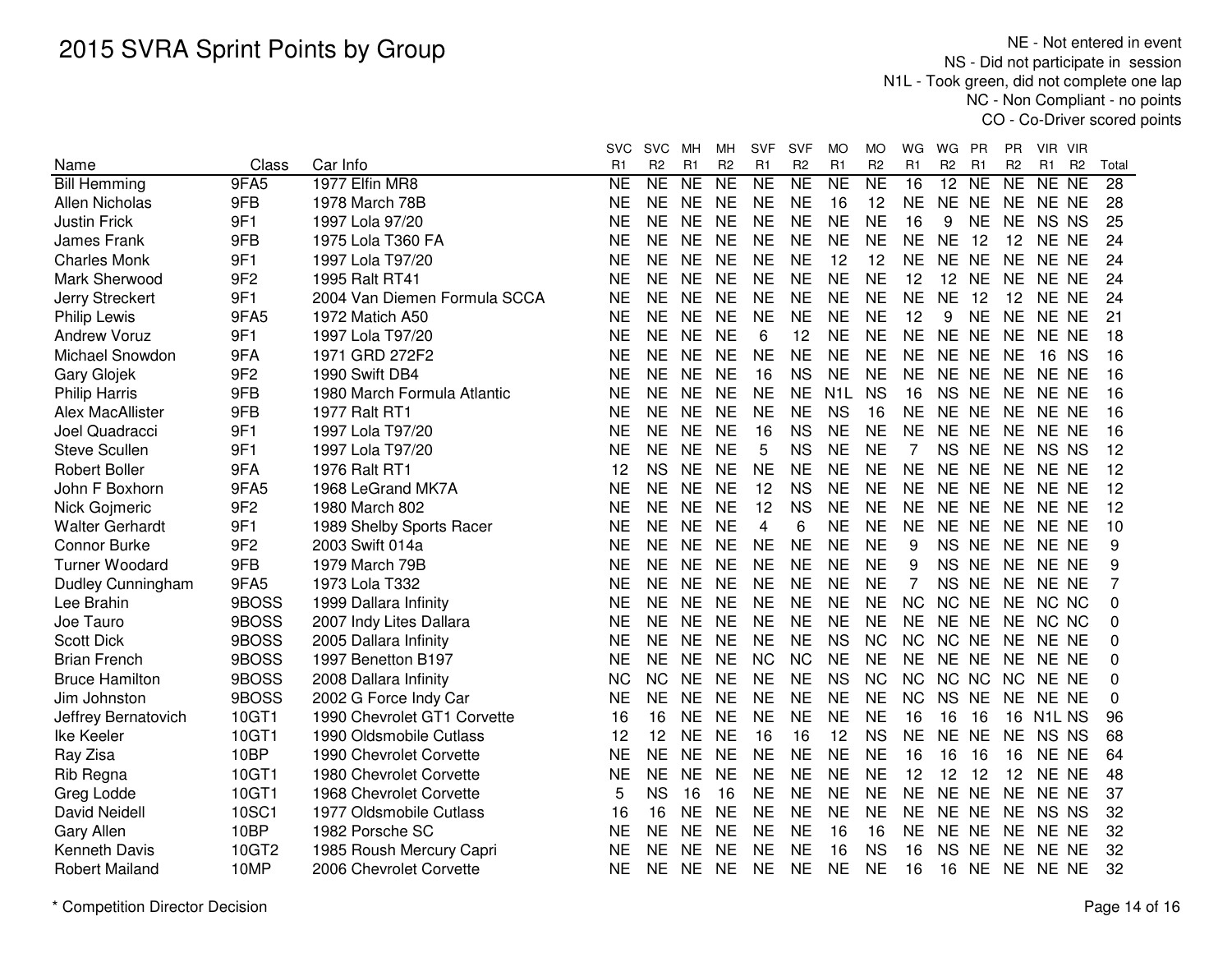NE - Not entered in event NS - Did not participate in session N1L - Took green, did not complete one lap NC - Non Compliant - no pointsCO - Co-Driver scored points

|                        |         |                             | SVC       | <b>SVC</b>      | MН             | MН             | <b>SVF</b>     | <b>SVF</b>     | MO               | MO             | WG             | WG<br><b>PR</b>                  | PR.             | VIR VIR                          |                 |
|------------------------|---------|-----------------------------|-----------|-----------------|----------------|----------------|----------------|----------------|------------------|----------------|----------------|----------------------------------|-----------------|----------------------------------|-----------------|
| Name                   | Class   | Car Info                    | R1        | R <sub>2</sub>  | R <sub>1</sub> | R <sub>2</sub> | R <sub>1</sub> | R <sub>2</sub> | R <sub>1</sub>   | R <sub>2</sub> | R <sub>1</sub> | R <sub>2</sub><br>R <sub>1</sub> | R <sub>2</sub>  | R <sub>1</sub><br>R <sub>2</sub> | Total           |
| Ken McKinnon           | 10GT2   | 1972 Porsche 911 RSR        | 16        | $\overline{16}$ | <b>NE</b>      | N <sub>E</sub> | <b>NE</b>      | <b>NE</b>      | $\overline{NE}$  | NE             | N <sub>E</sub> | NE NE                            | $\overline{NE}$ | NE NE                            | $\overline{32}$ |
| Francesco Melandri     | 10AP    | 1995 Porsche 993            | <b>NE</b> | <b>NE</b>       | <b>NE</b>      | <b>NE</b>      | <b>NE</b>      | <b>NE</b>      | <b>NE</b>        | <b>NE</b>      | 16             | 16<br><b>NE</b>                  | <b>NE</b>       | NE NE                            | 32              |
| Casey Putsch           | 10GT1   | 1988 Corvette GT1           | NE        | <b>NE</b>       | <b>NE</b>      | <b>NE</b>      | <b>NE</b>      | <b>NE</b>      | 16               | 16             | <b>NE</b>      | NE.<br>NE                        | <b>NE</b>       | NE NE                            | 32              |
| Tim Rubright           | 10SC3   | 1997 Ford Thunderbird       | 16        | 16              | <b>NE</b>      | <b>NE</b>      | <b>NE</b>      | <b>NE</b>      | <b>NE</b>        | <b>NE</b>      | <b>NE</b>      | NE NE                            | <b>NE</b>       | NE NE                            | 32              |
| Jerry Streckert        | 10APR   | 1965 Shelby Cobra           | <b>NE</b> | <b>NE</b>       | <b>NE</b>      | <b>NE</b>      | <b>NE</b>      | <b>NE</b>      | <b>NE</b>        | <b>NE</b>      | <b>NE</b>      | <b>NE</b><br>16                  | 16              | NE NE                            | 32              |
| <b>Willy Todd</b>      | 10SC3   | 2008 Ford Fusion            | <b>NE</b> | <b>NE</b>       | <b>NE</b>      | <b>NE</b>      | 16             | 16             | <b>NE</b>        | <b>NE</b>      | <b>NE</b>      | NE NE                            | <b>NE</b>       | NE NE                            | 32              |
| Mike Fisher            | 10MP    | 2000 Audi S4                | 12        | 16              | <b>NE</b>      | <b>NE</b>      | <b>NE</b>      | <b>NE</b>      | <b>NE</b>        | <b>NE</b>      | <b>NE</b>      | NE NE                            | <b>NE</b>       | NE NE                            | 28              |
| Gregory Galdi          | 10GT2   | 2000 BMW E46 M3             | <b>NE</b> | <b>NE</b>       | <b>NE</b>      | <b>NE</b>      | <b>NE</b>      | <b>NE</b>      | 12               | 16             | <b>NE</b>      | NE NE                            | <b>NE</b>       | NE NE                            | 28              |
| Robert Pawlowski       | 10SC3   | 1997 Chevrolet Monte Carlo  | <b>NE</b> | <b>NE</b>       | <b>NE</b>      | <b>NE</b>      | <b>NE</b>      | <b>NE</b>      | <b>NE</b>        | <b>NE</b>      | 16             | 12 NE                            | <b>NE</b>       | NE NE                            | 28              |
| Seymour Prescott       | 10SC3   | 2000 Dodge Charger          | <b>NE</b> | <b>NE</b>       | <b>NE</b>      | <b>NE</b>      | <b>NE</b>      | <b>NE</b>      | <b>NE</b>        | <b>NE</b>      | 12             | 16 NE                            | <b>NE</b>       | NE NE                            | 28              |
| Stephen Papalas        | 10SC3   | 1993 Chevrolet Lumina       | 12        | 12              | <b>NE</b>      | <b>NE</b>      | <b>NE</b>      | <b>NE</b>      | <b>NE</b>        | <b>NE</b>      | <b>NE</b>      | NE NE                            | <b>NE</b>       | NE NE                            | 24              |
| Roger Gillispie        | 10GT2   | 1995 BMW M3                 | <b>NE</b> | <b>NE</b>       | <b>NE</b>      | <b>NE</b>      | <b>NE</b>      | <b>NE</b>      | <b>NE</b>        | <b>NE</b>      | <b>NE</b>      | NE NE                            | <b>NE</b>       | 16 NS                            | 16              |
| <b>Phil Lasco</b>      | 10MP    | 2000 Panoz GTS              | 16        | <b>NS</b>       | <b>NE</b>      | <b>NE</b>      | <b>NE</b>      | <b>NE</b>      | <b>NE</b>        | <b>NE</b>      | <b>NE</b>      | NE NE                            | <b>NE</b>       | NS NS                            | 16              |
| John Ash               | 10SC3   | 1994 Ford Thunderbird       | <b>NE</b> | <b>NE</b>       | <b>NE</b>      | <b>NE</b>      | <b>NE</b>      | <b>NE</b>      | <b>NE</b>        | <b>NE</b>      | <b>NE</b>      | <b>NE</b><br>16                  | <b>NS</b>       | NE NE                            | 16              |
| Karman Cusack          | 10GT1   | 1985 Pontiac Firebird       | 7         | 9               | <b>NE</b>      | <b>NE</b>      | <b>NE</b>      | <b>NE</b>      | <b>NE</b>        | <b>NE</b>      | <b>NE</b>      | NE NE                            | <b>NE</b>       | NE NE                            | 16              |
| Dave Handy             | 10SC2   | 1992 Chevrolet Monte Carlo  | <b>NE</b> | <b>NE</b>       | <b>NE</b>      | <b>NE</b>      | <b>NE</b>      | <b>NE</b>      | <b>NE</b>        | <b>NE</b>      | 16             | NS NE                            | <b>NE</b>       | NE NE                            | 16              |
| Patrick Bean           | 10GT1   | 1975 Chevrolet Dekon Monza  | 9         | 6               | <b>NE</b>      | <b>NE</b>      | <b>NE</b>      | <b>NE</b>      | <b>NE</b>        | <b>NE</b>      | <b>NE</b>      | NE NE                            | <b>NE</b>       | NE NE                            | 15              |
| John Clements          | 10GT1   | 1992 Chevrolet GT -1 Camaro | <b>NE</b> | <b>NE</b>       | <b>NE</b>      | <b>NE</b>      | $\mathbf{1}$   | 12             | <b>NE</b>        | <b>NE</b>      | <b>NE</b>      | NE NE                            | <b>NE</b>       | NE NE                            | 13              |
| Jonathan Ornstein      | 10GT1   | 1991 Oldsmobile Cutlass     | 6         | 7               | <b>NE</b>      | <b>NE</b>      | <b>NE</b>      | <b>NE</b>      | <b>NE</b>        | <b>NE</b>      | <b>NE</b>      | NE NE                            | <b>NE</b>       | NE NE                            | 13              |
| <b>Brad Dahmer</b>     | 10GT1   | 1994 Chevrolet Monte Carlo  | <b>NE</b> | <b>NE</b>       | <b>NE</b>      | <b>NE</b>      | 12             | <b>NS</b>      | <b>NE</b>        | <b>NE</b>      | <b>NE</b>      | NE NE                            | <b>NE</b>       | NE NE                            | 12              |
| Tom Forgione           | 10SC2   | 1989 Chevrolet Lumina       | <b>NE</b> | <b>NE</b>       | <b>NE</b>      | <b>NE</b>      | <b>NE</b>      | <b>NE</b>      | <b>NE</b>        | <b>NE</b>      | 12             | <b>NS</b><br><b>NE</b>           | <b>NE</b>       | NE NE                            | 12              |
| Jeffrey Rotella        | 10MP    | 2009 Chevrolet Corvette     | <b>NE</b> | <b>NE</b>       | <b>NE</b>      | <b>NE</b>      | <b>NE</b>      | <b>NE</b>      | <b>NE</b>        | <b>NE</b>      | 12             | <b>NE</b><br><b>NS</b>           | <b>NE</b>       | NE NE                            | 12              |
| <b>Randy Rupp</b>      | 10SC3   | 2002 Ford Taurus            | <b>NE</b> | <b>NE</b>       | <b>NE</b>      | <b>NE</b>      | <b>NS</b>      | 12             | <b>NE</b>        | <b>NE</b>      | <b>NE</b>      | NE NE                            | <b>NE</b>       | NE NE                            | 12              |
| John Wolff             | 10GT1   | 1997 Chevrolet Corvette T/A | <b>NE</b> | <b>NE</b>       | <b>NE</b>      | <b>NE</b>      | <b>NE</b>      | <b>NE</b>      | 9                | $\mathbf{1}$   | <b>NE</b>      | NE NE                            | <b>NE</b>       | NE NE                            | 10              |
| David Cannon           | 10MP    | 2006 Ferrari 430 Challenge  | NE        | <b>NE</b>       | <b>NE</b>      | <b>NE</b>      | <b>NE</b>      | <b>NE</b>      | <b>NE</b>        | <b>NE</b>      | 9              | NS NE                            | <b>NE</b>       | NE NE                            | 9               |
| John Orzechowski       | 10SC3   | 2000 Chevrolet Monte Carlo  | <b>NE</b> | <b>NE</b>       | <b>NE</b>      | <b>NE</b>      | <b>NE</b>      | <b>NE</b>      | <b>NE</b>        | <b>NE</b>      | 9              | <b>NS</b><br><b>NE</b>           | <b>NE</b>       | NE NE                            | 9               |
| Chuck Hebing           | 10SC3   | 2002 Ford Taurus            | NE        | <b>NE</b>       | <b>NE</b>      | <b>NE</b>      | <b>NE</b>      | <b>NE</b>      | <b>NE</b>        | <b>NE</b>      | 7              | NS NE                            | <b>NE</b>       | NE NE                            | 7               |
| Mitch Vannordstrand    | 10SC3   | 1999 Ford Winston Cup       | <b>NE</b> | <b>NE</b>       | <b>NE</b>      | <b>NE</b>      | <b>NE</b>      | <b>NE</b>      | <b>NE</b>        | <b>NE</b>      | 6              | <b>NS</b><br><b>NE</b>           | <b>NE</b>       | NE NE                            | 6               |
| Michael Dube           | 10SC3   | 1999 Ford Taurus            | <b>NE</b> | <b>NE</b>       | <b>NE</b>      | <b>NE</b>      | <b>NE</b>      | <b>NE</b>      | <b>NE</b>        | <b>NE</b>      | 5              | NS NE                            | <b>NE</b>       | NE NE                            | 5               |
| Arno Hoens             | 10SC3   | 1997 Ford Thunderbird       | <b>NE</b> | <b>NE</b>       | <b>NE</b>      | <b>NE</b>      | <b>NE</b>      | <b>NE</b>      | <b>NE</b>        | <b>NE</b>      | <b>NE</b>      | NE NE                            |                 | NE N1L NS                        | 0               |
| Mike Cassling          | 1011MP2 | 2010 Porsche Cayman         | <b>NE</b> | <b>NE</b>       | <b>NE</b>      | <b>NE</b>      | <b>NE</b>      | <b>NE</b>      | <b>NC</b>        | <b>NS</b>      | <b>NE</b>      | NE NE                            | <b>NE</b>       | NE NE                            | 0               |
| <b>Harry Covington</b> | 10GT2   | 1997 Porsche RSR            | <b>NE</b> | <b>NE</b>       | <b>NE</b>      | <b>NE</b>      | <b>NE</b>      | <b>NE</b>      | N <sub>1</sub>   | <b>NS</b>      | <b>NE</b>      | NE NE                            | <b>NE</b>       | NE NE                            | 0               |
| John Higgins           | 1011MP2 | 2004 Porsche GT3 Cup        | <b>NE</b> | <b>NE</b>       | <b>NE</b>      | <b>NE</b>      | <b>NE</b>      | <b>NE</b>      | <b>NC</b>        | <b>NC</b>      | <b>NE</b>      | NE NE                            | <b>NE</b>       | NE NE                            | 0               |
| <b>Craig Reed</b>      | 10MP    | 2001 Ferrari 360 Challenge  | <b>NE</b> | <b>NE</b>       | <b>NE</b>      | <b>NE</b>      | <b>NE</b>      | <b>NE</b>      | N <sub>1</sub> L | <b>NS</b>      | <b>NE</b>      | <b>NE</b><br><b>NE</b>           | <b>NE</b>       | NE NE                            | 0               |
| Jacek Mucha            | 11GTP1  | 2006 Swift JMS 016 CP       | 16        | 12              | 16             | 16             | 16             | 16             | 16               | 1              | 16             | 16<br>16                         | 16              | 16<br>16                         | 205             |
| <b>Travis Engen</b>    | 11GTP3  | 2005 Audi R8 LMP            | 9         | 12              | 16             | 16             | 16             | 16             | <b>NE</b>        | <b>NE</b>      | 12             | 12<br>NE                         | <b>NE</b>       | NS NS                            | 109             |
| <b>David Porter</b>    | 11GTP3  | 2007 Pescarolo 01 Judd      | 12        | 16              | <b>NE</b>      | <b>NE</b>      | <b>NE</b>      | <b>NE</b>      | <b>NE</b>        | <b>NE</b>      | 16             | 16<br><b>NE</b>                  | <b>NE</b>       | NE NE                            | 60              |